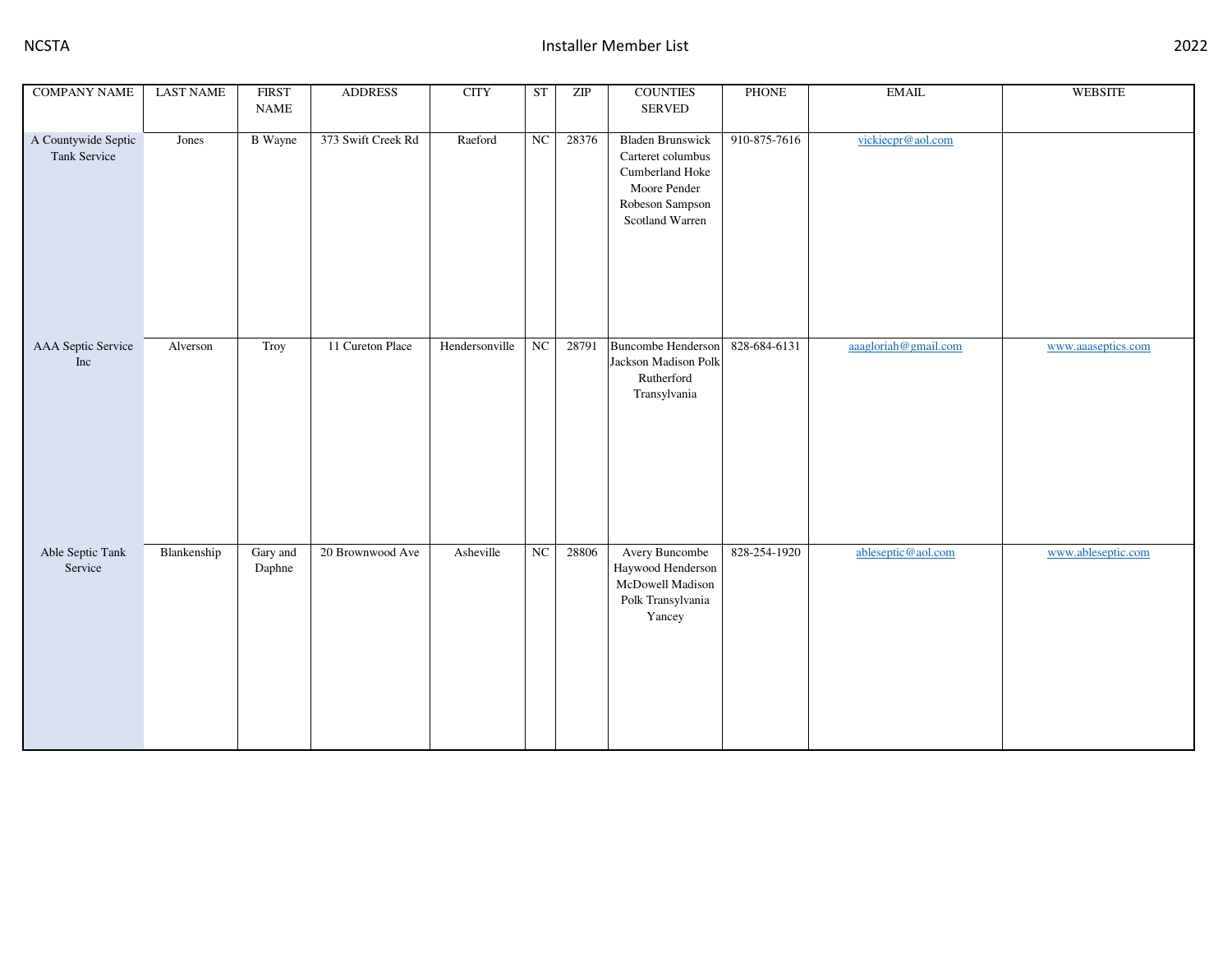| <b>COMPANY NAME</b>                     | <b>LAST NAME</b> | <b>FIRST</b><br>$\ensuremath{\mathsf{NAME}}$ | <b>ADDRESS</b>  | <b>CITY</b>   | <b>ST</b> | ZIP   | <b>COUNTIES</b><br><b>SERVED</b>                                                                 | PHONE        | $\text{EMAIL}$                   | <b>WEBSITE</b>           |
|-----------------------------------------|------------------|----------------------------------------------|-----------------|---------------|-----------|-------|--------------------------------------------------------------------------------------------------|--------------|----------------------------------|--------------------------|
|                                         |                  |                                              |                 |               |           |       |                                                                                                  |              |                                  |                          |
| <b>Adcock Excavating</b><br>${\rm LLC}$ | Adcock           | Jay                                          | 2321 N Main St  | Fuquay Varina | NC        | 27526 | Chatham Durham<br>Franklin Granville<br>Harnett Hoke<br>Johnston Lee Orange<br>Person Vance Wake | 919-552-6724 | jadcock831@gmail.com             | www.adcockexcavating.com |
| Alan Hall Grading &<br>Septic Inc       | Hall             | Alan                                         | 1715 Steele Rd  | Sandy Ridge   | NC        | 27046 | Caswell Forsyth<br>Guilford Rockingham<br>Stokes Surry                                           | 336-871-3948 | ahallgrading@yahoo.com           | www.alanhallgrading.com  |
| Albermarle Septic<br>Service LLC        | Russell          | Joseph M.                                    | 134 Belcross Rd | Camden        | NC        | 27921 | Camden Chowan<br><b>Currituck Dare Gates</b><br>Pasquotank<br>Perquimans                         | 252-202-9969 | albsepticservice@centurylink.net | www.albemarleseptic.com  |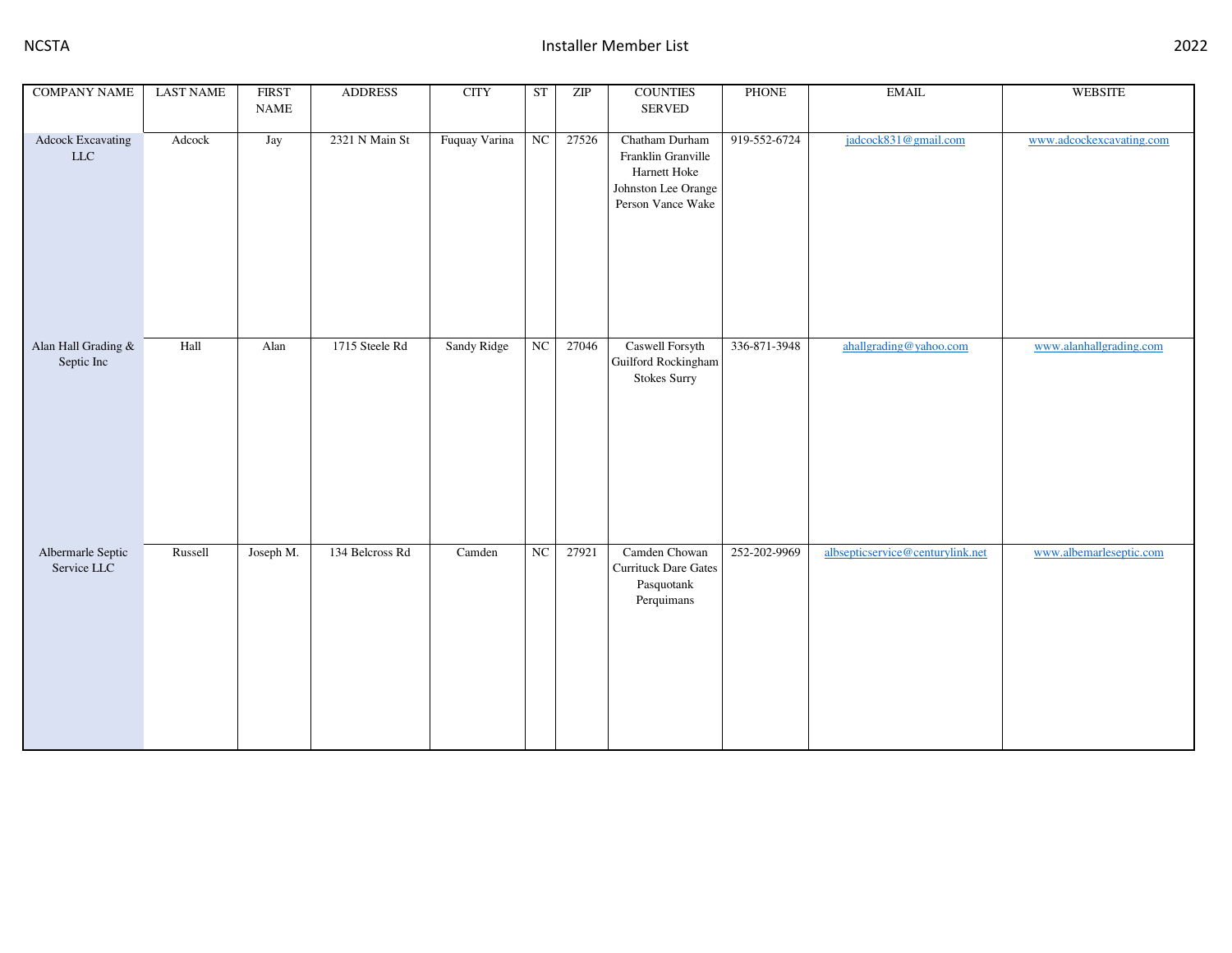| <b>COMPANY NAME</b>              | <b>LAST NAME</b> | <b>FIRST</b><br>$\ensuremath{\mathsf{NAME}}$ | <b>ADDRESS</b>    | <b>CITY</b>  | <b>ST</b> | ZIP   | <b>COUNTIES</b><br>SERVED                                                              | PHONE        | $\operatorname{EMAIL}$                 | WEBSITE                           |
|----------------------------------|------------------|----------------------------------------------|-------------------|--------------|-----------|-------|----------------------------------------------------------------------------------------|--------------|----------------------------------------|-----------------------------------|
|                                  |                  |                                              |                   |              |           |       |                                                                                        |              |                                        |                                   |
| Albetuck Land<br>Development LLC | Newbern          | Marlene                                      | 7521 Caratoke Hwy | Jarvisburg   | NC        | 27947 | Camden Currituck<br>Dare                                                               | 252-491-8424 | mhnewbern3@gmail.com                   |                                   |
| Alternative Septic               | Grissom          | Brian                                        | 168 Hwy 274 #155  | Lake Wylie   | SC        | 29710 | ALL                                                                                    | 803-627-4917 | iangrissom@alternativesepticserices.co | www.alternativesepticservices.com |
| Services LLC                     |                  |                                              |                   |              |           |       |                                                                                        |              |                                        |                                   |
| Anderson Plumbing                | Anderson         | Robert                                       | 9424 Bickford Rd  | Kernersville | NC        | 27284 | Alamance Davidson<br>Davie Forsyth<br>Guilford Randolph<br>Rockingham Stokes<br>Yadkin | 336-442-7522 | kaplumber@aol.com                      |                                   |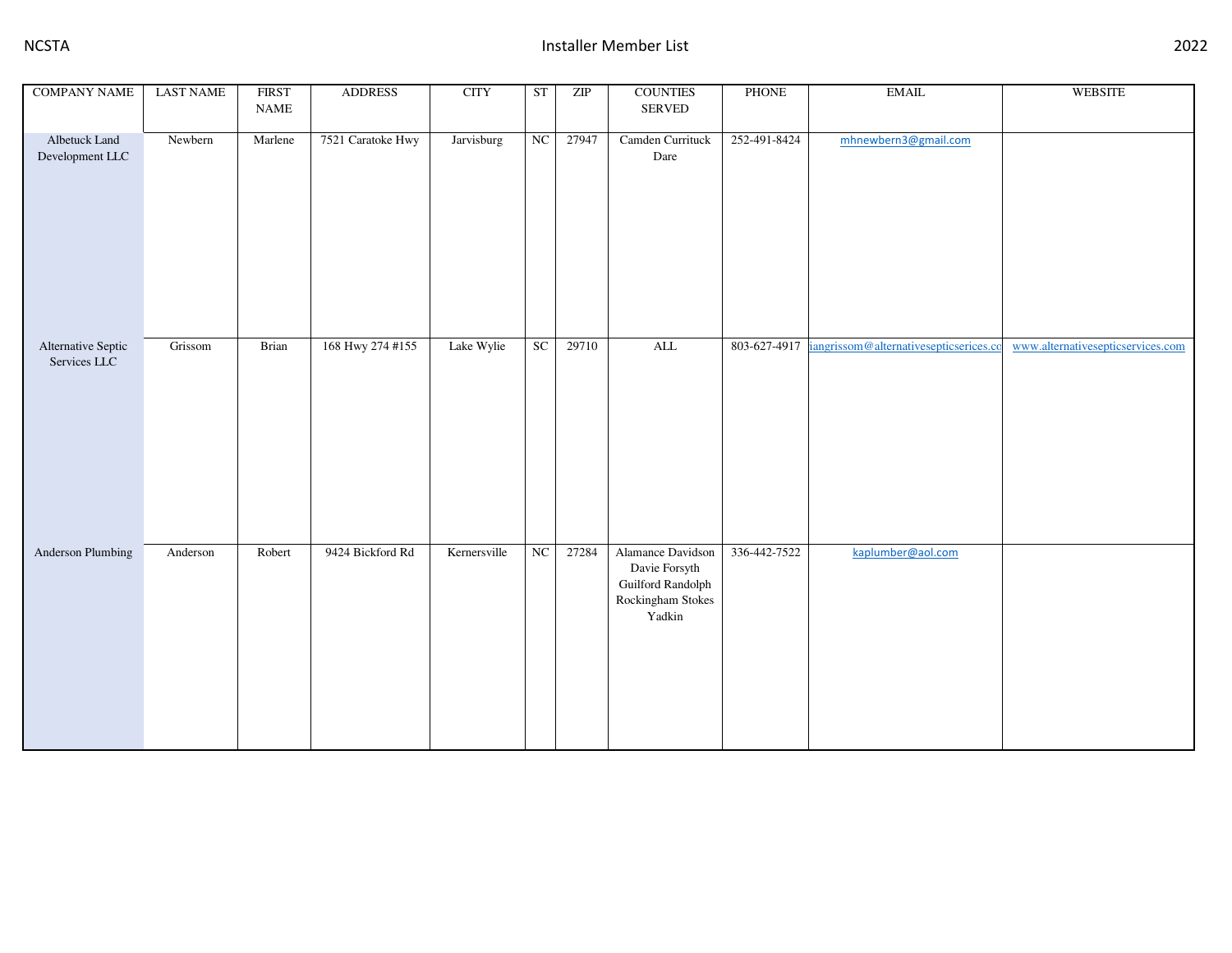| <b>COMPANY NAME</b>               | <b>LAST NAME</b> | <b>FIRST</b><br>$\ensuremath{\mathsf{NAME}}$ | <b>ADDRESS</b>          | <b>CITY</b> | ST | ZIP   | <b>COUNTIES</b><br><b>SERVED</b>                                                       | PHONE        | $\operatorname{EMAIL}$ | WEBSITE                     |
|-----------------------------------|------------------|----------------------------------------------|-------------------------|-------------|----|-------|----------------------------------------------------------------------------------------|--------------|------------------------|-----------------------------|
| Applied Resource<br>Management PC | Giese            | Walter                                       | P O Box 882             | Hampstead   | NC | 28443 | All                                                                                    | 910-279-2919 | karen@armnc.com        | www.appliedresourcemgmt.com |
| Aqua Drill Inc                    | Clayton          | <b>Billy</b>                                 | 4137 Moores Mill rd     | Spencer     | VA | 24165 | Alamance Davidson<br>Forsyth Guilford<br>Randolph<br>Rockingham Stokes<br>Surry Yadkin | 336-767-0747 | aquadrillinc@gmail.com |                             |
| <b>ASAP Septic Systems</b>        | Dixon            | Randy                                        | 4816 NC Hwy 43<br>South | Greenville  | NC | 27858 | Edgecombe Greene<br>Lenoir Pitt<br>Washington Wayne                                    | 252-717-1940 | asapseptics@aol.com    |                             |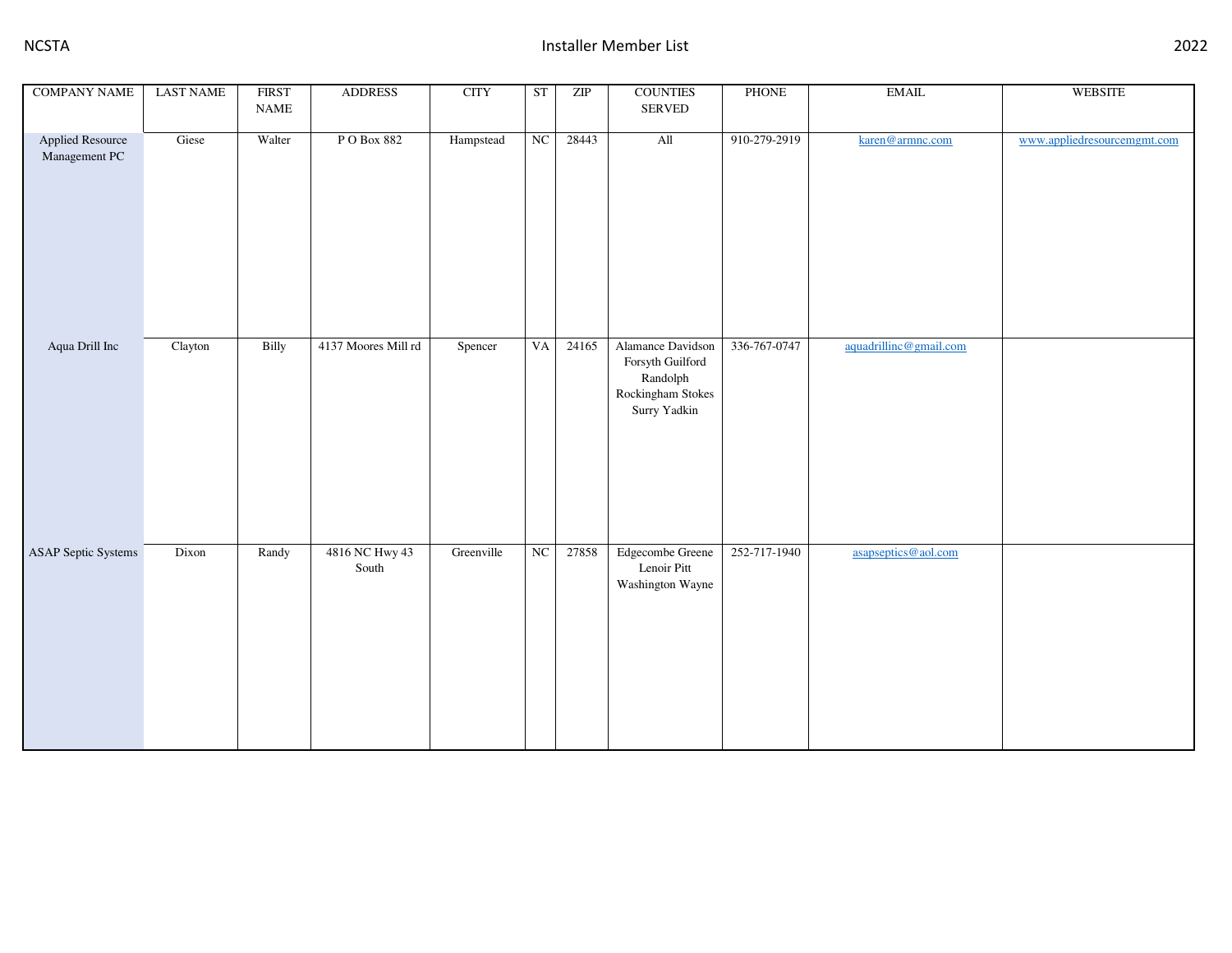| <b>COMPANY NAME</b>              | <b>LAST NAME</b> | <b>FIRST</b><br>$\ensuremath{\mathsf{NAME}}$ | <b>ADDRESS</b>                               | <b>CITY</b>  | ST | ZIP   | <b>COUNTIES</b><br>SERVED             | PHONE        | $\operatorname{EMAIL}$ | WEBSITE |
|----------------------------------|------------------|----------------------------------------------|----------------------------------------------|--------------|----|-------|---------------------------------------|--------------|------------------------|---------|
| Asbury's Septic Tank<br>Cleaning | Asbury           | Jay                                          | P O Box 3758                                 | Morganton    | NC | 28680 | <b>Burke Caldwell</b><br>McDowell     | 828-443-7104 | smacjk@yahoo.com       |         |
| Aseptic Inspections              | Drewnoski        | Chris                                        | P O Box 4251                                 | Emerald Isle | NC | 28594 | Carteret Craven                       | 252-342-5231 |                        |         |
| Aston Soil Works Inc             | Aston            | Gene                                         | 2858 Madison Grove<br>$\mathbb{R}\mathrm{d}$ | Greenville   | NC | 27858 | <b>Beaufort Craven</b><br>Greene Pitt | 252-341-9707 | astonsoil@gmail.com    |         |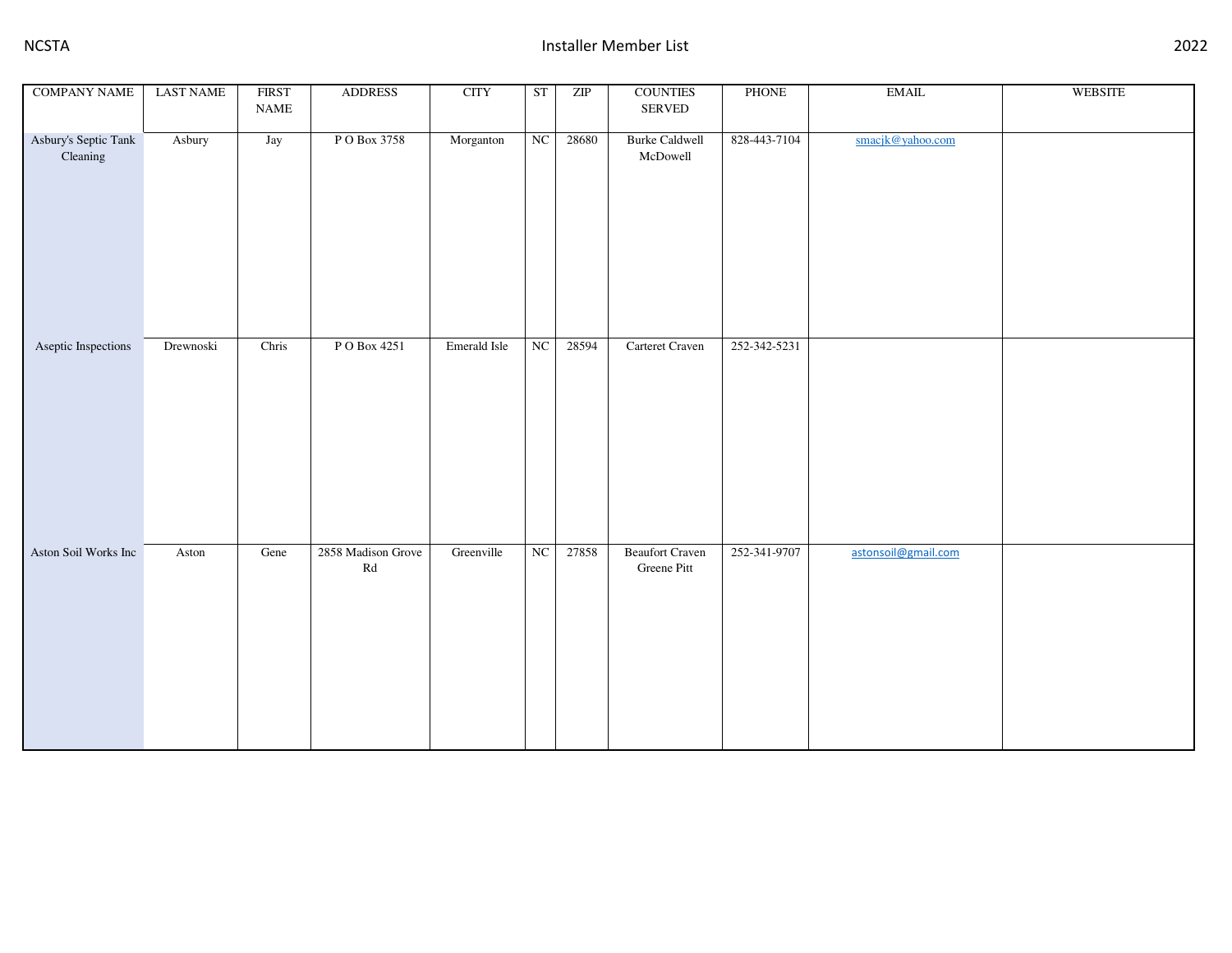| <b>COMPANY NAME</b>                | <b>LAST NAME</b> | <b>FIRST</b><br>NAME | <b>ADDRESS</b>  | <b>CITY</b> | ST | ZIP   | <b>COUNTIES</b><br>SERVED                                         | PHONE        | <b>EMAIL</b>                  | WEBSITE             |
|------------------------------------|------------------|----------------------|-----------------|-------------|----|-------|-------------------------------------------------------------------|--------------|-------------------------------|---------------------|
| Autry Backhoe Septic               | Autry            | Steve                | 1309 Culp Rd    | Pineville   | NC | 28134 | Cabarrus Catawba<br>Gaston Lincoln<br>Mecklenburg Union           | 704-504-8829 | autryseptic@yahoo.com         | www.autryseptic.com |
| Avila Construction<br>$_{\rm LLC}$ | Avila            | Tomas                | P O Box 2853    | Smithfield  | NC | 27577 | Franklin Granville<br>Johnston Nash<br>Orange Vance Wake<br>Wayne | 919-320-3507 | avialconstruction06@gmail.com |                     |
| B & B Concrete                     | Bates            | Nelson               | 1687 Georgia Rd | Franklin    | NC | 28734 | Clay Jackson Macon<br>Swain                                       | 828-524-6483 | bbconcrete@frontier.com       |                     |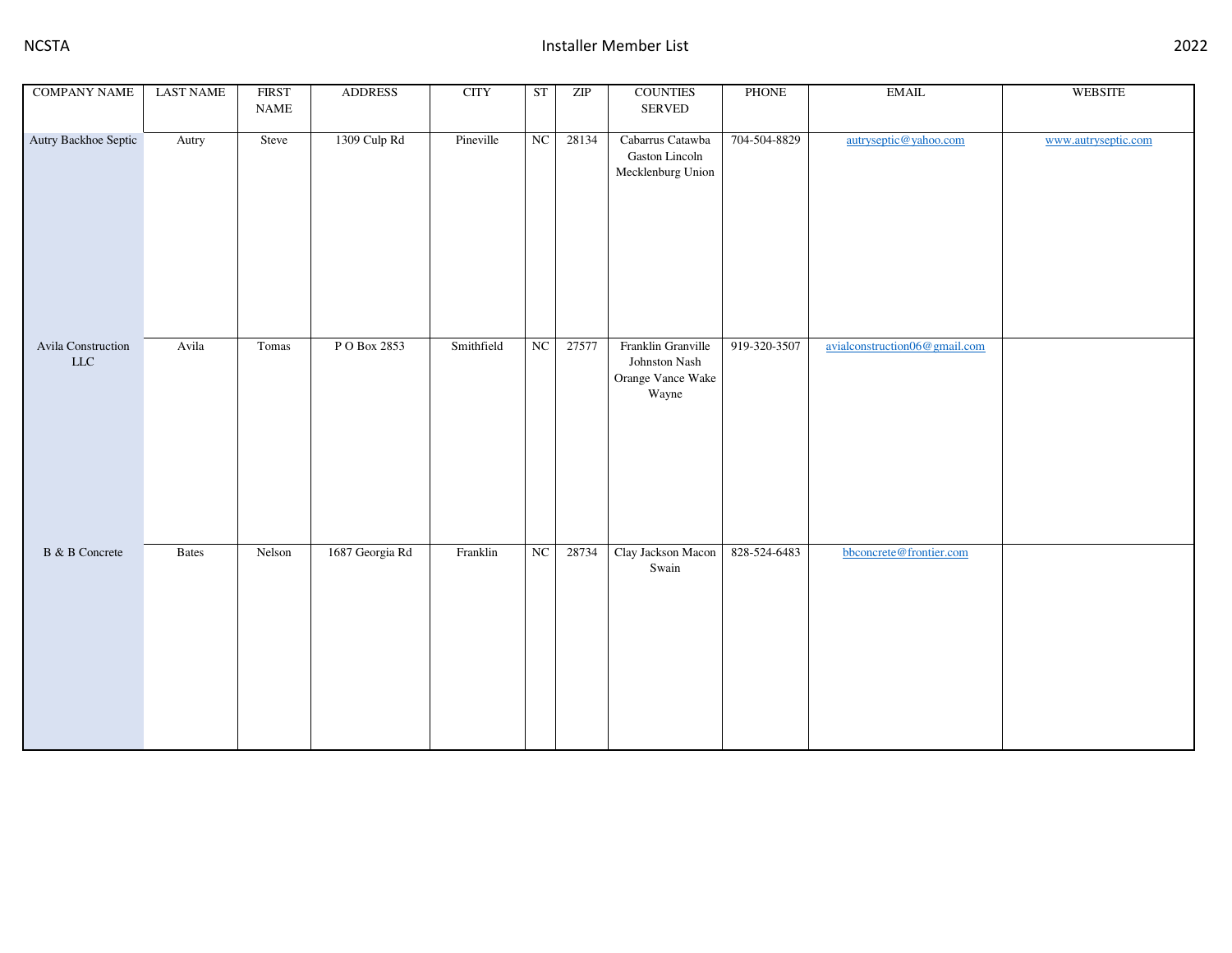| <b>COMPANY NAME</b>                    | <b>LAST NAME</b> | <b>FIRST</b><br>$\ensuremath{\mathsf{NAME}}$ | <b>ADDRESS</b>       | <b>CITY</b>    | ST          | $\ensuremath{\mathrm{ZIP}}$ | <b>COUNTIES</b><br>SERVED                                                                                                         | PHONE        | $\operatorname{EMAIL}$   | <b>WEBSITE</b>    |
|----------------------------------------|------------------|----------------------------------------------|----------------------|----------------|-------------|-----------------------------|-----------------------------------------------------------------------------------------------------------------------------------|--------------|--------------------------|-------------------|
| B & C Construction                     | Chatham          | Greg                                         | 175 Old Obids Rd     | West Jefferson | NC          | 28694                       | Alleghany Ashe<br>Watauga Wilkes                                                                                                  | 336-877-6461 |                          |                   |
| B & L Construction &<br>Septic Service | Ennis            | Daniel                                       | 78 S Denise Ave      | Coats          | $_{\rm NC}$ | 27521                       | <b>Bladen Chatham</b><br>Cumberland Duplin<br>Harnett Hoke<br>Johnston Lee Moore<br>Onslow Pender<br>RobesonSampson<br>Wake Wayne | 910-489-1977 | holland1588@gmail.com    |                   |
| B & R Septic LLC                       | Griffin          | Clifton                                      | 207 Western Wayne dr | Pikeville      | NC          | 27863                       | Johnston Lenoir<br>Wayne Wilson                                                                                                   | 919-736-8858 | br.udumpwepump@gmail.com | www.iheartpoo.com |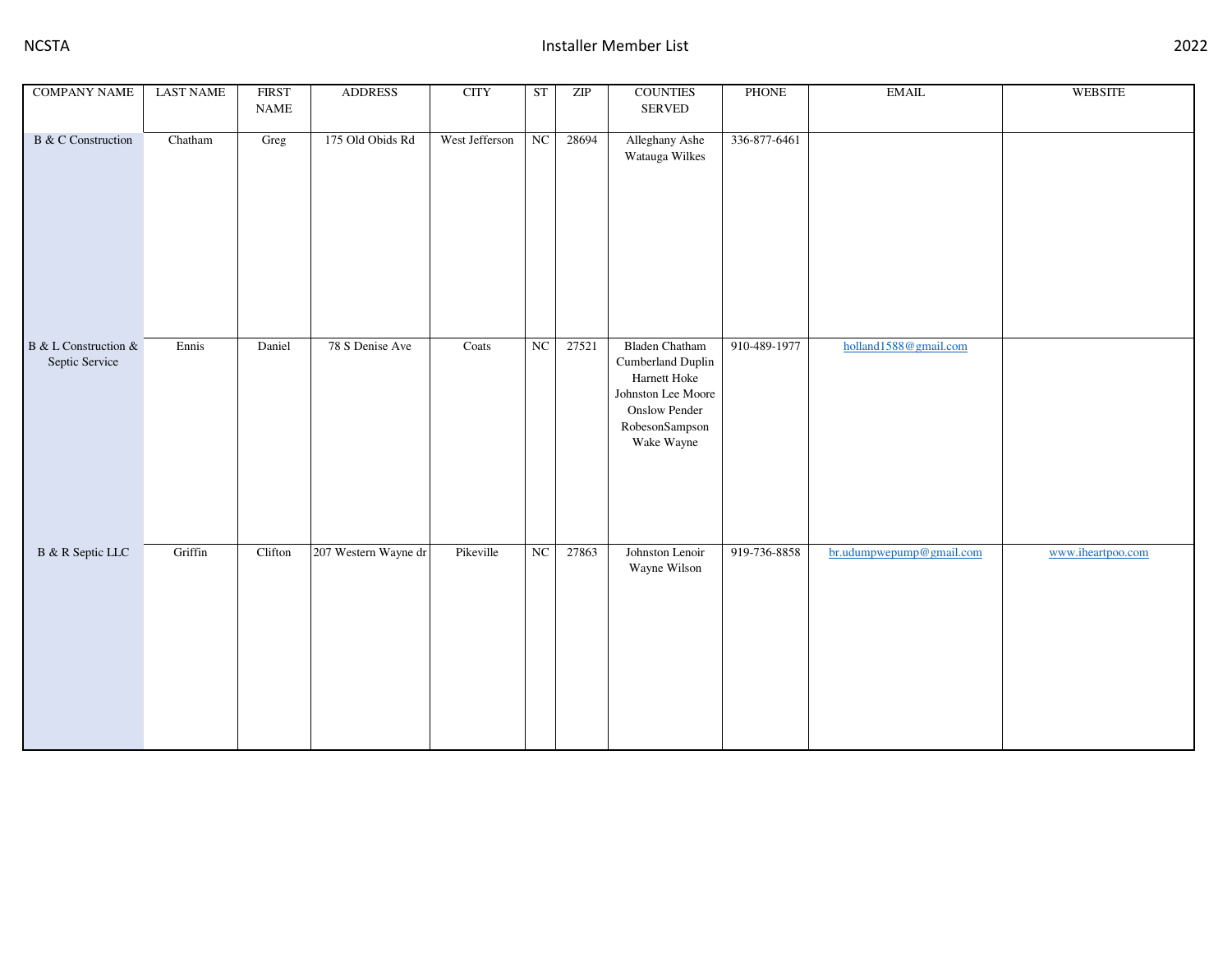| <b>COMPANY NAME</b>                   | <b>LAST NAME</b> | <b>FIRST</b><br><b>NAME</b> | <b>ADDRESS</b>                                      | $\rm CITY$ | <b>ST</b> | $\ensuremath{\mathrm{ZIP}}$ | <b>COUNTIES</b><br><b>SERVED</b>                                                                                                                | PHONE        | $\text{EMAIL}$                | WEBSITE                     |
|---------------------------------------|------------------|-----------------------------|-----------------------------------------------------|------------|-----------|-----------------------------|-------------------------------------------------------------------------------------------------------------------------------------------------|--------------|-------------------------------|-----------------------------|
|                                       |                  |                             |                                                     |            |           |                             |                                                                                                                                                 |              |                               |                             |
| <b>Bare Construction Inc</b>          | Bare             | Travis                      | 2406 Kannapolis Hwy                                 | Concord    | NC        | 28027                       | Alleghany Ashe<br>Caburrus Davidson<br>Davie Forsyth Iredell<br>Mecklenburg Rowan<br><b>Union Wilkes</b>                                        | 704-745-3595 | bareconstructioninc@gmail.com |                             |
| <b>Bass Services</b>                  | Bass             | Johnny                      | P O Box 21                                          | Hertford   | NC        | 27944                       | <b>Beaufort Bertie</b><br>Camden Chowan<br><b>Currituck Dare Gates</b><br>Hertford Hyde Martin<br>Pasquotank<br>Perquimans Tyrell<br>Washington | 252-426-1897 | laura@assportabletoilets.com  | www.bassprotabletoilets.com |
| <b>Bear Creek</b><br>Construction LLC | Rivenbark        | Jamie                       | 385 Old<br>Rivenbark Farm<br>$\mathbf{R}\mathbf{d}$ | Willard    | NC        | 28478                       | <b>Bladen Brunswick</b><br>Columbus Duplin<br>New Hanover<br><b>Onslow Pender</b><br>Sampson                                                    | 910-540-3337 | jamie@bearcreeknc.com         | www.bearcreeknc.com         |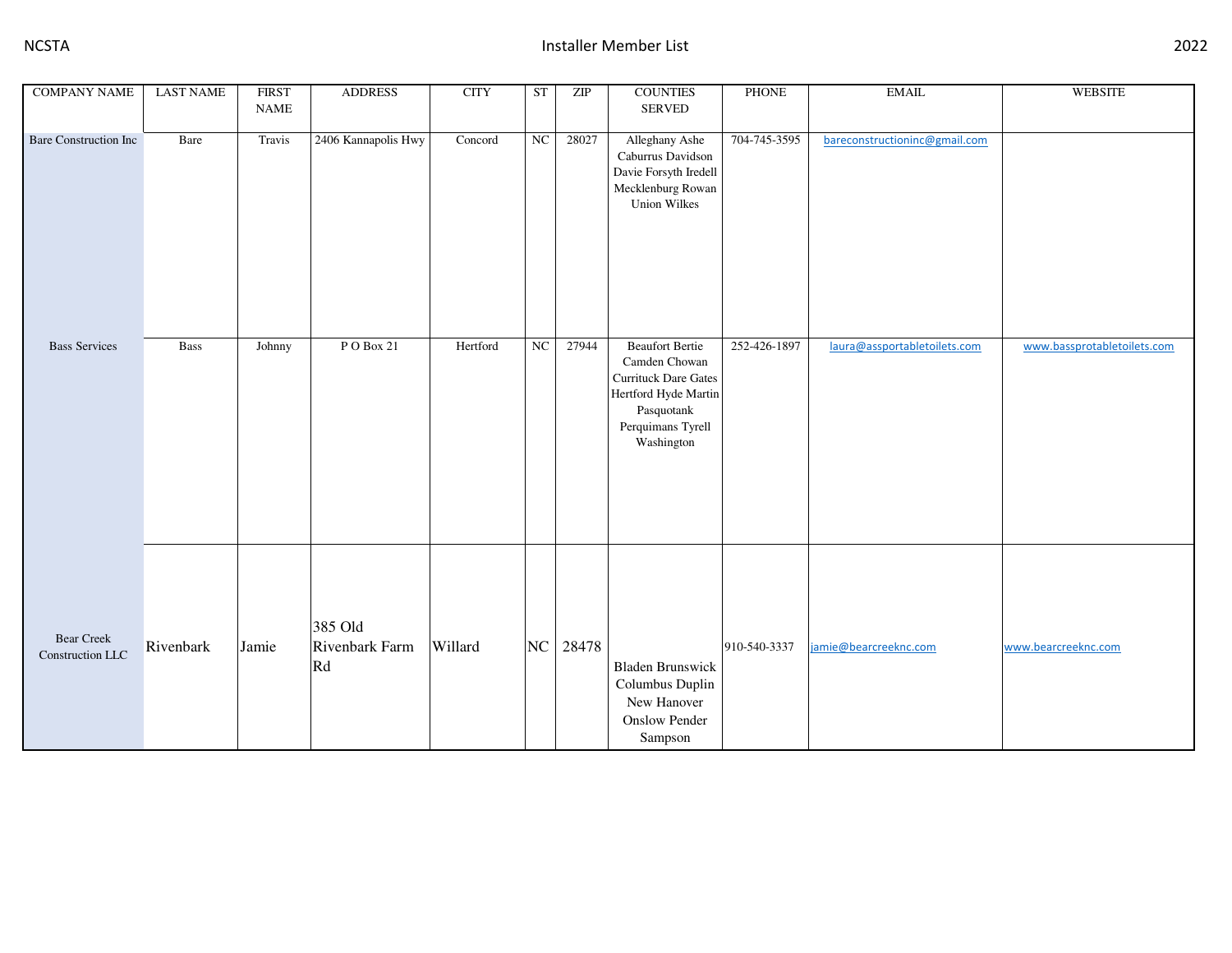| <b>COMPANY NAME</b>                          | <b>LAST NAME</b> | <b>FIRST</b><br>$\ensuremath{\mathsf{NAME}}$ | <b>ADDRESS</b>                                  | $\rm CITY$  | ST | $\ensuremath{\mathrm{ZIP}}$ | <b>COUNTIES</b><br>SERVED                           | PHONE        | <b>EMAIL</b>               | WEBSITE                  |
|----------------------------------------------|------------------|----------------------------------------------|-------------------------------------------------|-------------|----|-----------------------------|-----------------------------------------------------|--------------|----------------------------|--------------------------|
| <b>Bennick Enterprises</b>                   | Bennick          | Todd                                         | 7836 Hwy 70E                                    | Nebo        | NC | 28761                       | Avery Buncombe<br><b>Burke Caldwell</b><br>Mcdowell | 828-659-1000 | carissa@bennickgrading.com | www.bennickgrading.com   |
| Bennie A Moore<br>Septic Tank Service<br>Inc | Ayers            | Russ                                         | 1150 Eli Bowen Rd                               | Williamston | NC | 27892                       | <b>ALL</b>                                          | 252-799-7461 | bmoore4294@aol.com         |                          |
| Best Built Inc                               | Best             | Shawn                                        | 4651 Crabtree Montain<br>$\mathbf{R}\mathbf{d}$ | Clyde       | NC | 28721                       | <b>Buncombe Haywood</b><br>Jackson Madison          | 828-246-1743 | shawn@bestbuiltcustoms.com | www.bestbuiltcustoms.com |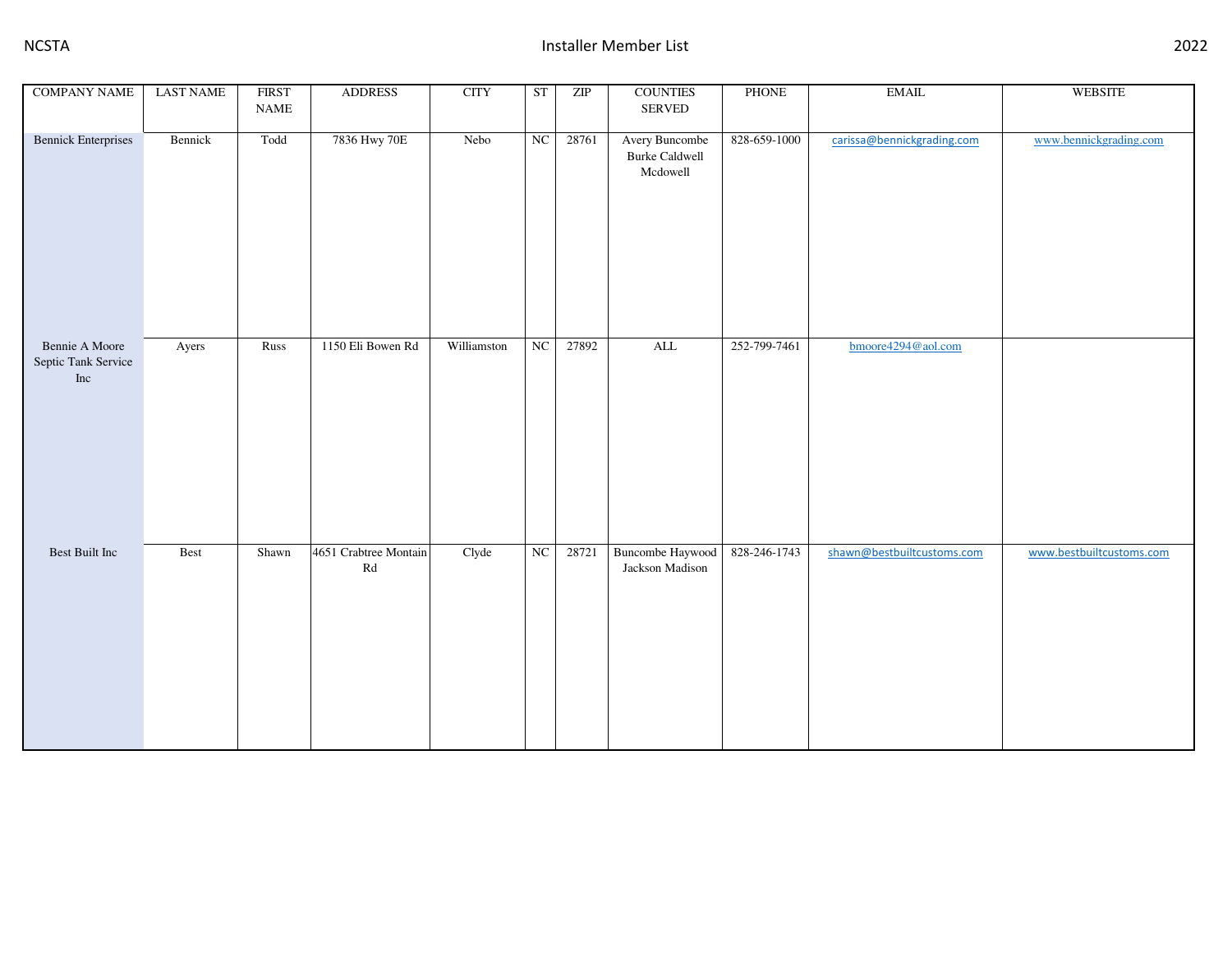| <b>COMPANY NAME</b>                  | <b>LAST NAME</b> | <b>FIRST</b><br>$\ensuremath{\mathsf{NAME}}$ | <b>ADDRESS</b>                                     | <b>CITY</b> | <b>ST</b> | $\overline{\text{ZIP}}$ | <b>COUNTIES</b><br>SERVED                                                                       | PHONE        | $\text{EMAIL}$                   | <b>WEBSITE</b>            |
|--------------------------------------|------------------|----------------------------------------------|----------------------------------------------------|-------------|-----------|-------------------------|-------------------------------------------------------------------------------------------------|--------------|----------------------------------|---------------------------|
| <b>Billingsley Septic Tank</b><br>Co | Williams         | Brenda                                       | 149 Penn Rd                                        | Reidsville  | NC        | 27320                   | Alamance Caswell<br>Guilford Rockingham<br>Stokes                                               | 336-342-0608 | billingsleysepti@triad.twcbc.com | www/billingsleyseptic.com |
| <b>Blackwater Solutions</b>          | Flora            | Jamie                                        | 101 Shamrock Ct                                    | Rocky Mount | NC        | 27804                   | Edgecombe Franklin<br>Halifax Johnston<br>Nash Northhampton<br>Pitt Vance Wake<br>Warren Wilson | 252-314-8677 | jflo321@suddenlink.net           | www.muckx.com             |
| Blevins Grading &<br>Septic LLC      | Blevins          | Justin                                       | 617 Oak Ridge Church<br>$\mathop{\rm Rd}\nolimits$ | Hays        | NC        | 28635                   | Alleghany Ashe Surry<br>Watauga Wilkes<br>Yadkin                                                | 336-927-2065 | jl.blevins@hotmail.com           |                           |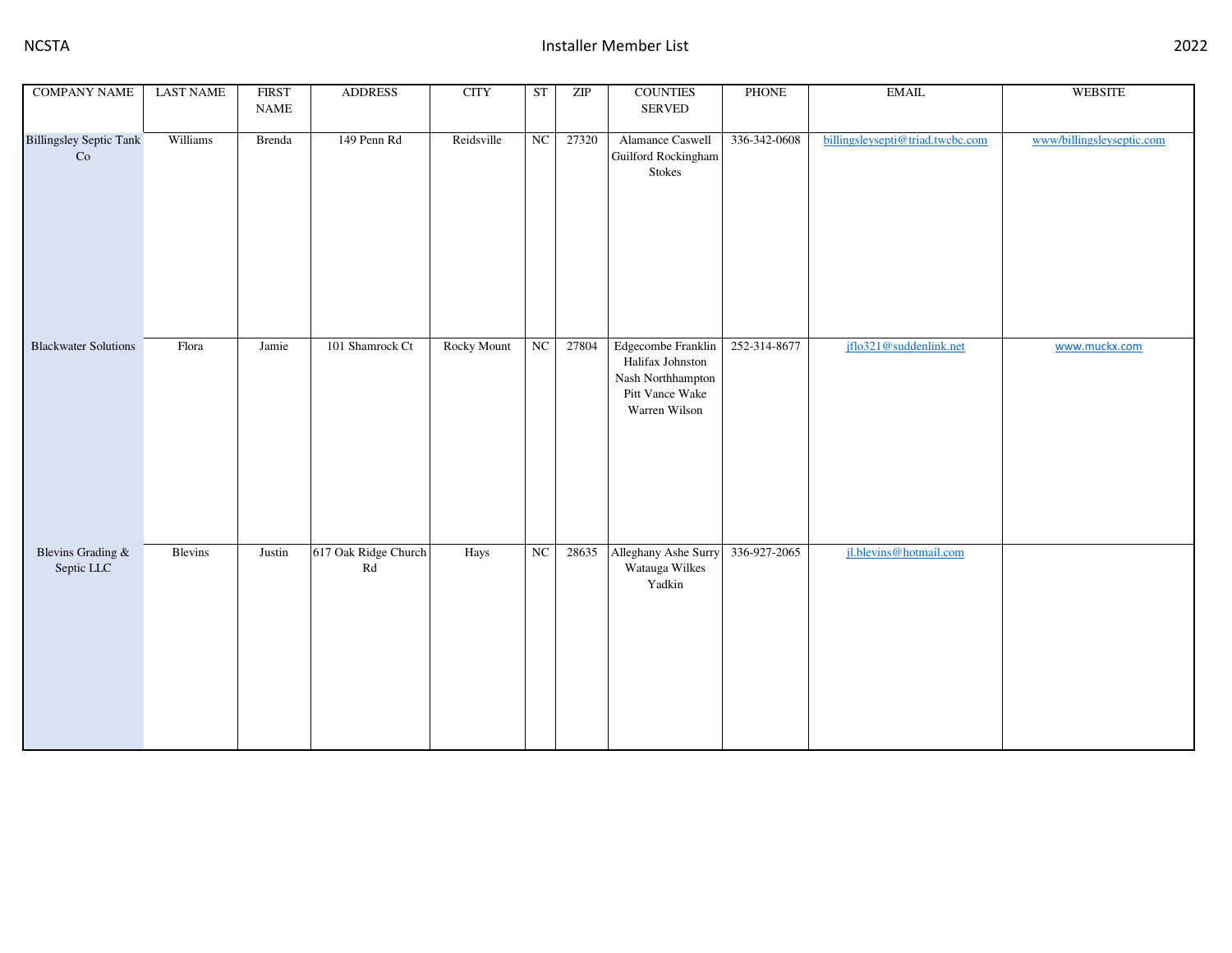| <b>COMPANY NAME</b>                      | <b>LAST NAME</b> | <b>FIRST</b><br><b>NAME</b> | <b>ADDRESS</b>      | <b>CITY</b> | <b>ST</b>   | ZIP   | <b>COUNTIES</b><br><b>SERVED</b>                                                                                                                                                                         | <b>PHONE</b> | $\operatorname{EMAIL}$            | WEBSITE                              |
|------------------------------------------|------------------|-----------------------------|---------------------|-------------|-------------|-------|----------------------------------------------------------------------------------------------------------------------------------------------------------------------------------------------------------|--------------|-----------------------------------|--------------------------------------|
| <b>Bobby Cahoon</b><br>Construction Inc  | Cahoon           | Bobby                       | 6003 Neuse Rd       | Grantsboro  | $_{\rm NC}$ | 28529 | <b>Beaufort Carteret</b><br>Craven Jones Lenoir<br>New Hanover Onslow<br>Pamlico Pitt                                                                                                                    | 252-249-1617 | bobbycahoonconstruction@yahoo.com | www.bobbycahoonconstruction.com      |
| Bogue Sound Septic &<br>Grading, Inc     | Taylor           | Richard                     | 178 W Hilltop Drive | Newport     | NC          | 28570 | <b>Carteret Onslow</b>                                                                                                                                                                                   | 252-393-6426 | bogueseptic@gmail.com             |                                      |
| Boswell & Son Septic<br>Tank Service Inc | Boswell          | Blake                       | P O Box 236         | Sharpsburg  | NC          | 27878 | <b>Beaufort Bertie</b><br>Carteret Dare<br>Edgecombe Franklin<br>Greene Halifax<br>Johnston Nash<br>Northhampton<br><b>Onslow Pitt Sampson</b><br>Tyrell Vance Wake<br>Warren Washington<br>Wayne Wilson | 252-977-9384 | boswellsoninc@gmail.com           | w.boswellandsonseptictankserviceinc. |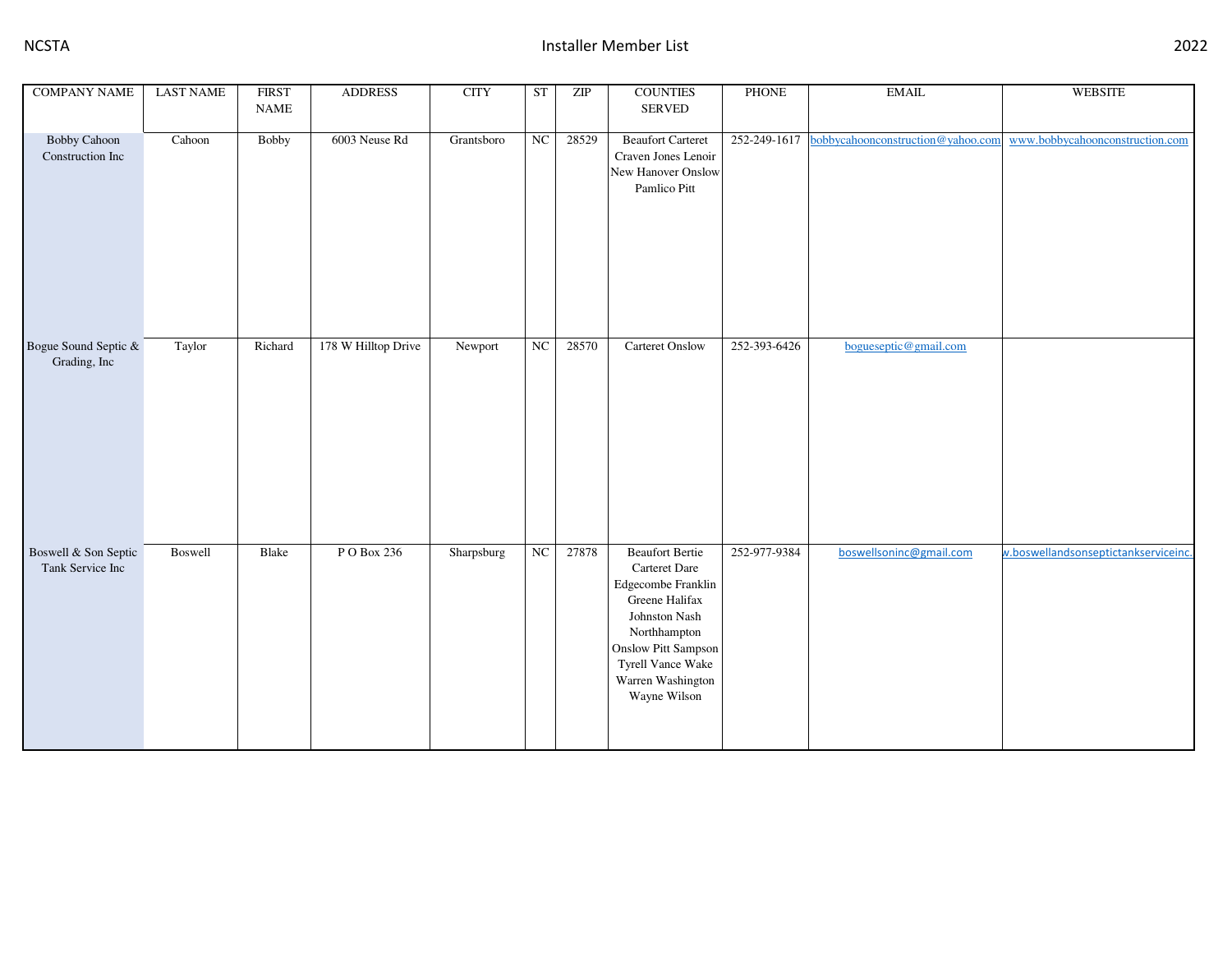| <b>COMPANY NAME</b>                                                                                                                                 | <b>LAST NAME</b> | <b>FIRST</b><br>$\ensuremath{\mathsf{NAME}}$ | <b>ADDRESS</b>           | $\rm CITY$ | <b>ST</b> | $\ensuremath{\mathrm{ZIP}}$ | <b>COUNTIES</b><br>SERVED                                                                                          | PHONE        | $\operatorname{EMAIL}$   | <b>WEBSITE</b>            |
|-----------------------------------------------------------------------------------------------------------------------------------------------------|------------------|----------------------------------------------|--------------------------|------------|-----------|-----------------------------|--------------------------------------------------------------------------------------------------------------------|--------------|--------------------------|---------------------------|
| Brooks Plumbing &<br>Heating Inc                                                                                                                    | <b>Brooks</b>    | Marta                                        | 3808 US Hwy 421<br>North | Vilas      | NC        | 28692                       | Ashe Avery Watauga<br>Wilkes                                                                                       | 828-297-2125 | brooksplbg@skybest.com   |                           |
| Bryant & Lassiter<br>Septic Tank Service<br>$\operatorname*{Inc}% \nolimits_{\mathbb{Z}}\left( \mathbb{Z}^{\Sigma\left( 1\right) }\right) ^{\ast }$ | Wrenn            | Holly                                        | PO Box 157               | Potecasi   | NC        | 27867                       | Bertie Gates Halifax<br>Hertford<br>Northampton                                                                    | 252-587-4321 | blseptic@centurylink.net | www.bryantandlassiter.com |
| <b>Bryants Contracting</b>                                                                                                                          | Bryant           | Steven                                       | 4409 Haystack Rd         | Dobson     | NC        | 27017                       | Alexander Alleghany<br>Ashe Davidson Davie<br>Forsyth Guilford<br>Iredell Stokes Surry<br>Watauga Wilkes<br>Yadkin | 336-721-5733 | bryants2004@hotmail.com  | www.bcllc.com             |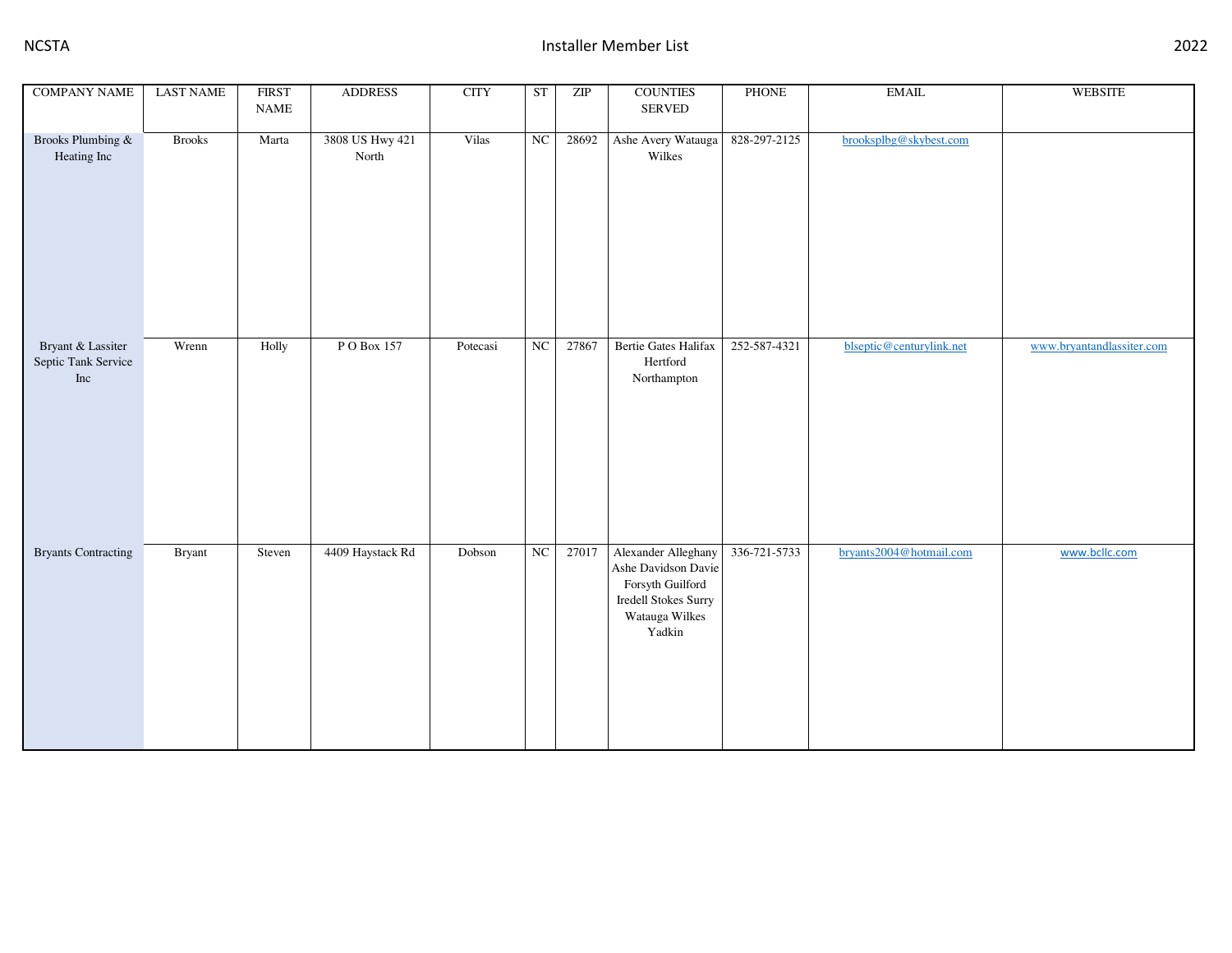| <b>COMPANY NAME</b>                       | <b>LAST NAME</b> | <b>FIRST</b><br>$\ensuremath{\mathsf{NAME}}$ | <b>ADDRESS</b>                               | <b>CITY</b>          | <b>ST</b> | ZIP   | <b>COUNTIES</b><br>SERVED                                                                      | PHONE        | $\operatorname{EMAIL}$ | WEBSITE                     |
|-------------------------------------------|------------------|----------------------------------------------|----------------------------------------------|----------------------|-----------|-------|------------------------------------------------------------------------------------------------|--------------|------------------------|-----------------------------|
| <b>Buddy Blackburn</b><br>Const Inc       | Blackburn        | Martha                                       | P O Box 136                                  | Deep Gap             | NC        | 28618 | Ashe Watauga Wilkes                                                                            | 336-877-2518 | bblackburn@skybest.com |                             |
| Buff's Grading $\&$<br>Construction LLC   | <b>Buff</b>      | Jeffrey                                      | 3234 Clark Loop                              | Morganton            | NC        | 28655 | Alexander Burke<br>Caldwell Catawba<br>Cleveland Lincoln<br>Mcdowell rutherford                | 828-438-0664 | buffsgrading@gmail.com |                             |
| <b>Bumgarner Septic</b><br>Tank & Grading | Bumgarner        | Michael                                      | 1190 Dudley Shoals<br>$\mathbb{R}\mathrm{d}$ | <b>Granite Falls</b> | NC        | 28630 | Alexander Ashe<br><b>Burke Caldwell</b><br>Catawba Gaston<br>Iredell Lincoln<br>Watauga Wilkes | 828-396-1795 | bseptictank@gmail.com  | www.bumgarnerseptictank.com |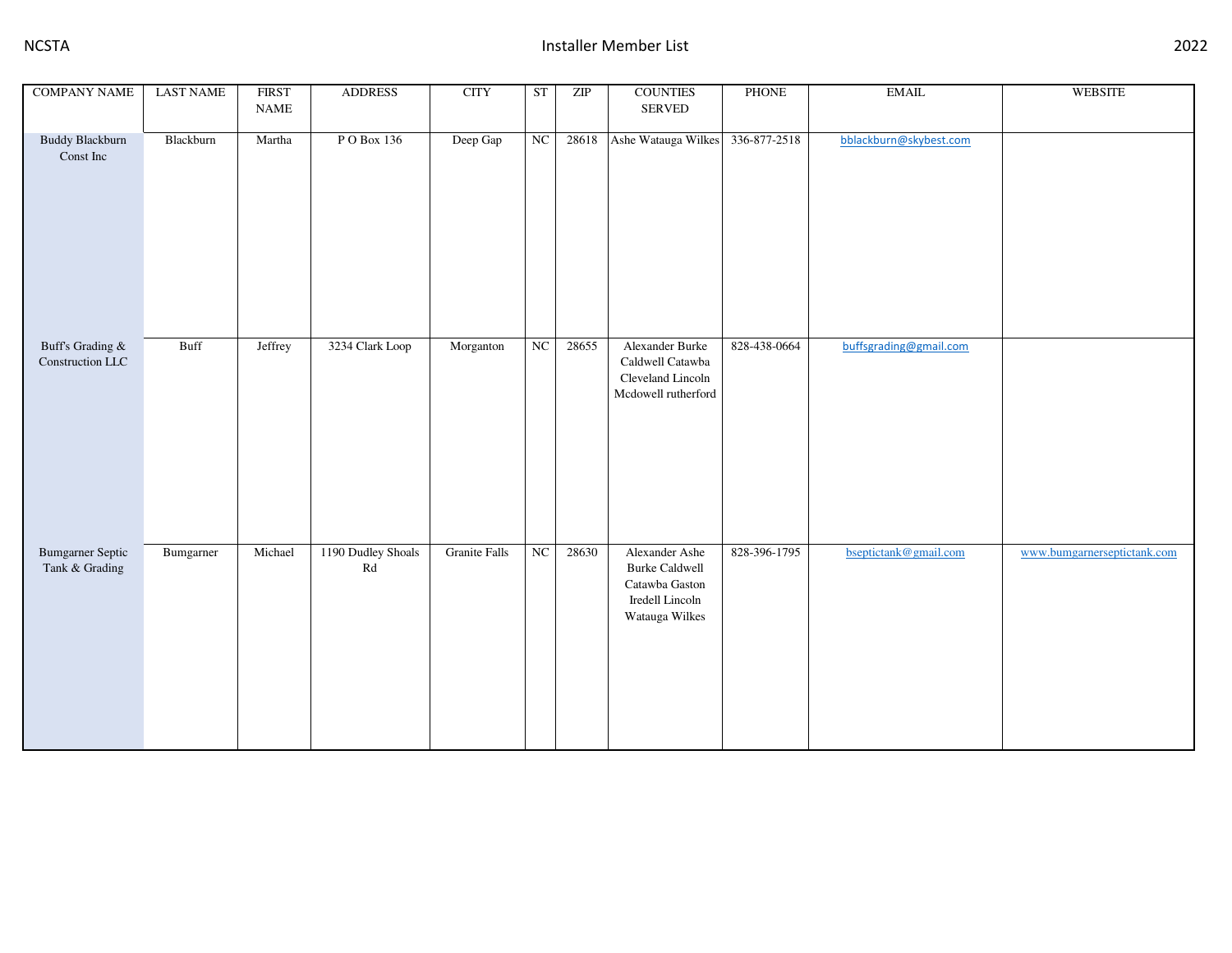| <b>COMPANY NAME</b>                   | <b>LAST NAME</b> | <b>FIRST</b><br>$\ensuremath{\mathsf{NAME}}$ | <b>ADDRESS</b>                                      | <b>CITY</b> | ST | ZIP   | <b>COUNTIES</b><br>SERVED                             | PHONE        | $\operatorname{EMAIL}$       | <b>WEBSITE</b> |
|---------------------------------------|------------------|----------------------------------------------|-----------------------------------------------------|-------------|----|-------|-------------------------------------------------------|--------------|------------------------------|----------------|
| Burgin & Son Septic<br>Service        | Burgin           | Ronnie                                       | P O Box 1507                                        | Marion      | NC | 28752 | <b>Buncombe Burke</b><br>McDowell Rutherford          | 828-652-2693 | burginhdw@myfrontiermail.com |                |
| Burleson & Son<br><b>Builders LLC</b> | Burleson         | Shawn                                        | 151 Flat Creek Church<br>$\mathop{\rm Rd}\nolimits$ | Weaverville | NC | 28787 | <b>Buncombe Madison</b>                               | 828-777-5818 | theburlesonbunch@gmail.com   |                |
| C & C Septic Tank<br>Service          | Cannady          | Wayne                                        | 1366 Bass Lake Rd                                   | Roseboro    | NC | 28382 | <b>Bladen Cumbverland</b><br>Duplin Harnet<br>Sampson | 910-564-6207 | cannbros@intrstar.net        |                |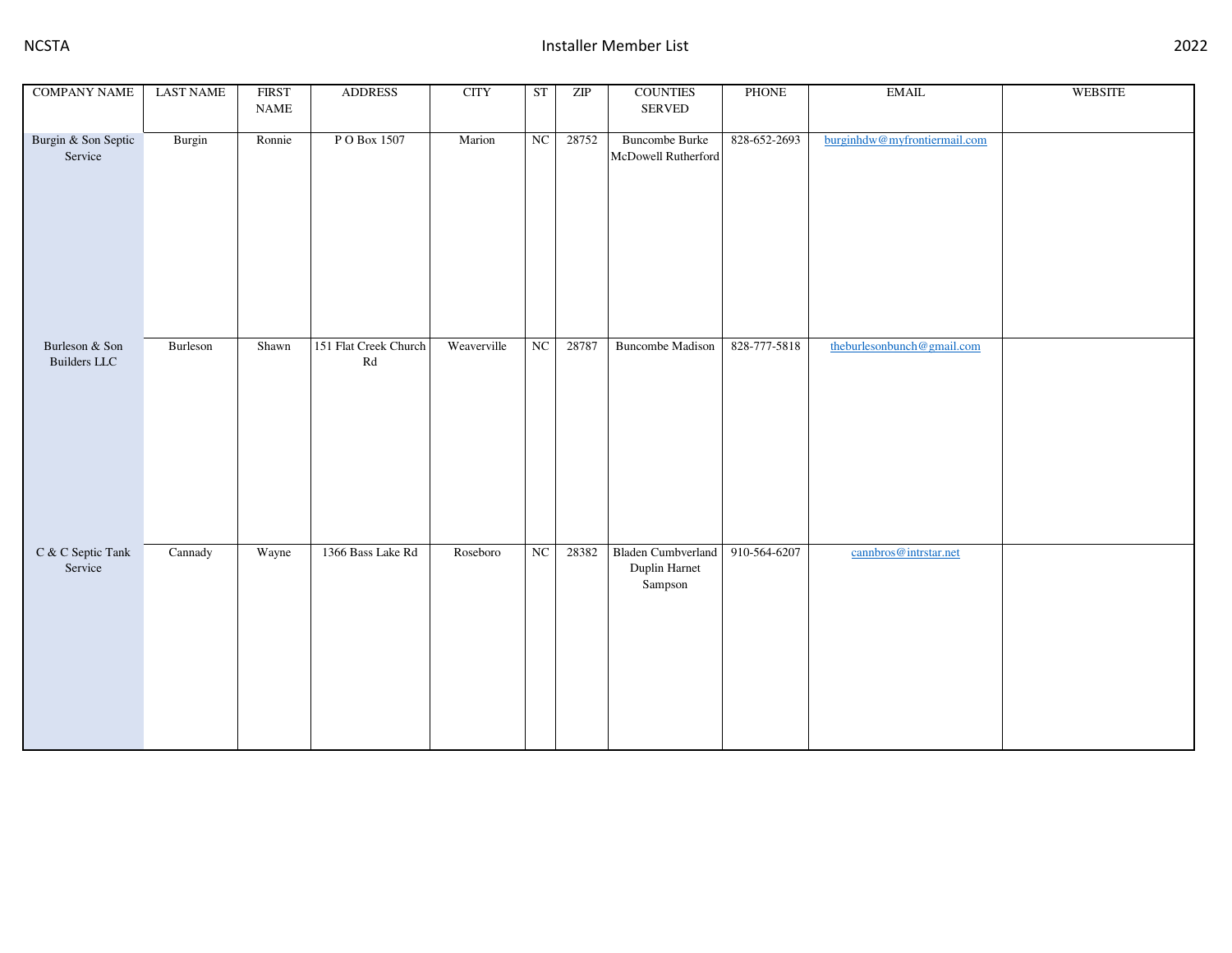| <b>COMPANY NAME</b>                   | <b>LAST NAME</b> | <b>FIRST</b><br><b>NAME</b> | <b>ADDRESS</b> | <b>CITY</b>    | <b>ST</b> | ZIP   | <b>COUNTIES</b><br>SERVED                                                                                                                                        | PHONE        | <b>EMAIL</b>              | <b>WEBSITE</b>                       |
|---------------------------------------|------------------|-----------------------------|----------------|----------------|-----------|-------|------------------------------------------------------------------------------------------------------------------------------------------------------------------|--------------|---------------------------|--------------------------------------|
| C & W Grading &<br>Excavating Inc     | Coker            | Wesley                      | 661 Bayside Rd | Elizabeth City | NC        | 27909 | <b>Beaufort Bertie</b><br>Camden Chowan<br><b>Currituck Dare Gatres</b><br>Halifax Hertford<br>Hyde Pasquotank<br>Perquimans Pitt<br>Tyrell Warren<br>Washington | 252-339-0750 | wesley@cwgrading.biz      | www.cwgrading.biz                    |
| C Wayne Orbison &<br>Sons Inc         | Wallace          | Teresa                      | 887 Mazeppa Rd | Mooresville    | NC        | 28115 | Cabarrus Catawba<br>Iredell Lincoln<br>Mecklenburg Rowan                                                                                                         | 704-663-4745 | orbisoncon@windstream.net | www.cwayneorbisoninc.com             |
| Caldwell Trucking &<br>Excavating Inc | Caldwell         | John                        | 32 J C ROAD    | Waynesville    | NC        | 28785 | <b>BUNCOMBE</b><br><b>HAYWOOD</b><br><b>HENDERSON</b><br><b>JACKSON</b><br><b>MADISON POLK</b><br><b>RUTHERFORD</b>                                              | 828-734-8033 | caldwelldigging@yahoo.com | ww.caldwelltruckingandexcavationg.co |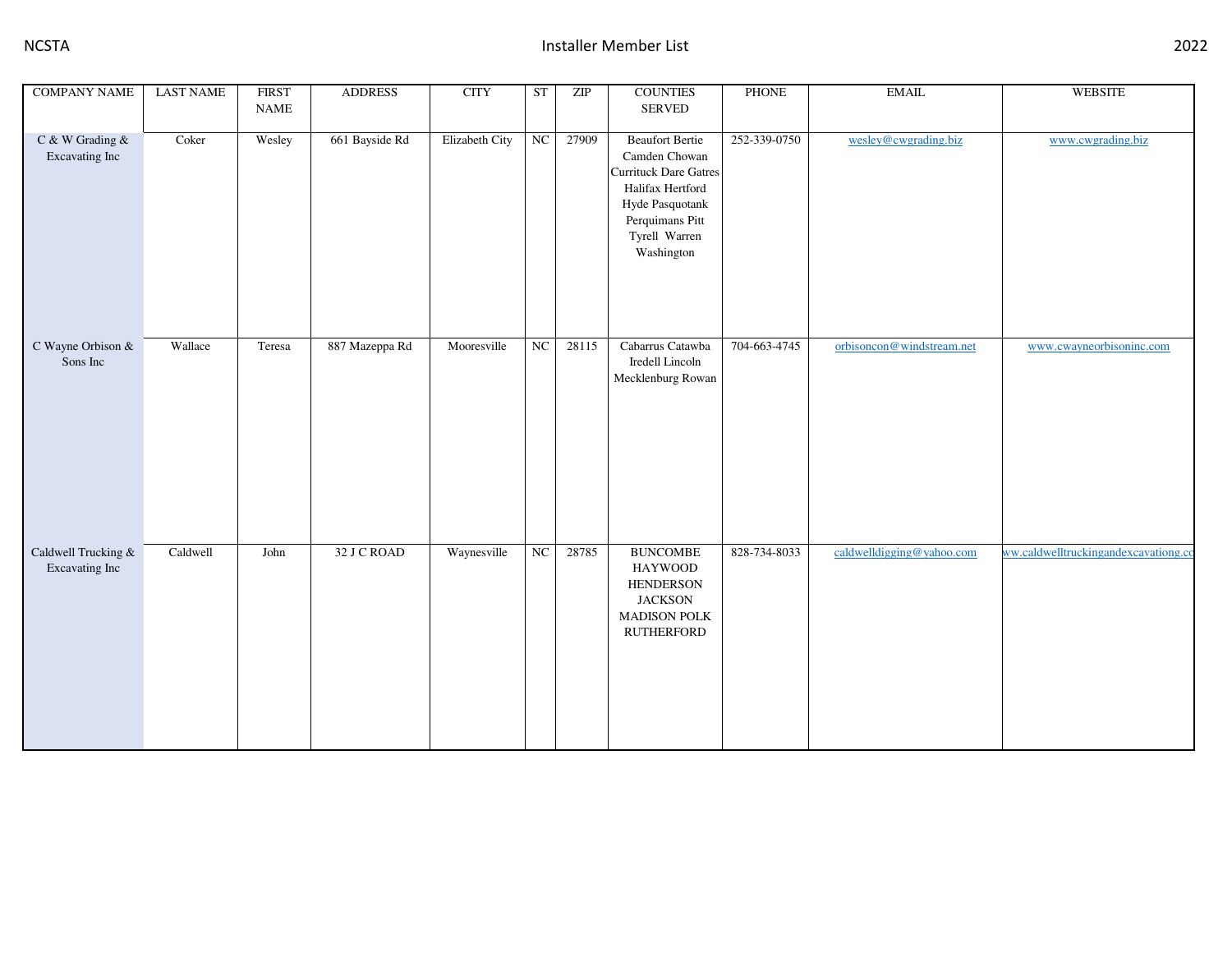| <b>COMPANY NAME</b>                 | <b>LAST NAME</b> | <b>FIRST</b><br>$\ensuremath{\mathsf{NAME}}$ | <b>ADDRESS</b>     | <b>CITY</b>        | <b>ST</b> | ZIP   | <b>COUNTIES</b><br>SERVED                                                                           | PHONE        | $\text{EMAIL}$              | <b>WEBSITE</b>         |
|-------------------------------------|------------------|----------------------------------------------|--------------------|--------------------|-----------|-------|-----------------------------------------------------------------------------------------------------|--------------|-----------------------------|------------------------|
| Callihan & Wells<br>Enterprises Inc | Wells            | Billy                                        | 16081 NC Hwy 131 S | Bladenboro         | NC        | 28320 | <b>Bladen Brunswick</b><br>Columbus<br>Cumberland Duplin<br>Hoke Pender Robeson<br>Sampson Scotland | 910-640-9938 | sw@suggscpa.com             |                        |
| Carney Landscaping<br>${\rm LLC}$   | Carney           | Chris                                        | P O Box 100        | <b>Mill Spring</b> | NC        | 28756 | <b>Henderson Polk</b><br>Rutherford                                                                 | 828-817-3062 | carneylandscaping@gmail.com |                        |
| Carolina Septic Inc                 | Stone            | Mark                                         | 330 Pineview Dr    | Kernersville       | NC        | 27284 | Alamance Davidson<br>Davie Forsyth<br>Guilford Randolph<br>Stokes Surry Yadkin                      | 336-993-5633 | carolinaseptic@gmail.com    | www.carolinaseptic.biz |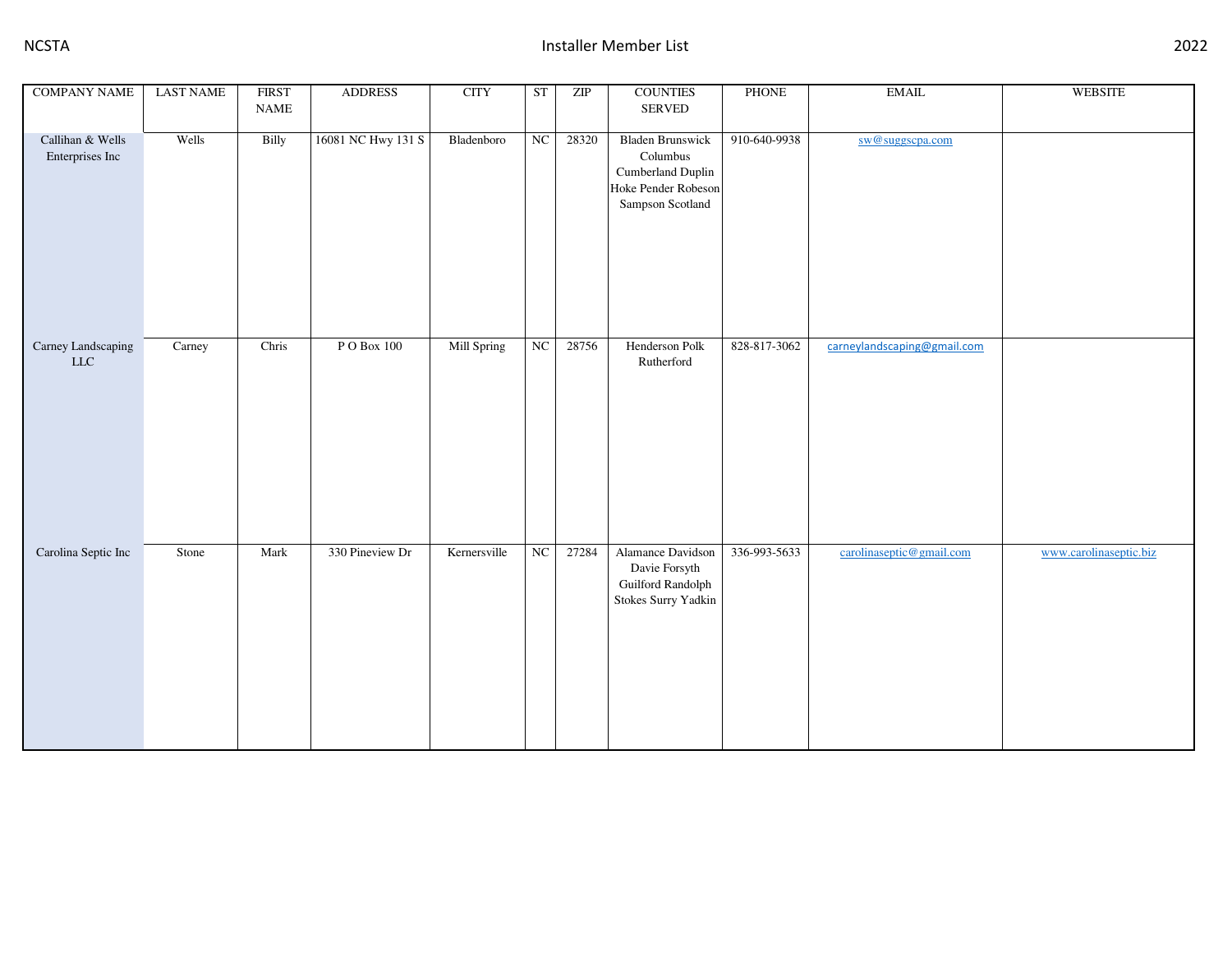| <b>COMPANY NAME</b>             | <b>LAST NAME</b>       | <b>FIRST</b><br>$\ensuremath{\mathsf{NAME}}$ | <b>ADDRESS</b>   | <b>CITY</b>    | <b>ST</b> | $\ensuremath{\mathrm{ZIP}}$ | <b>COUNTIES</b><br>SERVED                         | PHONE        | <b>EMAIL</b>              | WEBSITE                         |
|---------------------------------|------------------------|----------------------------------------------|------------------|----------------|-----------|-----------------------------|---------------------------------------------------|--------------|---------------------------|---------------------------------|
| Carolina Septic<br>Solutions    | $\operatorname{Lopez}$ | Jose                                         | 8 Dunleer Lane   | Hendersonville | NC        | 28791                       | Buncombe Henderson<br>Polk Transylvania           | 828-696-3370 | carolinaseptic1@gmail.com | www.carolinasepticsolutions.com |
| Carsons Grading &<br>Septic LLC | Carson                 | Stacy                                        | 55 Carsons Trail | Leicester      | NC        | 28748                       | Buncombe Hyaywod<br>Henderson Mcdowell<br>Madison | 828-507-0979 | carsonsgrading@aol.com    |                                 |
| Chambers Land &<br>Septic LLC   | Chambers               | Paul                                         | 205 Monarch Lane | Cameron        | NC        | 28326                       | Cumberland Harnett<br>Hoke Moore                  | 770-206-0802 | landandseptic@gmail.com   |                                 |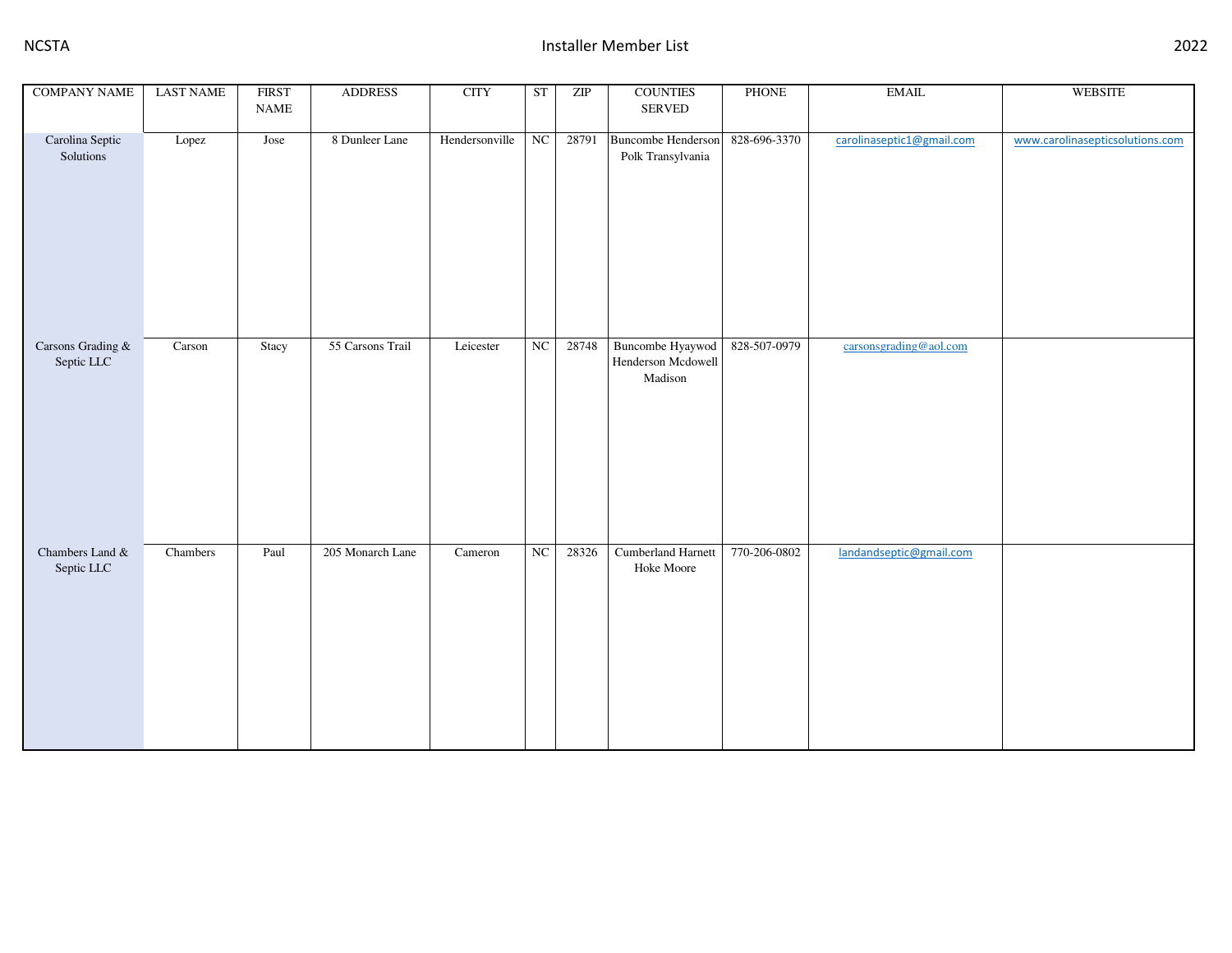| <b>COMPANY NAME</b>               | <b>LAST NAME</b> | <b>FIRST</b><br>$\ensuremath{\mathsf{NAME}}$ | <b>ADDRESS</b>  | <b>CITY</b>        | <b>ST</b> | $\ensuremath{\mathrm{ZIP}}$ | <b>COUNTIES</b><br>SERVED                              | PHONE        | $\operatorname{EMAIL}$        | <b>WEBSITE</b>            |
|-----------------------------------|------------------|----------------------------------------------|-----------------|--------------------|-----------|-----------------------------|--------------------------------------------------------|--------------|-------------------------------|---------------------------|
| Churchs Backhoe<br>Service        | Church           | Sterlin                                      | 886 N Minton Rd | Wilkesboro         | NC        | 28697                       | Alexander Burke<br>Caldwell Iredell<br>McDowell Wilkes | 336-973-3994 |                               |                           |
| Coastal Septic Co                 | Tillett          | Doug                                         | PO Box 68       | Nags Head          | NC        | 27959                       | Currituck Date Hyde                                    | 252-255-2900 | gaytillett@hotmail.com        |                           |
| Cochran Excavating<br>${\rm LLC}$ | Cochran          | Tim                                          | PO Box 1637     | <b>Bryson City</b> | NC        | 28713                       | Cherokee Clay<br>Graham Haywood<br>Jackson Macon Swain | 828-488-3927 | cochranexcavating@outlook.com | www.cochranexcavating.com |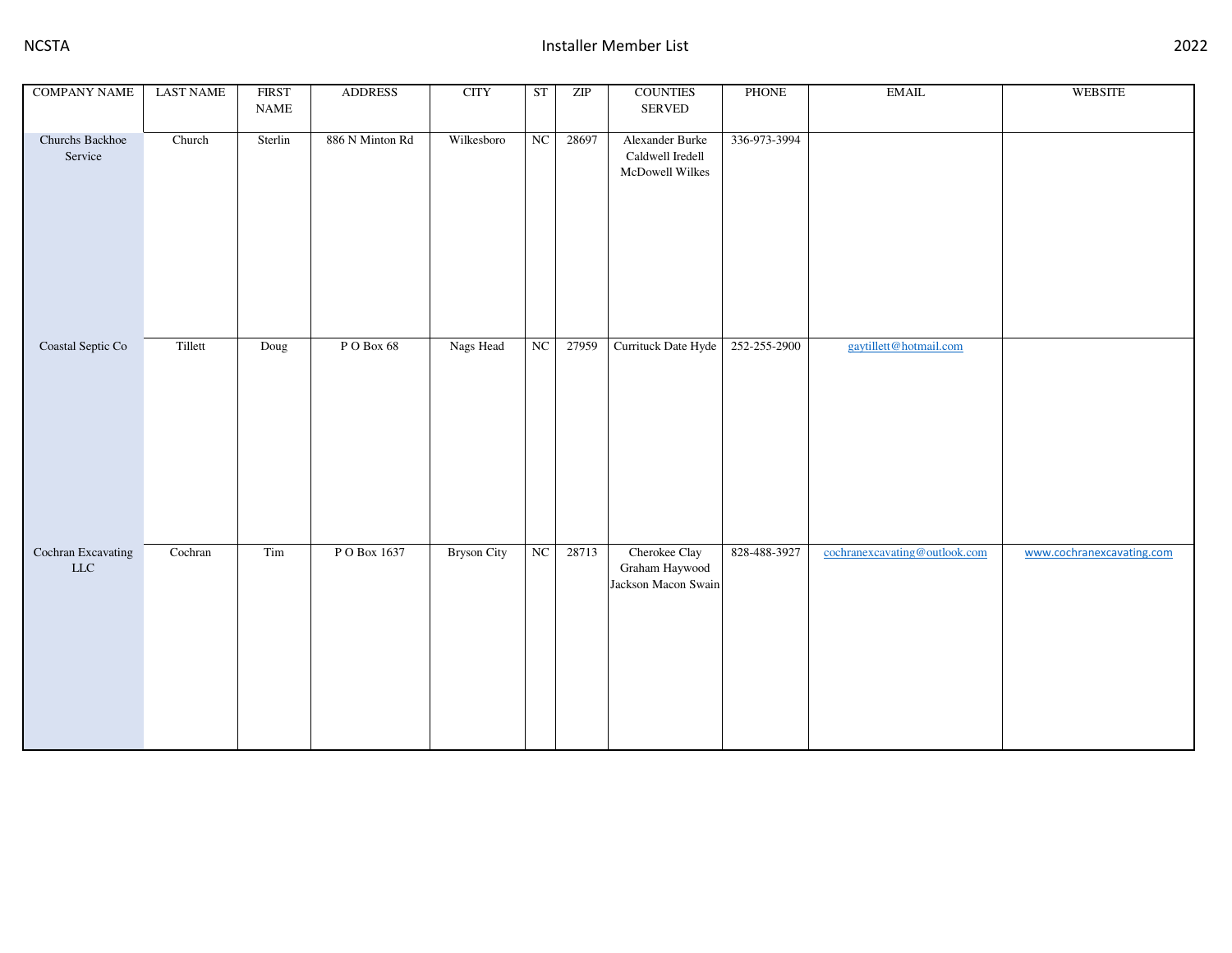| <b>COMPANY NAME</b>                        | <b>LAST NAME</b> | <b>FIRST</b><br>$\operatorname{NAME}$ | <b>ADDRESS</b>                                           | <b>CITY</b> | <b>ST</b> | ZIP   | <b>COUNTIES</b><br>SERVED                                                                                                           | PHONE        | <b>EMAIL</b>                | <b>WEBSITE</b>          |
|--------------------------------------------|------------------|---------------------------------------|----------------------------------------------------------|-------------|-----------|-------|-------------------------------------------------------------------------------------------------------------------------------------|--------------|-----------------------------|-------------------------|
| <b>Commercial Services</b><br>of Stanfield | Wetter           | Jerry                                 | 6521 Mount Pleasant<br>$\mathop{\mathrm{Rd}}\nolimits S$ | Concord     | NC        | 28025 | Anson Cabarrus<br>Catawba Cleveland<br>Davisoon Gaston<br>Iredell Lincoln<br>Mecklenburg<br>Montgomery Rowan<br><b>Stanly Union</b> | 704-791-4669 | jerrywetter@icloud.com      |                         |
| Cool Park Pumping                          | Isenhour         | Kelly                                 | 1535 Victorian Hills<br>$\mbox{Circle}$                  | Conover     | NC        | 28613 | Alexander Burke<br>Caldwell Catawba                                                                                                 | 828-256-2926 | 4isenhour@gmail.com         |                         |
| Creech's Plumbing Inc                      | Creech           | Stacy                                 | 3506 Jetstream Drive                                     | Wilson      | NC        | 27896 | Edgecombe Franklin<br>Greene Halifax,<br>Johnston Nash<br>Northhampton Pitt<br>Wake Warren Wayne<br>Wilson                          | 252-237-7733 | service@creechsplumbing.com | www.creechsplumbing.com |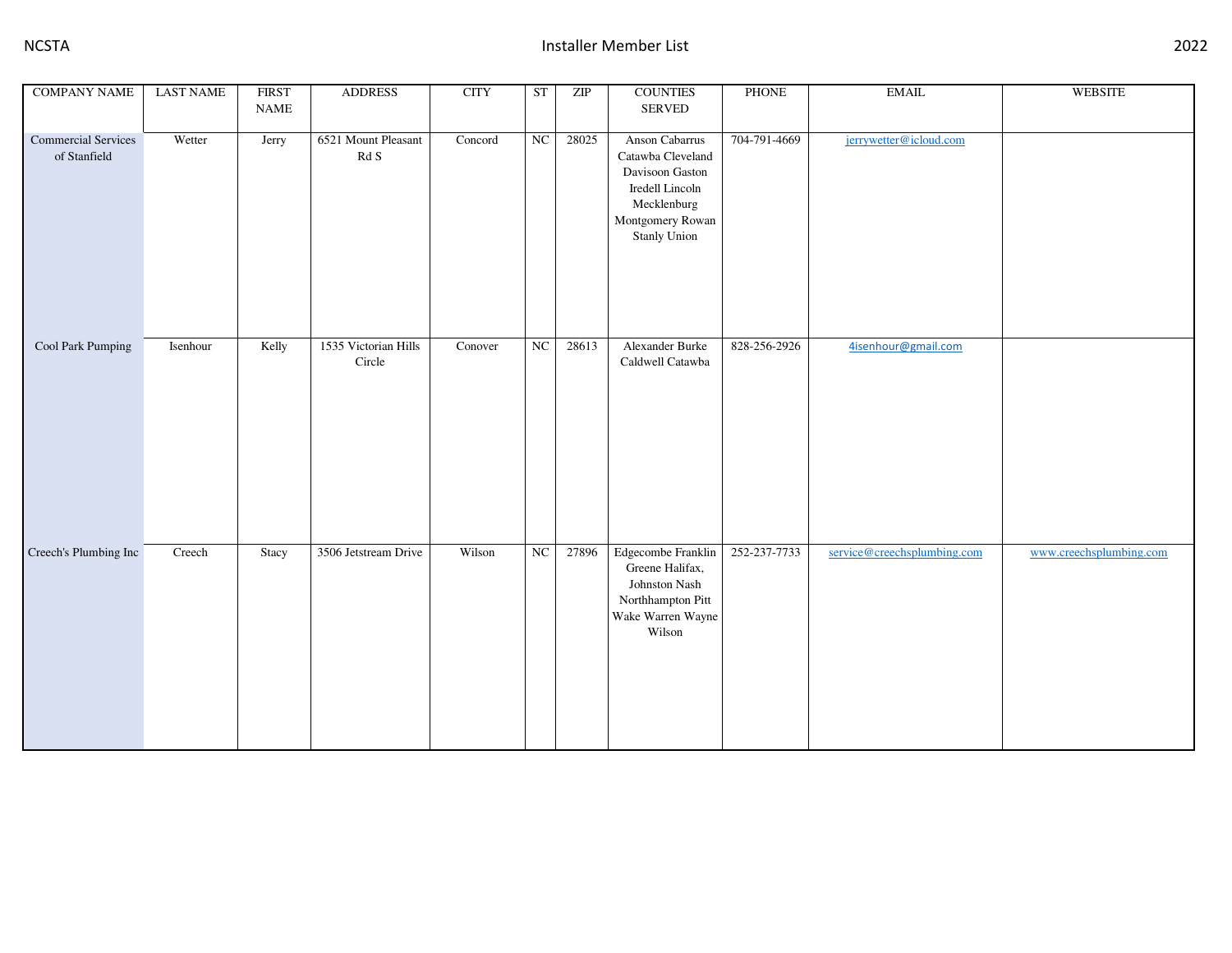| <b>COMPANY NAME</b>              | <b>LAST NAME</b> | <b>FIRST</b><br>$\ensuremath{\mathsf{NAME}}$ | <b>ADDRESS</b>     | <b>CITY</b> | ST | ZIP   | <b>COUNTIES</b><br>SERVED                                                                                                       | PHONE        | $\operatorname{EMAIL}$   | <b>WEBSITE</b>         |
|----------------------------------|------------------|----------------------------------------------|--------------------|-------------|----|-------|---------------------------------------------------------------------------------------------------------------------------------|--------------|--------------------------|------------------------|
| Danny D's Loader Svc<br>Inc      | Davis            | Danny                                        | 9313 River Mill Rd | Randleman   | NC | 28317 | Alamance Chatham<br>Davidson Forsyth<br>Guilford Randolph                                                                       | 336-215-9150 | davis3372@bellsouth.net  |                        |
| David Brantley & Sons            | <b>Brantley</b>  | Cory                                         | 37 Pine Ridge Rd   | Zebulon     | NC | 27597 | Alamance Chatham<br>Durham Franklin<br>Granville Halifax<br>Harnett Johnston<br>Nash Orange Person<br>Pitt Vance Wake<br>Warren | 252-478-3721 | brantleyoffice@gmail.com | www.brantleyseptic.com |
| DBA Abel Septic Tank<br>Cleaning | Mohn             | Phillip                                      | 1315 Old Olive Rd  | Smithfield  | NC | 27577 | Cumberland Harnett<br>Johnston Wake                                                                                             | 919-984-6741 | Itmohn@embarqmail.com    |                        |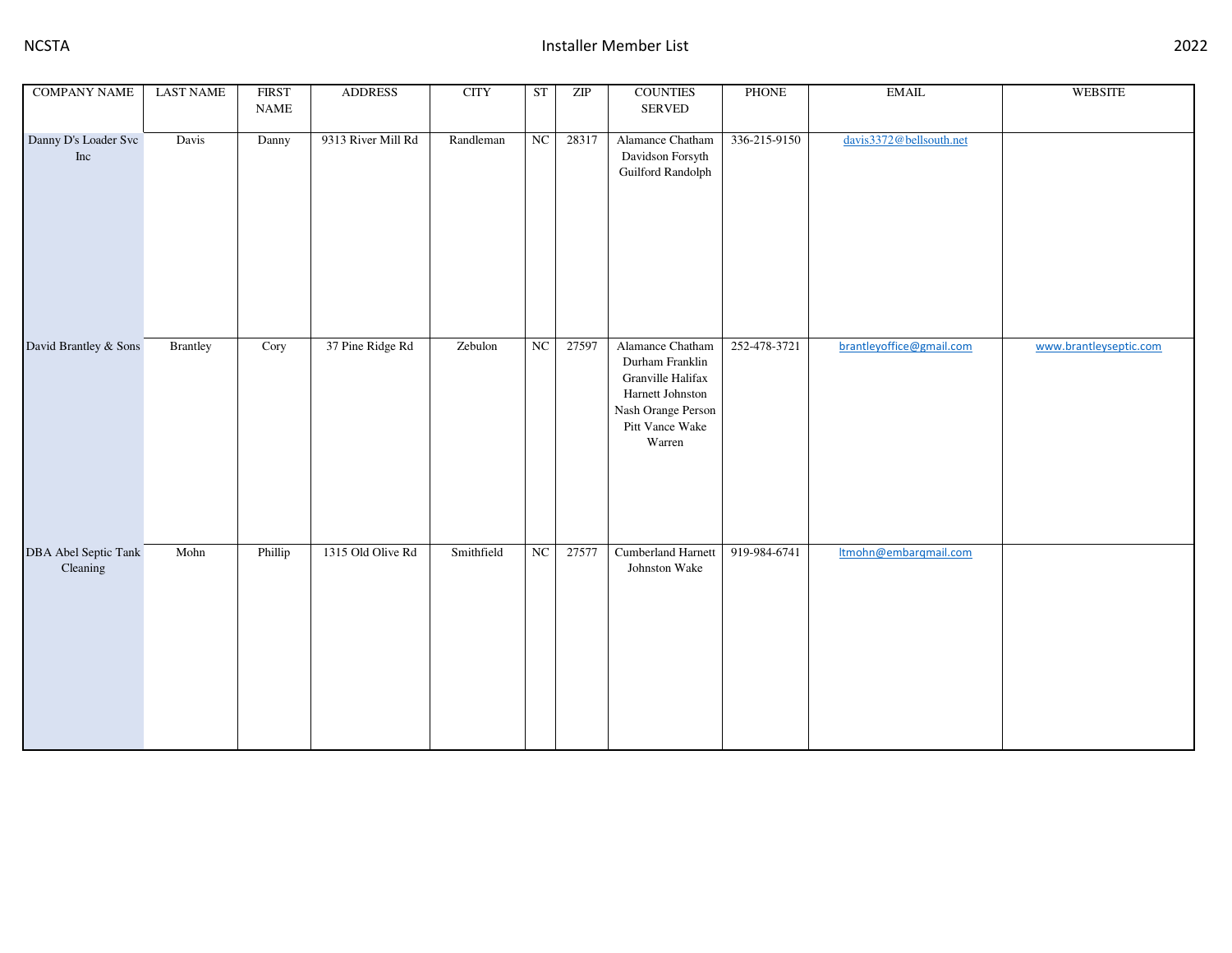| <b>COMPANY NAME</b>             | <b>LAST NAME</b> | <b>FIRST</b><br>$\ensuremath{\mathsf{NAME}}$ | <b>ADDRESS</b>     | <b>CITY</b> | ST | ZIP   | <b>COUNTIES</b><br>SERVED                                                                               | PHONE        | $\operatorname{EMAIL}$ | WEBSITE                    |
|---------------------------------|------------------|----------------------------------------------|--------------------|-------------|----|-------|---------------------------------------------------------------------------------------------------------|--------------|------------------------|----------------------------|
| Dellinger Grading<br>Company    | Richard          | Debbie                                       | 2161 Edgehill Lane | Lincolnton  | NC | 28092 | Catawba Gaston<br>Iredell Lincoln<br>Mecklenburg                                                        | 704-735-5866 | ddrichard1@hotmail.com |                            |
| Dennis Hoyle Services           | Hoyle            | Dennis                                       | PO Box 84          | Vale        | NC | 28168 | <b>Burke Caldwell</b><br>Catawba Cleveland<br>Gaston Iredell Lincoln<br>Mecklenburg Rowan<br>Rutherford | 704-276-2080 | dhsseptics@gmail.com   |                            |
| Dennis Willis Septic<br>Service | Willis           | Bryson                                       | PO Box 86          | Cherryville | NC | 28021 | Catawba Cleveland<br>Gaston Lincoln<br>Rutherford                                                       | 704-435-2326 | brysondwillis@att.net  | www.denniswillisseptic.com |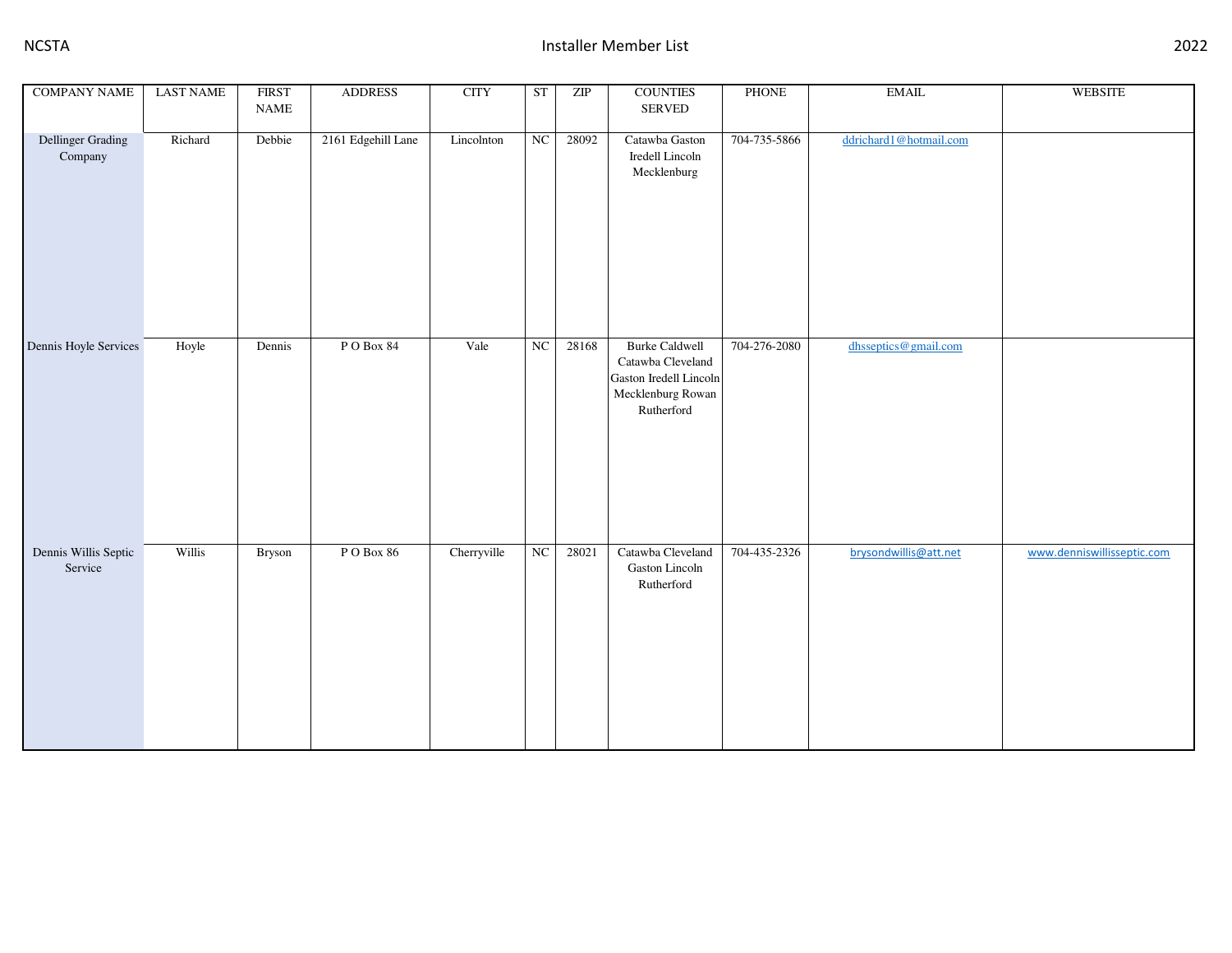| <b>COMPANY NAME</b>         | <b>LAST NAME</b> | <b>FIRST</b><br>$\ensuremath{\mathsf{NAME}}$ | <b>ADDRESS</b>     | <b>CITY</b> | ST | ZIP   | <b>COUNTIES</b><br>SERVED                                       | PHONE        | $\operatorname{EMAIL}$   | WEBSITE |
|-----------------------------|------------------|----------------------------------------------|--------------------|-------------|----|-------|-----------------------------------------------------------------|--------------|--------------------------|---------|
| Denver Shores LLC           | Johnson          | C Todd                                       | 4645 Trails End Rd | Denver      | NC | 28037 | <b>LINCOLN</b>                                                  | 704-363-8193 | todd@cjproperties.net    |         |
| Derricks Septic             | Driggers         | Derrick                                      | 7032 Beane Rd      | Archdale    | NC | 27263 | Alamance Davidson<br>Forsyth Guilford<br>Randolph<br>Rockingham | 336-848-9137 | derricksseptic@gmail.com |         |
| Doug Cox Backhoe<br>Service | Cox              | Doug                                         | 8046 Old Hwy 16    | Crumpler    | NC | 28617 | Alleghany Ashe<br>Watauga                                       | 336-877-7314 |                          |         |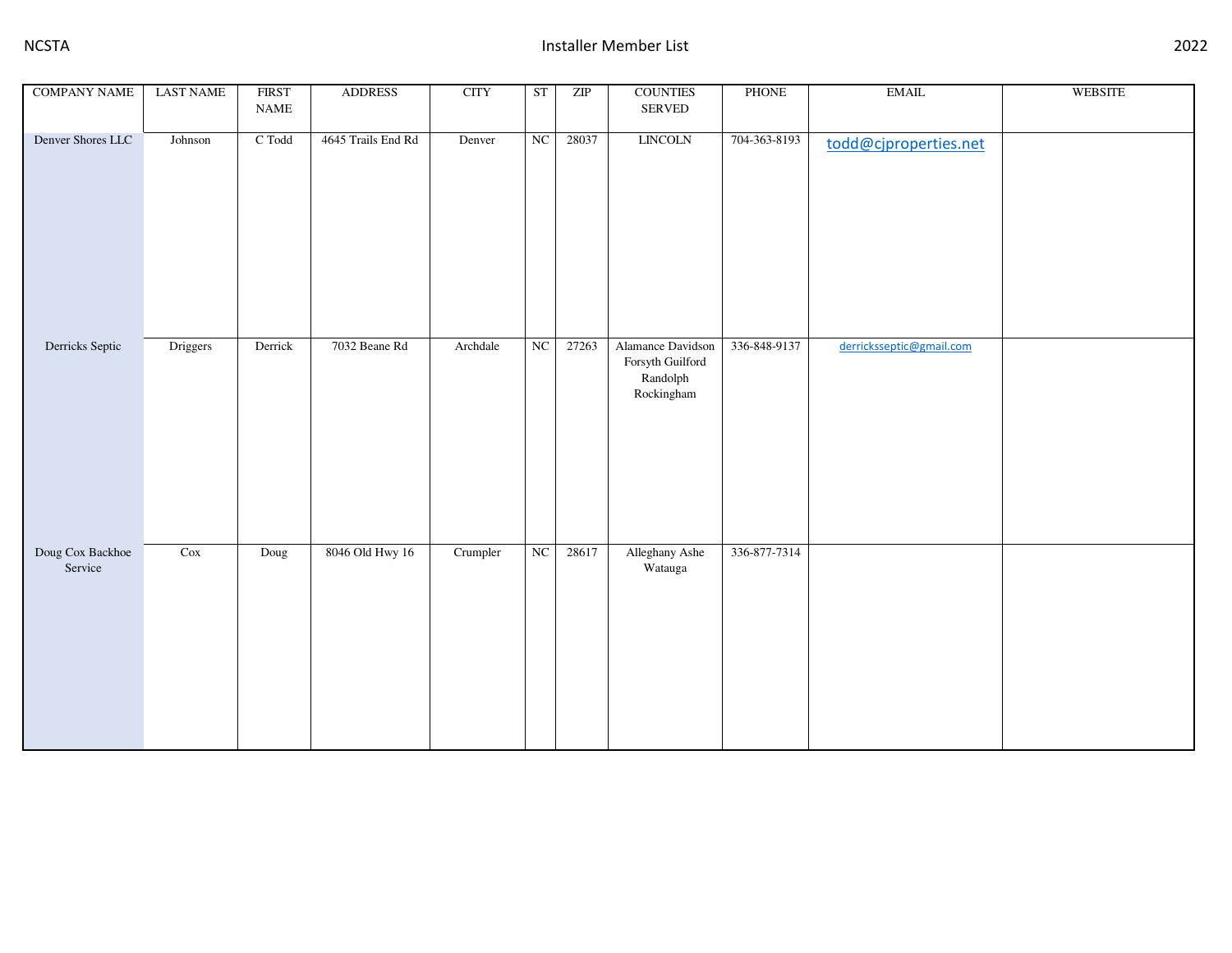| <b>COMPANY NAME</b>                                        | <b>LAST NAME</b> | <b>FIRST</b><br>NAME | <b>ADDRESS</b>      | <b>CITY</b> | ST          | ZIP   | <b>COUNTIES</b><br>SERVED                                               | PHONE        | $\operatorname{EMAIL}$  | <b>WEBSITE</b>            |
|------------------------------------------------------------|------------------|----------------------|---------------------|-------------|-------------|-------|-------------------------------------------------------------------------|--------------|-------------------------|---------------------------|
| Eastern Septic &<br>Inspections LLC                        | MacDonald        | Shane                | 283 Pump Station Rd | Erwin       | $_{\rm NC}$ | 28339 | <b>Cumberland Harnett</b><br>Hoke Johnston Lee<br>Moore Sampson<br>Wake | 910-580-1500 | easternseptic@gmail.com | www.easternseptic.com     |
| <b>EBCI</b> Cherokee Tribal<br><b>Construction Program</b> | Maney            | Uriah                | P O Box 547         | Cherokee    | NC          | 28719 | Cherokee Graham<br>Haywood Jackson<br>Swain                             | 828-359-6134 | uriamane@ebci-nsn.gov   |                           |
| Environmental<br>Systems & Services of<br>$\rm NC$ LLC     | Heflin           | Kenneth              | 354 Grand Stand Ln  | Angier      | NC          | 27501 | Franklin Granville<br>Harnett Johnston<br>Nash Wake Wayne               | 984-285-2563 | khefessnc@gmail.com     | www.environmentalssnc.com |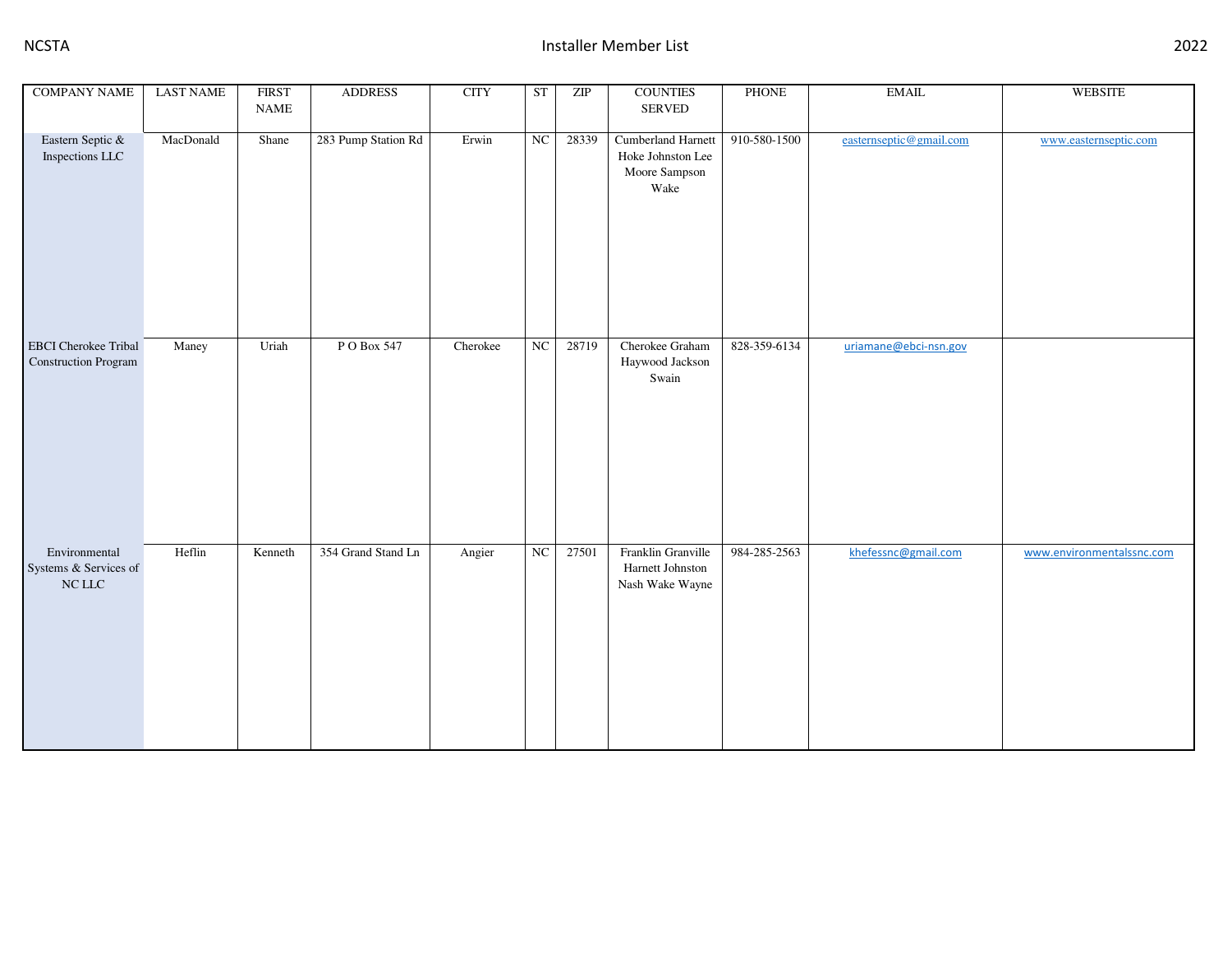| <b>COMPANY NAME</b>     | <b>LAST NAME</b> | <b>FIRST</b><br>$\ensuremath{\mathsf{NAME}}$ | <b>ADDRESS</b>      | <b>CITY</b>    | <b>ST</b> | $\ensuremath{\mathrm{ZIP}}$ | <b>COUNTIES</b><br>SERVED                                                                                                   | PHONE        | $\operatorname{EMAIL}$    | WEBSITE         |
|-------------------------|------------------|----------------------------------------------|---------------------|----------------|-----------|-----------------------------|-----------------------------------------------------------------------------------------------------------------------------|--------------|---------------------------|-----------------|
| F J Ervin Construction  | Ervin            | Jay                                          | 380 Mackwood Rd     | Mooresville    | NC        | 28115                       | Alexander Cabarrus<br>Catawba Davidson<br>Davie Gaston Iredell<br>Lincoln Mecklenburg<br>Rowan Stanly Surry<br>Union Yadkin | 704-363-1294 | dirtandpipe@gmail.com     | www.fjervin.com |
| Fortin Contract Service | Fortin           | Daniel                                       | PO Box 4188         | Emerald Isle   | NC        | 28594                       | <b>Carteret Onslow</b>                                                                                                      | 252-393-8720 | fortin.contract@yahoo.com |                 |
| Foster Grading          | Foster Jr        | Bill                                         | 225 Hidden Woods Ln | Hendersonville | NC        | 28791                       | Henderson                                                                                                                   | 828-891-9421 | fosters5@bellsouth.net    |                 |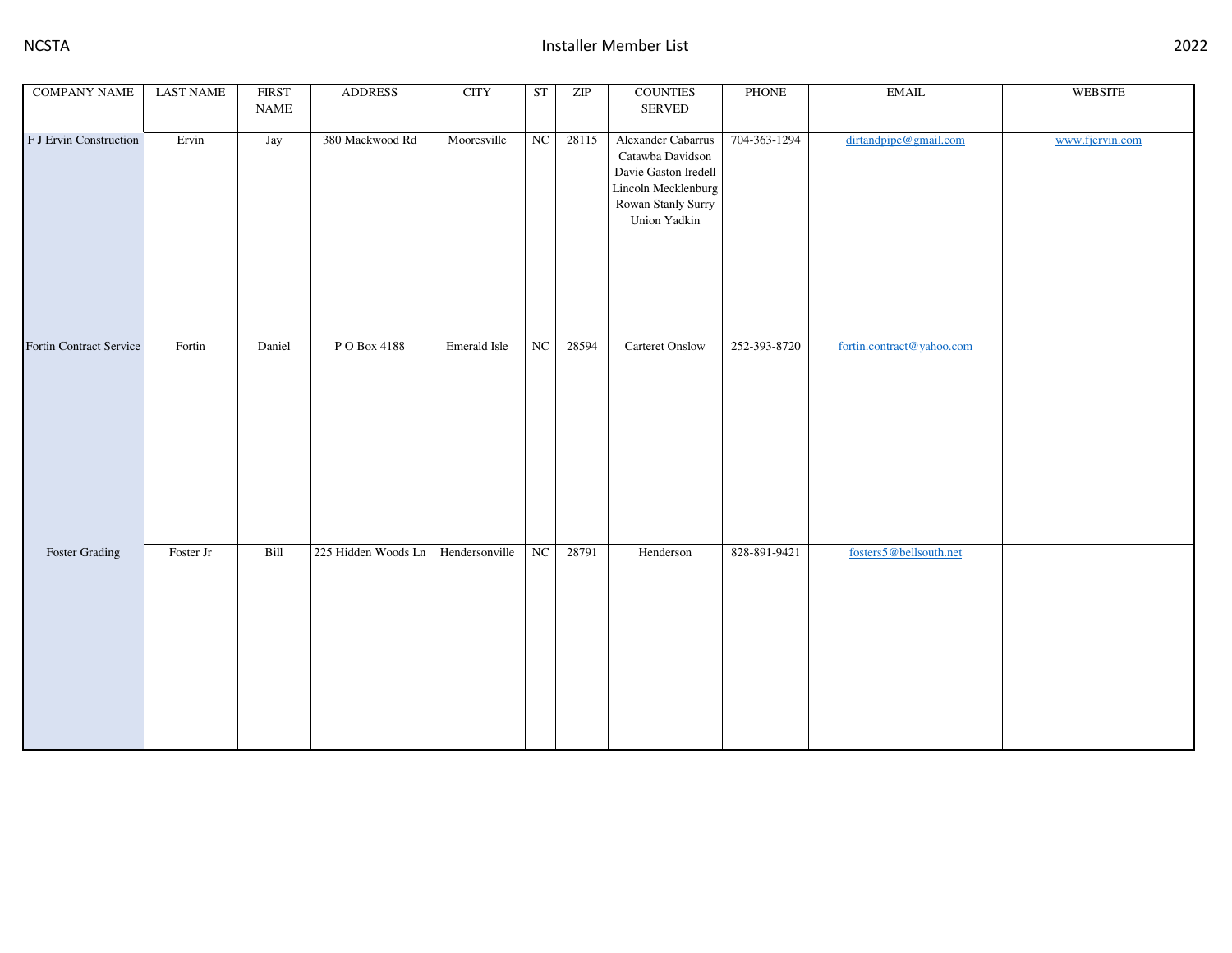| <b>COMPANY NAME</b>                           | <b>LAST NAME</b> | <b>FIRST</b><br>$\ensuremath{\mathsf{NAME}}$ | <b>ADDRESS</b>                                | <b>CITY</b>          | ST | ZIP   | <b>COUNTIES</b><br>SERVED                                                                                      | PHONE        | <b>EMAIL</b>                | <b>WEBSITE</b>      |
|-----------------------------------------------|------------------|----------------------------------------------|-----------------------------------------------|----------------------|----|-------|----------------------------------------------------------------------------------------------------------------|--------------|-----------------------------|---------------------|
| Foust & Holt Backhoe<br>Inc                   | Foust            | Chris                                        | 1851 S Main St                                | Graham               | NC | 27253 | Alamance Caswell<br>Orange Randolph<br>Rockingham                                                              | 336-516-1888 | kfoust@mcphersongrading.com |                     |
| Fuller & Co<br>Construction LLC               | Fuller           | <b>Bobby</b>                                 | 697 Saint Works Ch<br>$\mathbf{R} \mathbf{d}$ | <b>Bessemer City</b> | NC | 28016 | Alexander Burke<br>Cabarrus Caldwell<br>Caawba Cleveland<br>Gaston Lincoln<br>Mecklenburg<br>Rockingham Yadkin | 704-913-4109 | bobby@fullerandco.com       | www.fullerandco.com |
| G & T Grading Septic<br>Tank & Hauling Co Inc | Todd             | Glenn                                        | P O Box 279                                   | Zebulon              | NC | 27597 | Chatham Durham<br>Johnston Orange<br>Wake                                                                      | 919-269-5517 | gtgrading@yahoo.com         |                     |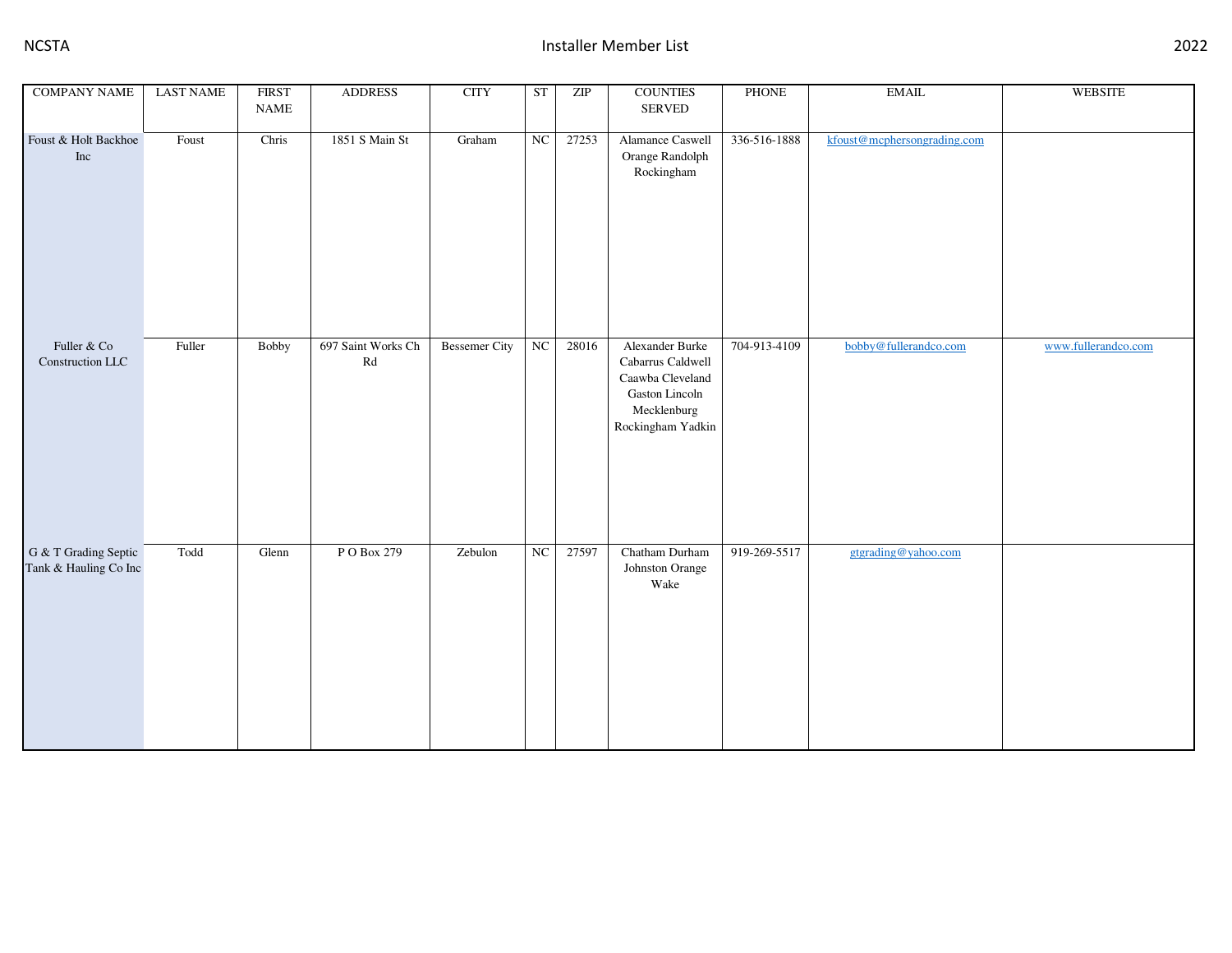| <b>COMPANY NAME</b>                         | <b>LAST NAME</b> | <b>FIRST</b><br><b>NAME</b> | <b>ADDRESS</b>      | <b>CITY</b>   | <b>ST</b> | ZIP   | <b>COUNTIES</b><br>SERVED                                                                                                                                                                                                       | PHONE        | <b>EMAIL</b>                 | <b>WEBSITE</b>             |
|---------------------------------------------|------------------|-----------------------------|---------------------|---------------|-----------|-------|---------------------------------------------------------------------------------------------------------------------------------------------------------------------------------------------------------------------------------|--------------|------------------------------|----------------------------|
| Gann Brothers Septic<br>Tank                | Gann             | Eric                        | 191 Percy Lane      | Mayodan       | NC        | 27027 | <b>Alamance Caswell</b><br>Davidson Forsyth<br>Guilford Randolph<br>Rockihgham Stokes                                                                                                                                           | 336-548-2971 | gann.brothers@yahoo.com      |                            |
| Garner Septic Tanks<br>Inc                  | Garner           | Edward                      | 121 Stanton Hill Rd | Carthage      | NC        | 28327 | <b>Bladen Brunswick</b><br>Chatham Columbus<br>Cumberland Harnett<br>Hoke Johnston Lee<br>Mecklenburg<br>Montgomery Moore<br>New Hanover Orange<br>Pender Randloph<br>Richmond Robeson<br>Sampson Scotland<br>Stanly Wake Wayne | 910-624-0808 | eddie@garnersseptictanks.com | www.garnersseptictanks.com |
| <b>Garrison Construction</b><br>Company Inc | Garrison         | David                       | P O Box 1063        | Morehead City | NC        | 28557 | Carteret Craven<br>Pamlico Pitt                                                                                                                                                                                                 | 252-726-6026 | office@garrisongrading.com   | www.garrisongrading.com    |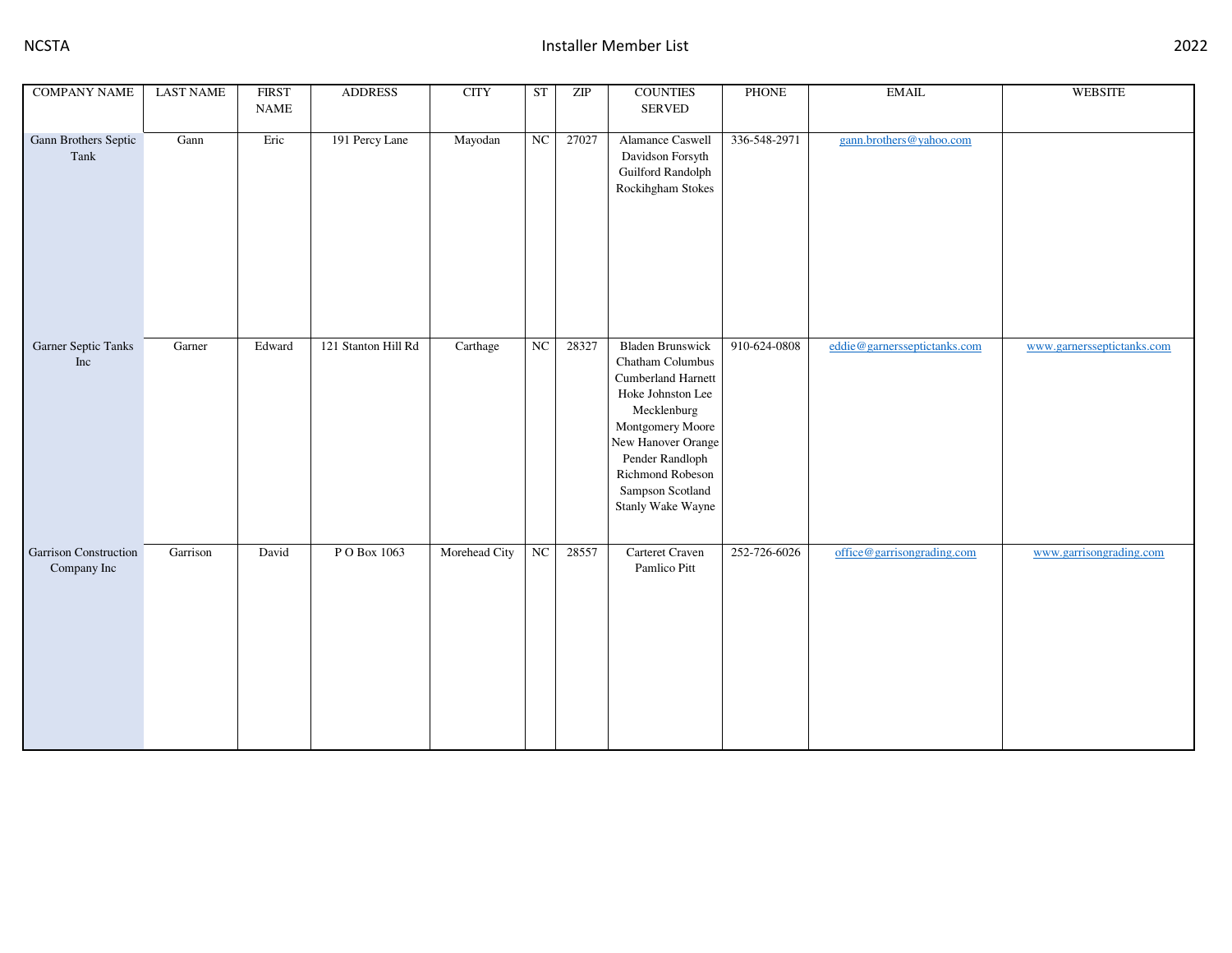| <b>COMPANY NAME</b>              | <b>LAST NAME</b> | <b>FIRST</b><br>$\ensuremath{\mathsf{NAME}}$ | <b>ADDRESS</b>                | <b>CITY</b>   | ST | $\ensuremath{\mathrm{ZIP}}$ | <b>COUNTIES</b><br>SERVED                                 | PHONE        | $\operatorname{EMAIL}$  | <b>WEBSITE</b> |
|----------------------------------|------------------|----------------------------------------------|-------------------------------|---------------|----|-----------------------------|-----------------------------------------------------------|--------------|-------------------------|----------------|
| Gary Odell Grading &<br>Hauling  | Odell            | Gary                                         | 2340 West<br>Clemmonsville Rd | Winston Salem | NC | 27127                       | Davie Davidson<br>Forsyth Guilford<br>Yadkin              | 336-918-0258 | garyodell1968@gmail.com |                |
| Grade A Septic<br>Inspectors LLC | Stanbro          | Julian and<br>Nicholas                       | 4066 NC Hwy 55 E              | Dunn          | NC | 28334                       | <b>Cumberland Harnett</b><br>Johnston Lee<br>Sampson Wake | 910-729-9004 | g.a.s.i@hotmail.com     |                |
| Graham Roten<br>Enterprises, LLC | Roten            | Ivan                                         | 518 Blairmont Dr              | Boone         | NC | 28607                       | Alleghany Ashe<br>Caldwell Watauga<br>Wilkes              | 828-719-7581 | grahamroten@gmail.com   |                |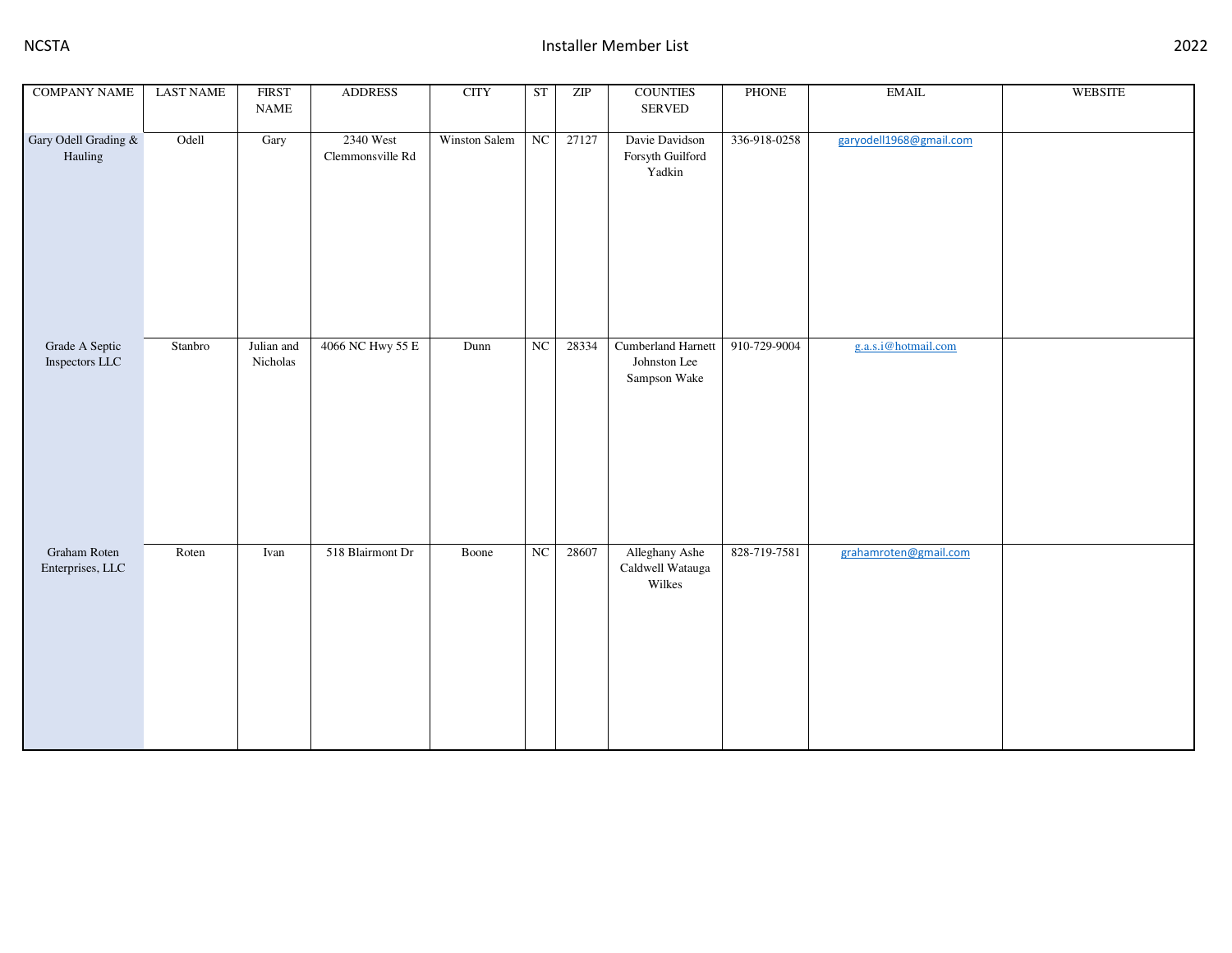| <b>COMPANY NAME</b>                | <b>LAST NAME</b> | <b>FIRST</b><br>$\operatorname{NAME}$ | <b>ADDRESS</b>                       | <b>CITY</b>        | ST | ZIP   | <b>COUNTIES</b><br>SERVED                                                                                                                                                                               | PHONE        | <b>EMAIL</b>                                    | WEBSITE                        |
|------------------------------------|------------------|---------------------------------------|--------------------------------------|--------------------|----|-------|---------------------------------------------------------------------------------------------------------------------------------------------------------------------------------------------------------|--------------|-------------------------------------------------|--------------------------------|
|                                    |                  |                                       |                                      |                    |    |       |                                                                                                                                                                                                         |              |                                                 |                                |
| Greenway Waste<br>Solutions        | <b>Simmons</b>   | Scott                                 | 5600 Lakeview Rd                     | Charlotte          | NC | 28269 | Cabarrus, Catawba,<br>Cleveland, Gaston,<br>Iredell,<br>Lincoln, McDowell,<br>Mecklenburg,<br>Rutherford, Union                                                                                         | 704-741-7867 | scott@greenwaywastesolutions.com                | www.greenwaywastesolutions.com |
| Handsomes Concrete<br>Product      | Handsome         | Donnell                               | 764 Aurelion Sprng Rd Roanoke Rapids |                    | NC | 27870 | <b>Bertie Camden</b><br>Chowan Edgecombe<br>Franklin Gaston<br>Gatres Franville<br>Henderson Hertford<br>Jackson Macon<br>Martin Nash<br>Northhampton<br>Pasquotank Pitt<br>Vance Wake Warren<br>Wilson |              | 252-532-0925 andsome@weldoncityschools.k12.nc.u |                                |
| Harold Ray Collins<br>Construction | Collins          | Theresa                               | 234 Collins Br Rd                    | <b>Bryson City</b> | NC | 28713 | Graham Jackson<br>Macon Swain                                                                                                                                                                           | 828-488-6759 | theresacollins0822@gmail.com                    |                                |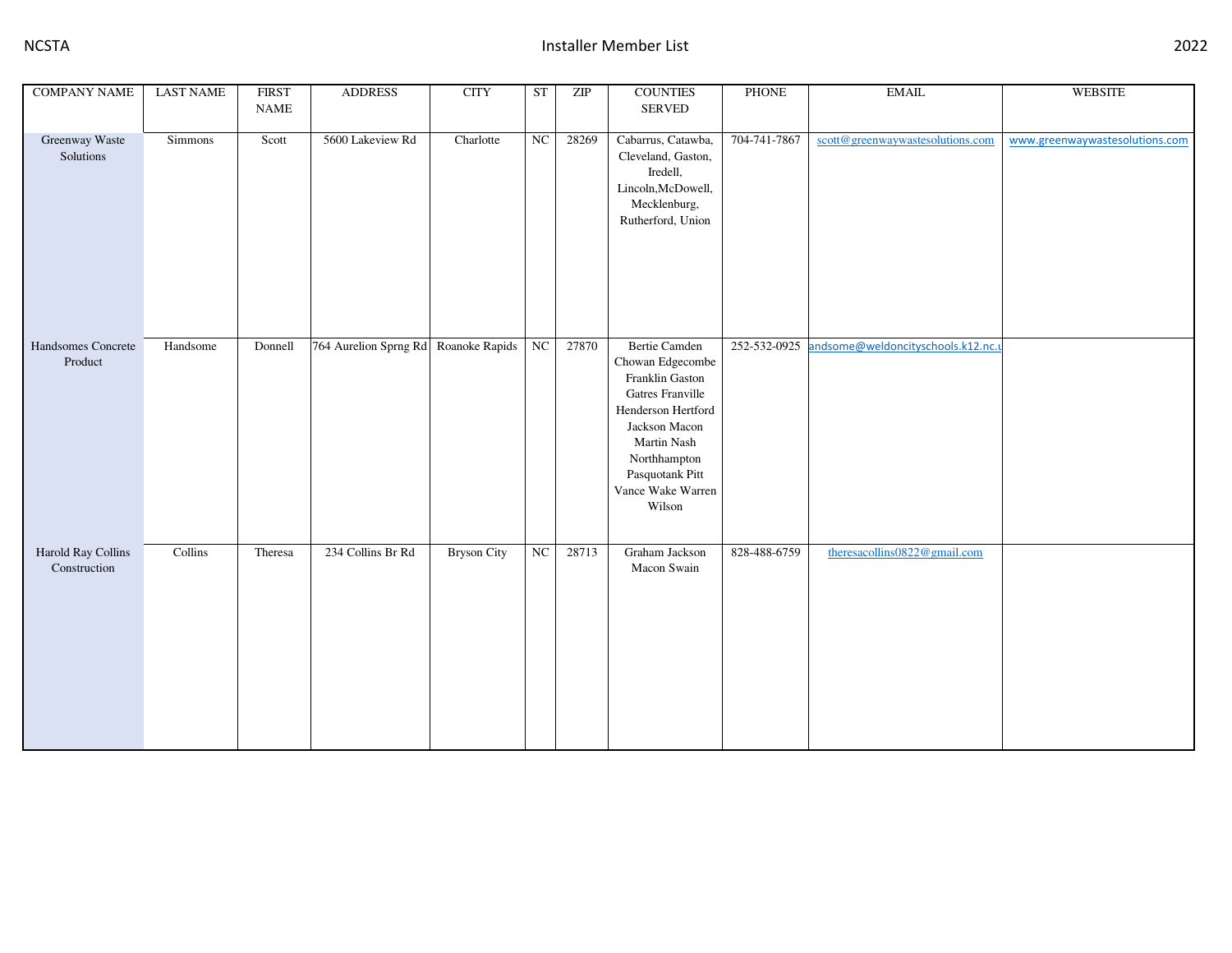| <b>COMPANY NAME</b>                    | <b>LAST NAME</b> | <b>FIRST</b><br><b>NAME</b> | <b>ADDRESS</b>   | <b>CITY</b>       | <b>ST</b>   | ZIP   | <b>COUNTIES</b><br>SERVED                                                                                                                                 | <b>PHONE</b>   | $\text{EMAIL}$                | <b>WEBSITE</b> |
|----------------------------------------|------------------|-----------------------------|------------------|-------------------|-------------|-------|-----------------------------------------------------------------------------------------------------------------------------------------------------------|----------------|-------------------------------|----------------|
| HHLD LLC Dba H &<br>H Land Development | Harris           | Jon or Marc                 | 313 Ascension Dr | <b>Kitty Hawk</b> | NC          | 27949 | Camden Currituck<br>Dare Gates Hertford<br>Hyde Pasquotank<br>Perquimans                                                                                  | 252-261-5143   | jon@hhldllc.com               |                |
| Hicks Land<br>Management               | Hicks            | Chad                        | 180 Princeton Ct | Advance           | $_{\rm NC}$ | 27006 | Alamance Alleghany<br>Ashe Catawba<br>Davidson Davie<br>forsyth Guilford<br>Iredell Mecklenburg<br>Randllph Rowan<br><b>Stokes Surry Wilkes</b><br>Yadkin | 336-399-7498   | hickslandmanagement@gmail.com |                |
| Hillside Excavation<br>${\rm LLC}$     | Kelly            | Robert                      | 6846 Sawyer Rd   | Liberty           | NC          | 27298 | Alamance Caswell<br>Chatham Davidson<br>Forsyth Guilford<br>iredell Montgomery<br>Orange Randolph<br>Rockingham Stokes<br>Wake Yadkin                     | $336-669-0439$ | 2015hillside@gmail.com        |                |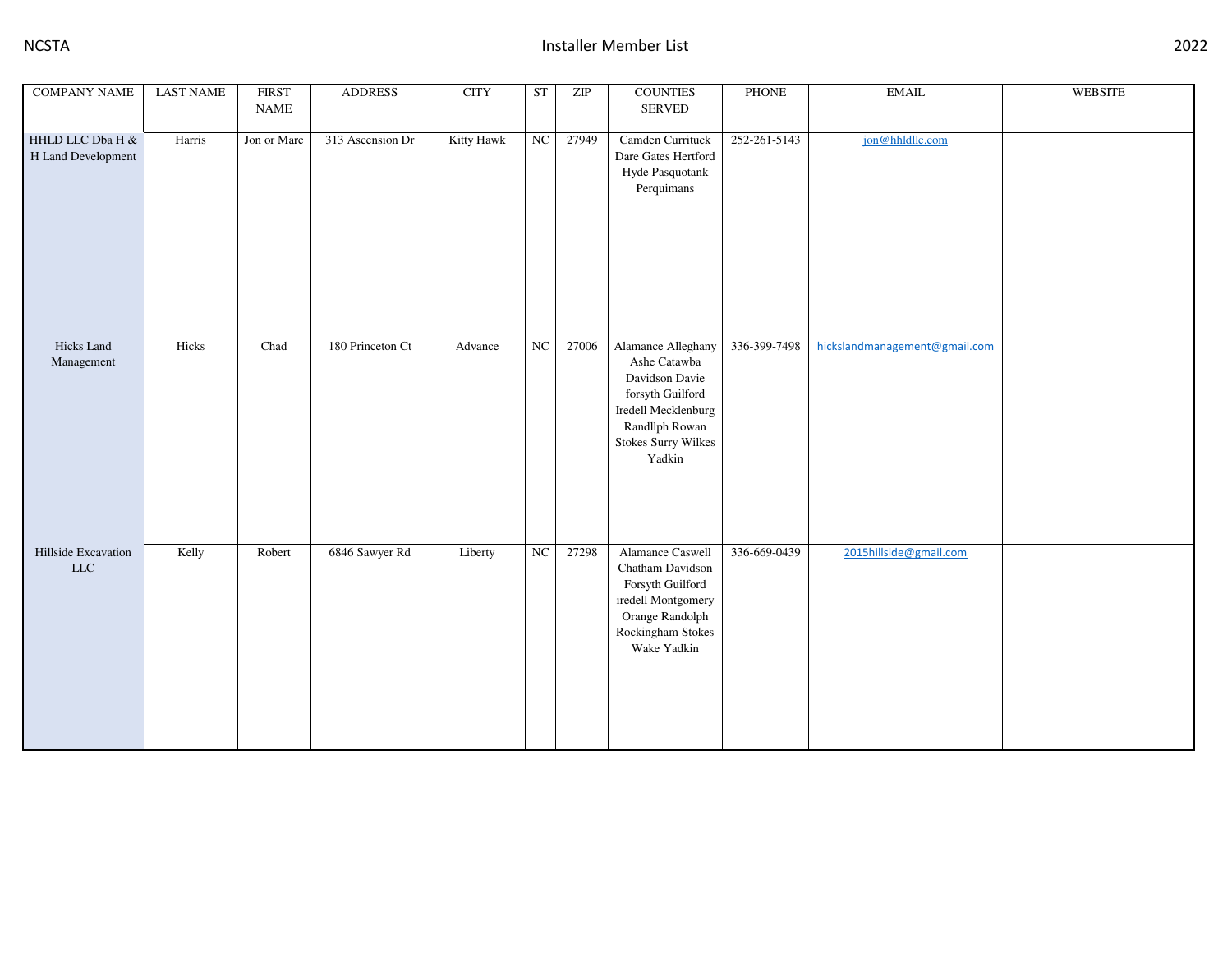| <b>COMPANY NAME</b>            | <b>LAST NAME</b> | <b>FIRST</b><br><b>NAME</b> | <b>ADDRESS</b>    | <b>CITY</b>    | ST | $\ensuremath{\mathrm{ZIP}}$ | <b>COUNTIES</b><br>SERVED                                                               | PHONE        | $\operatorname{EMAIL}$        | <b>WEBSITE</b>                |
|--------------------------------|------------------|-----------------------------|-------------------|----------------|----|-----------------------------|-----------------------------------------------------------------------------------------|--------------|-------------------------------|-------------------------------|
| Hilton Excavating              | Hilton           | Michael                     | 636 Cicero Rd     | Greensboro     | NC | 27455                       | Alamance Caswell<br>Davidson Forsyth<br>Guilford Orange<br>Randolph<br>RockinghamStokes | 336-382-1271 | cindyhilton@hiltongrading.com |                               |
| Hines Septic LLC               | Hines            | Glenn                       | 3152 Caratoke Hwy | Currituck      | NC | 27929                       | Camden Chowan<br><b>Currituck Dare Gates</b><br>Pasquotank<br>Perquimans                | 252-232-3941 | hinesseptic252@gmail.com      | www.hinessepticouterbanks.com |
| Hoffman Septic Tank<br>Pumping | Hoffman          | Paul                        | 110 Enterprise Dr | Elizabeth City | NC | 27909                       | Camden Chowan<br>Currituck Hertford<br>Pasquotank<br>Perquimans                         | 252-399-4900 | hstp@roadrunner.com           |                               |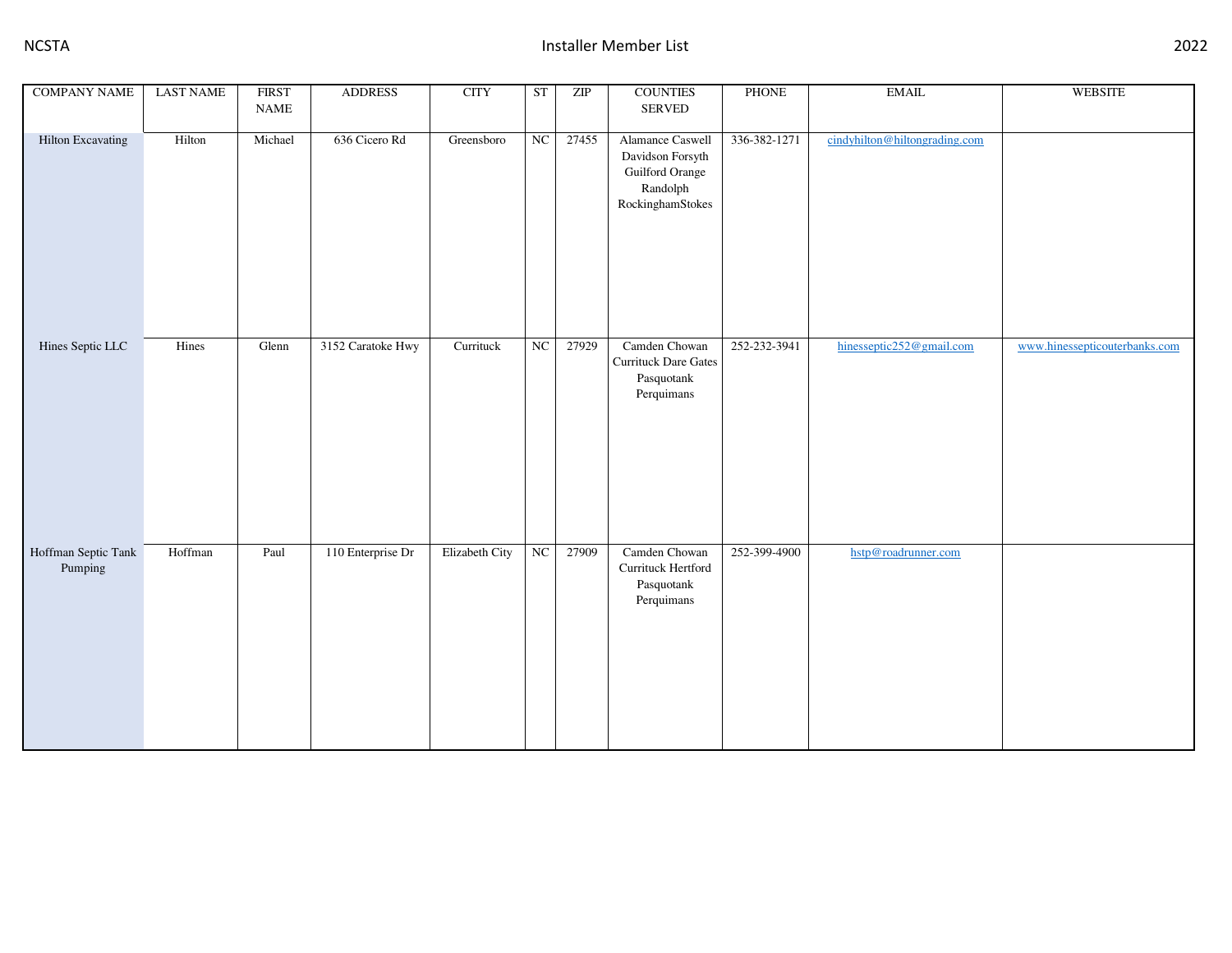| <b>COMPANY NAME</b>                                | <b>LAST NAME</b> | <b>FIRST</b><br>$\ensuremath{\mathsf{NAME}}$ | <b>ADDRESS</b>    | <b>CITY</b>   | <b>ST</b> | ZIP   | <b>COUNTIES</b><br>SERVED                                    | PHONE        | <b>EMAIL</b>                     | WEBSITE                       |
|----------------------------------------------------|------------------|----------------------------------------------|-------------------|---------------|-----------|-------|--------------------------------------------------------------|--------------|----------------------------------|-------------------------------|
|                                                    |                  |                                              |                   |               |           |       |                                                              |              |                                  |                               |
| Holland Septic<br>Services                         | Holland          | Stephen                                      | 554 Homestead Ln  | Angier        | NC        | 27501 | $\mbox{ALL}$                                                 | 984-220-3486 | hollandsepticservices@gmail.com  | www.hollandsepticservices.com |
| Hospitality Home<br>Solutions DBA Septic<br>A- $Z$ | Shipman          | Shaneka                                      | 135 Cross Gate Ct | Winston Salem | NC        | 27106 | Alamance Davidson<br>Forsyth Guilford<br>Yadkin              | 336-837-9242 | info@hospitalityhomesolutons.com | www.septica-z.com             |
| Hrock Builders LLC                                 | Moreno           | Tony                                         | 454 Oak St        | Boone         | NC        | 28607 | Alleghany Ashe<br>Avery Caldwell<br>Catawba Wilkes<br>Yadkin | 336-977-4604 | hrockbuilders@gmail.com          | www.bglcabuildersinc.com      |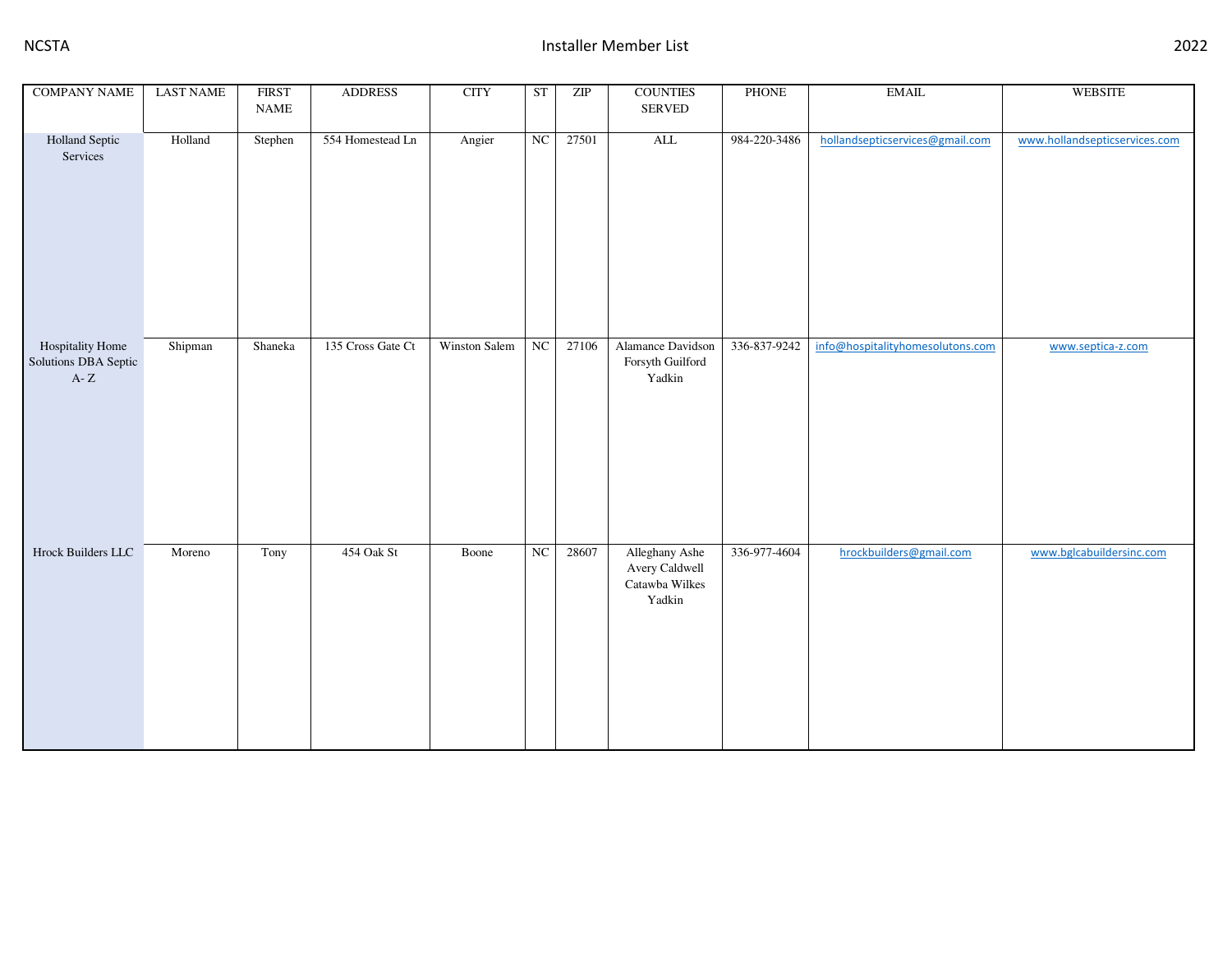| <b>COMPANY NAME</b>            | <b>LAST NAME</b> | <b>FIRST</b><br>$\ensuremath{\mathsf{NAME}}$ | <b>ADDRESS</b>       | <b>CITY</b> | <b>ST</b> | $\ensuremath{\mathrm{ZIP}}$ | <b>COUNTIES</b><br>SERVED                                                           | PHONE        | $\operatorname{EMAIL}$     | <b>WEBSITE</b>        |
|--------------------------------|------------------|----------------------------------------------|----------------------|-------------|-----------|-----------------------------|-------------------------------------------------------------------------------------|--------------|----------------------------|-----------------------|
| HST Inc                        | Harris           | Phillip                                      | 109 Frank Rondall Dr | Mooresboro  | NC        | 28114                       | Cleveland Gaston<br>Loincoln Rutherford                                             | 828-429-7802 | plbharris@att.net          |                       |
| Hurley Backhoe<br>Services Inc | Hurley           | Steven                                       | 433 Hurley Farms Rd  | Star        | NC        | 27356                       | Anson Cabarrus<br>Davidson<br>Montgomery Moore<br>Randolph Richmond<br>Rowan Stanly | 910-571-0698 | hurleybackhoeinc@yahoo.com | www.hurleybackhoe.com |
| J & L Septic Tank<br>Services  | Jones            | Frankie                                      | 3142 Chason Rd       | Parkton     | NC        | 28371                       | <b>Cumberland Harnett</b><br>Hoke Lee Robeson<br>Scotland                           | 910-723-0174 | jlsepticsrv@gmail.com      |                       |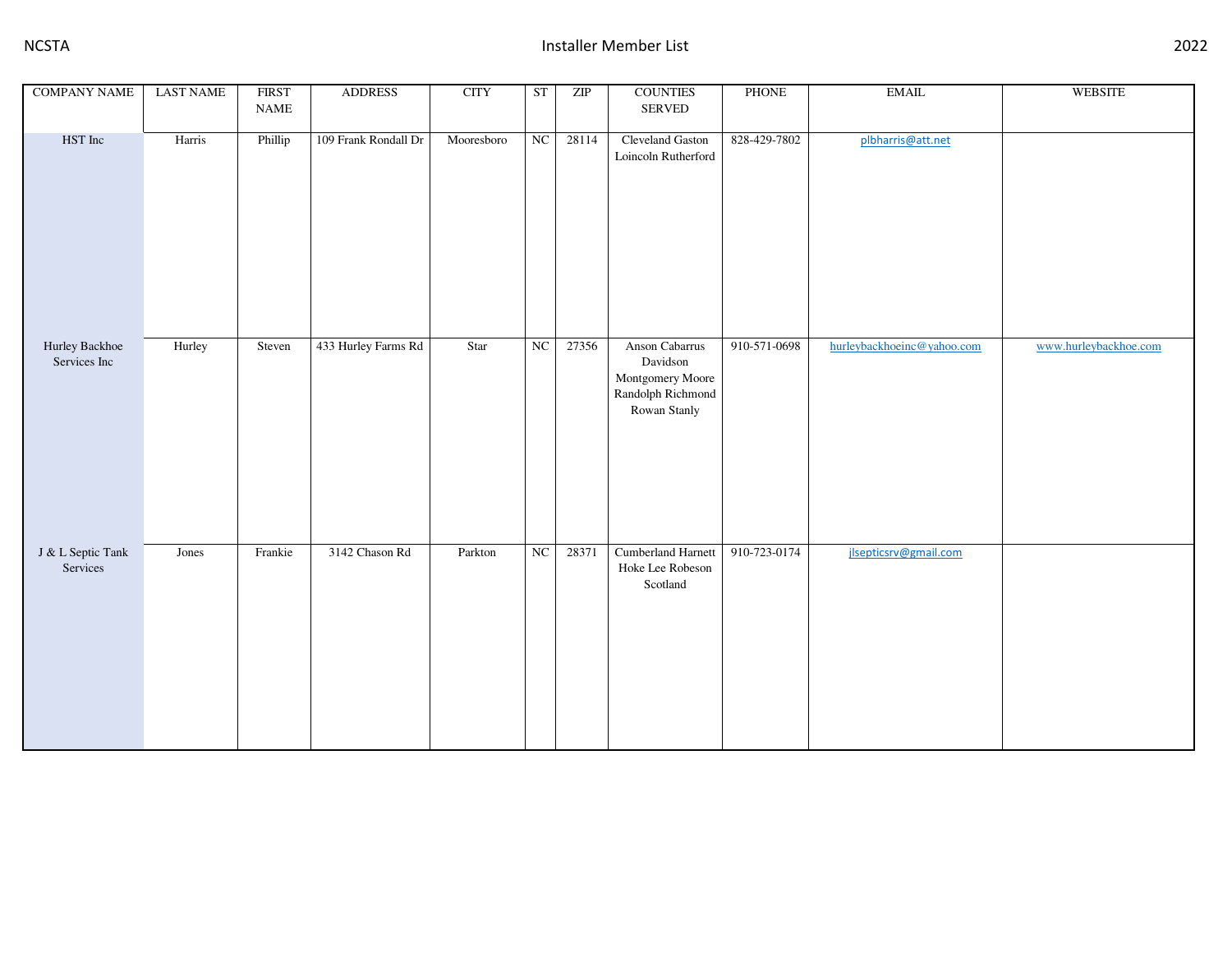| <b>COMPANY NAME</b>         | <b>LAST NAME</b> | <b>FIRST</b>                 | <b>ADDRESS</b>      | <b>CITY</b> | ${\cal S}{\cal T}$ | $\ensuremath{\mathrm{ZIP}}$ | <b>COUNTIES</b>                                            | PHONE        | $\operatorname{EMAIL}$    | <b>WEBSITE</b>            |
|-----------------------------|------------------|------------------------------|---------------------|-------------|--------------------|-----------------------------|------------------------------------------------------------|--------------|---------------------------|---------------------------|
|                             |                  | $\ensuremath{\mathsf{NAME}}$ |                     |             |                    |                             | SERVED                                                     |              |                           |                           |
| J King Septic &<br>Asphalt  | Rivera           | Jose                         | 23348 Buck Ridge Rd | Laurel Hill | NC                 | 28351                       |                                                            | 919-836-3173 | dj300pr@gmail.com         |                           |
| J Lanier Grading            | Lanier           | Jim                          | 526 Stuard Ridge    | Cramerton   | NC                 | 28032                       | Catawba Cleveland<br>Gaston Iredell Lincoln<br>Mecklenburg | 704-860-5534 | jim@jlaniergrading.com    | www.jlaniergrading.net    |
| J W Septic Service<br>$LLC$ | Williamson       | Jeremy                       | 402 N Franklin Rd   | Mt Airy     | NC                 | 27030                       | Forsyth Stokes Surry<br>Yadkin                             | 336-325-0899 | jwsepticservice@yahoo.com | www.jw-septic-service.com |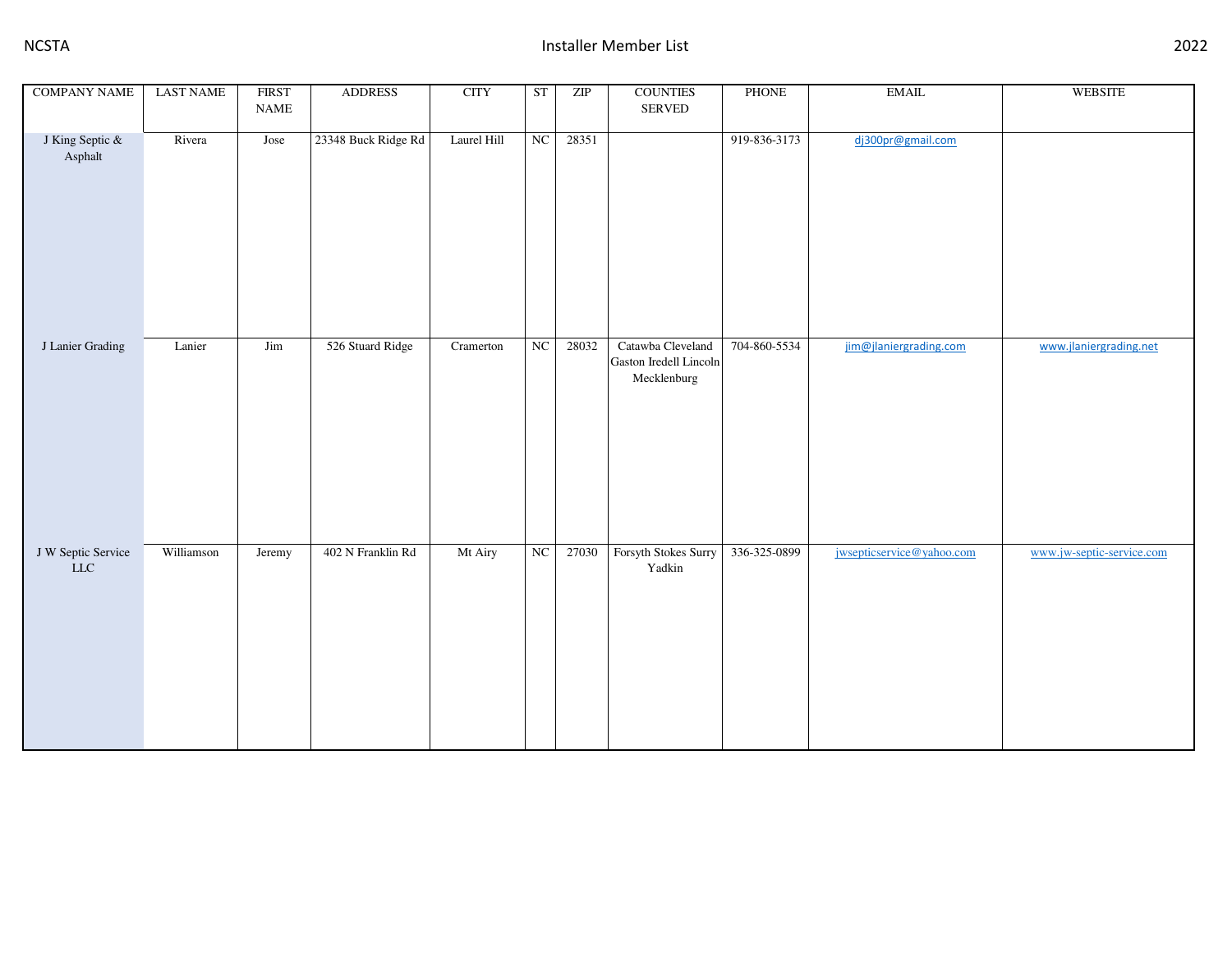| <b>COMPANY NAME</b>                                  | <b>LAST NAME</b>    | <b>FIRST</b><br>$\ensuremath{\mathsf{NAME}}$ | <b>ADDRESS</b>  | $\rm CITY$ | ST | $\ensuremath{\mathrm{ZIP}}$ | <b>COUNTIES</b><br>SERVED                                                                       | PHONE        | $\operatorname{EMAIL}$         | <b>WEBSITE</b> |
|------------------------------------------------------|---------------------|----------------------------------------------|-----------------|------------|----|-----------------------------|-------------------------------------------------------------------------------------------------|--------------|--------------------------------|----------------|
| James Septic &<br>Portable Toilet Ser<br>${\rm LLC}$ | $\overline{J}$ ames | Walter                                       | PO Box 84       | Reidsville | NC | 27323                       | Alamance Caswell<br>Davidson Durham<br>Forsyth Guilford<br>Person Randolph<br>Rockingham Stokes | 336-349-9511 | whjames03@gmail.com            |                |
| Jeff Lawson Septic<br>Tank & Pumping Sr              | Lawson              | Jeff                                         | 2984 NC 8 Hwy N | Danbury    | NC | 27016                       | Forsyth Rockingham<br><b>Stokes Surry</b>                                                       | 336-407-6701 | jefflawsonseptictank@gmail.com |                |
| Jim Hartman Septic<br>Tank Service Inc               | Hartman             | <b>Jimmy</b>                                 | 1456 Eller Rd   | Lexington  | NC | 27295                       | $\mbox{ALL}$                                                                                    | 336-764-2821 |                                |                |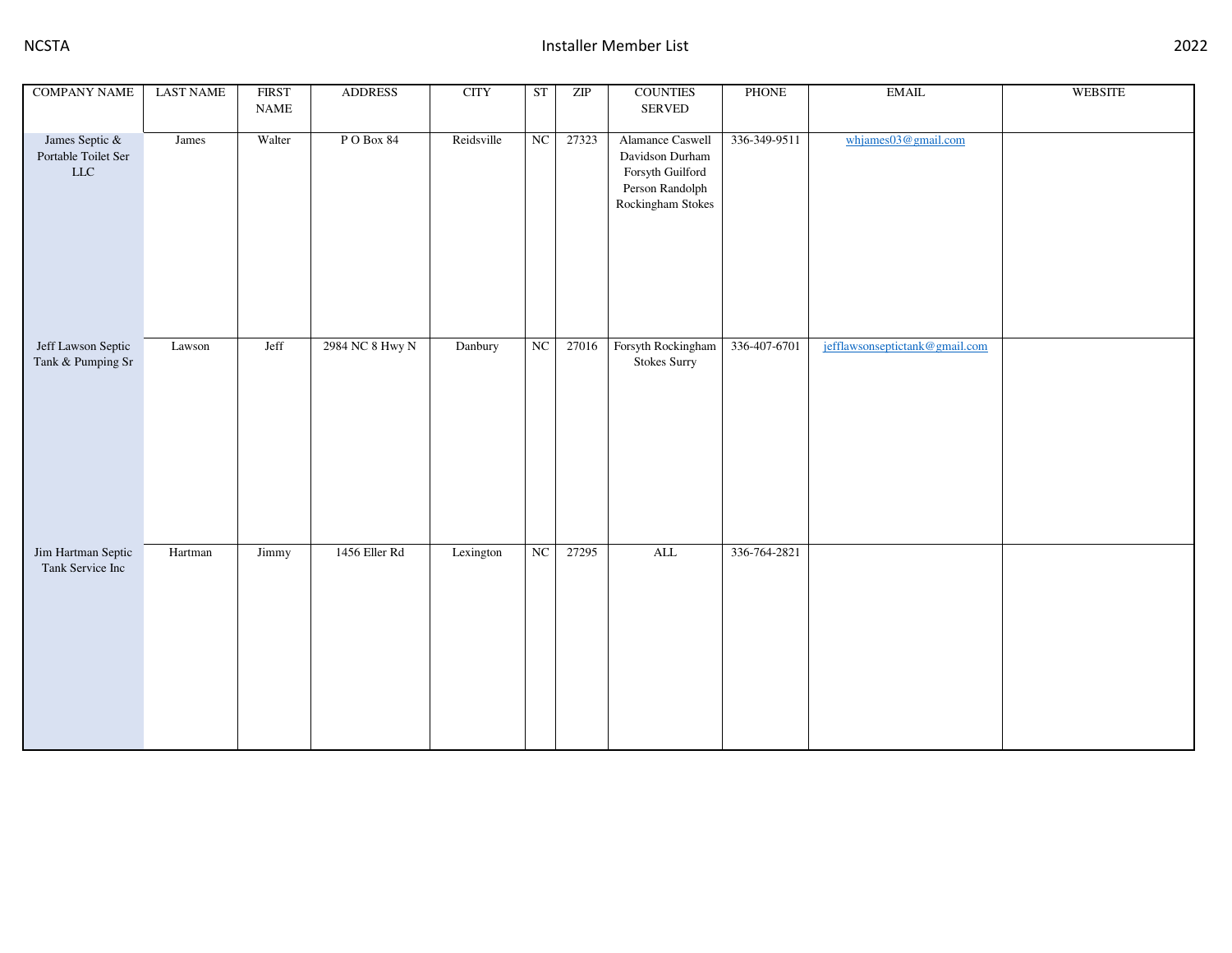| <b>COMPANY NAME</b>                | <b>LAST NAME</b> | <b>FIRST</b><br><b>NAME</b> | <b>ADDRESS</b>      | <b>CITY</b> | ST          | ZIP   | <b>COUNTIES</b><br>SERVED                                                                                             | PHONE        | <b>EMAIL</b>          | <b>WEBSITE</b>                 |
|------------------------------------|------------------|-----------------------------|---------------------|-------------|-------------|-------|-----------------------------------------------------------------------------------------------------------------------|--------------|-----------------------|--------------------------------|
| Joe Greene Backhoe<br>Services Inc | Greene           | Ben                         | 672 Wilson Ridge Rd | Boone       | $_{\rm NC}$ | 28607 | Ashe Avery Caldwell<br>Watauga Wilkes                                                                                 | 828-264-6931 |                       |                                |
| Johnny Huffman<br>Plumbing Co      | Huffman          | Johnny                      | 1703 Redtop Rd      | Wilkesboro  | NC          | 28697 | Alleghany Ashe<br>Avery Burke Caldwell<br>Catawba David<br>Forsyth Iredell<br>Rutherford Watauga<br>Wilkes Yadkin     | 336-973-3938 | jhplbcoinc@wilkes.net | johnnyhuffmanplumbingcoinc.com |
| Jones Septic Tank Serv             | Cooper           | Vickie                      | 373 Swift Creek Rd  | Raeford     | NC          | 28376 | <b>Bladen Brunswick</b><br>Carteret columbus<br>Cumberland Hoke<br>Moore Pender<br>Robeson Sampson<br>Scotland Warren | 910-875-7616 | vickiecpr@aol.com     |                                |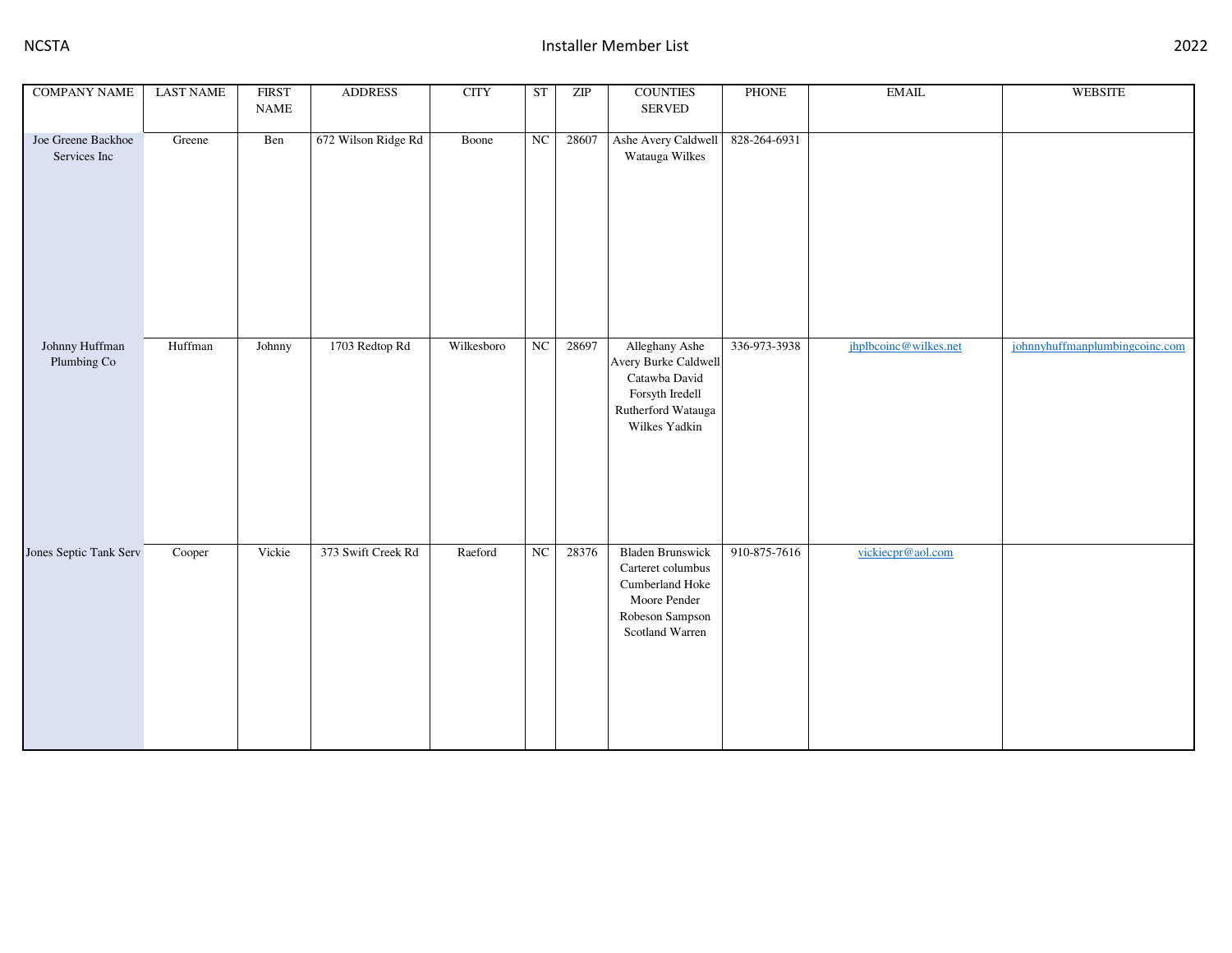| <b>COMPANY NAME</b>                | <b>LAST NAME</b> | <b>FIRST</b><br>$\ensuremath{\mathsf{NAME}}$ | <b>ADDRESS</b>     | <b>CITY</b> | ST | ZIP   | <b>COUNTIES</b><br><b>SERVED</b>                                         | <b>PHONE</b> | <b>EMAIL</b>                  | <b>WEBSITE</b> |
|------------------------------------|------------------|----------------------------------------------|--------------------|-------------|----|-------|--------------------------------------------------------------------------|--------------|-------------------------------|----------------|
| Joseph Hayes                       | Hayes            | Joseph                                       | 116 Trey Bridge Ln | Garner      | NC | 27529 |                                                                          | 9199167569   |                               |                |
| K T Moore Septic<br>Tank Service   | Dickerson        | Mike                                         | 712 N Chavis Rd    | Kittrell    | NC | 27544 | Durham Franklin<br>Granville Halifax<br>Nash Person Vance<br>Wake Warren | 252-432-1859 | 440.ktmoore@gmail.com         |                |
| Kelley Excavating &<br>Grading LLC | Kelley           | Gwyn                                         | 4421 Calico Rd     | Lenoir      | NC | 28645 | Alexander Burke<br>Caldwell Catawba<br>Watauga Wilkes                    | 828-612-0822 | kelleyexcavatingllc@gmail.com |                |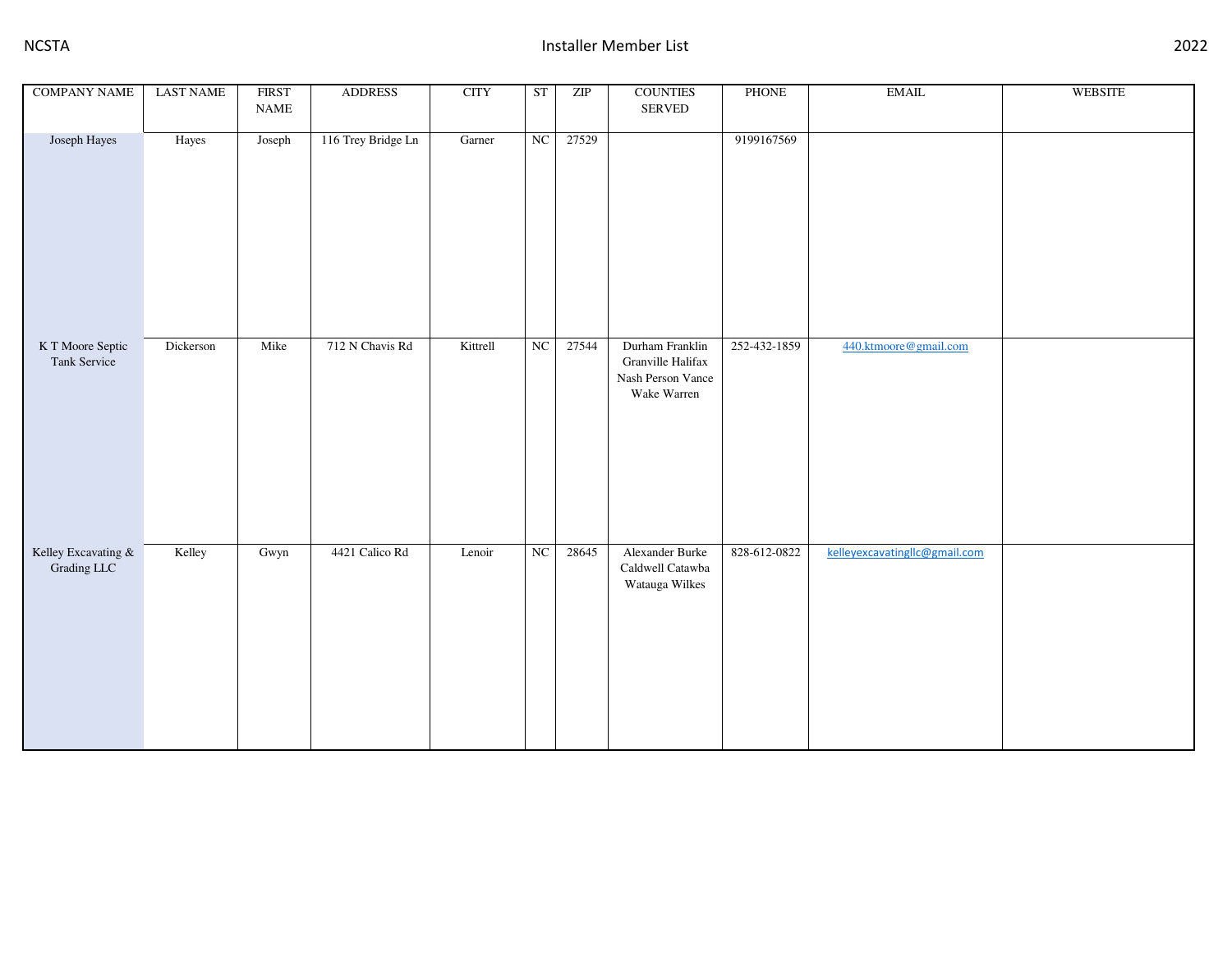| <b>COMPANY NAME</b>                   | <b>LAST NAME</b> | <b>FIRST</b><br>$\ensuremath{\mathsf{NAME}}$ | <b>ADDRESS</b>      | <b>CITY</b> | ST | ZIP   | <b>COUNTIES</b><br>SERVED                                                               | PHONE        | $\operatorname{EMAIL}$       | WEBSITE                  |
|---------------------------------------|------------------|----------------------------------------------|---------------------|-------------|----|-------|-----------------------------------------------------------------------------------------|--------------|------------------------------|--------------------------|
| L E Beam Const $\&$<br>Grading        | Beam             | Eddie                                        | 2740 Sloop Rd       | Mt Ulla     | NC | 28125 | Cabarrus Catawba<br>Iredell Rowan                                                       | 704-662-9655 | lebeamconstruction@yahoo.com |                          |
| Lake Norman Sewer &<br>Septic Service | Currier          | David                                        | PO Box 889          | Denver      | NC | 28037 | Alexander Cabarrus<br>Catawba Cleveland<br>Gaston Iredell Lincoln<br>Mecklenburg Stanly | 704-483-5125 | lknsas@gmail.com             | www.lakenormanseptic.com |
| Lakeys Backhoe<br>Service Inc         | Lakey            | Teresa                                       | 386 Buck Seaford Rd | Mocksville  | NC | 27028 | Davie Forsyth Iredell 336-751-3476<br>Rowan                                             |              | teresa.lakey@me.com          |                          |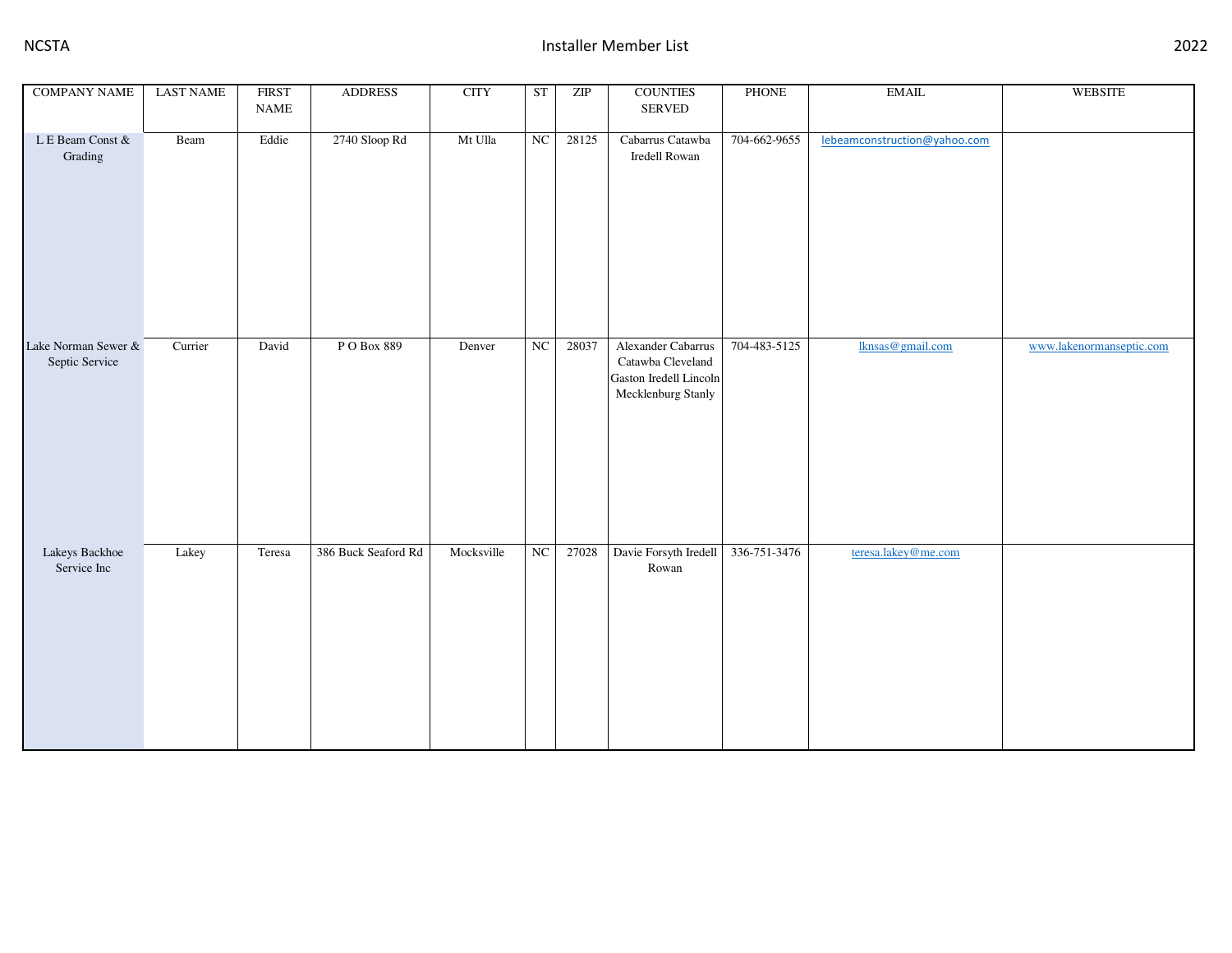| <b>COMPANY NAME</b>                | <b>LAST NAME</b> | <b>FIRST</b><br>$\ensuremath{\mathsf{NAME}}$ | <b>ADDRESS</b>                     | <b>CITY</b> | <b>ST</b> | ZIP   | <b>COUNTIES</b><br>SERVED                                                                                       | PHONE        | $\operatorname{EMAIL}$        | <b>WEBSITE</b> |
|------------------------------------|------------------|----------------------------------------------|------------------------------------|-------------|-----------|-------|-----------------------------------------------------------------------------------------------------------------|--------------|-------------------------------|----------------|
| Larry Henkle Grading<br>and Septic | Hoke             | Allen                                        | 14402 Lucia<br>Riverbend Hwy       | Mt Holly    | NC        | 28120 | Cabarrus Catawba<br>Gaston Lincoln<br>Mecklenburg Rowan                                                         | 704-308-6574 | allenhoke@charter.com         |                |
| Lassiters Septic Tank<br>Svc Inc   | Harrison         | Anita                                        | 127 Askewville Bryant<br>$\rm{St}$ | Windsor     | NC        | 27983 | <b>Beaufort Bertie</b><br>Chowan Gates<br>Hertford Hyde Martin<br>Pasquotank<br>Perquimans tyrell<br>Washington | 252-794-5444 | lassiterseptic@embarqmail.com |                |
| Leathermans Septic<br>Tank Ser Inc | Leatherman       | Gary                                         | 8420 Reepsville Rd                 | Lincolnton  | NC        | 28092 | Alexander Burke<br>Caldwell Catawba<br>Cleveland Iredell<br>Lincoln Mecklenburg<br>Rowan                        | 704-462-2194 | gary13964@gmail.com           |                |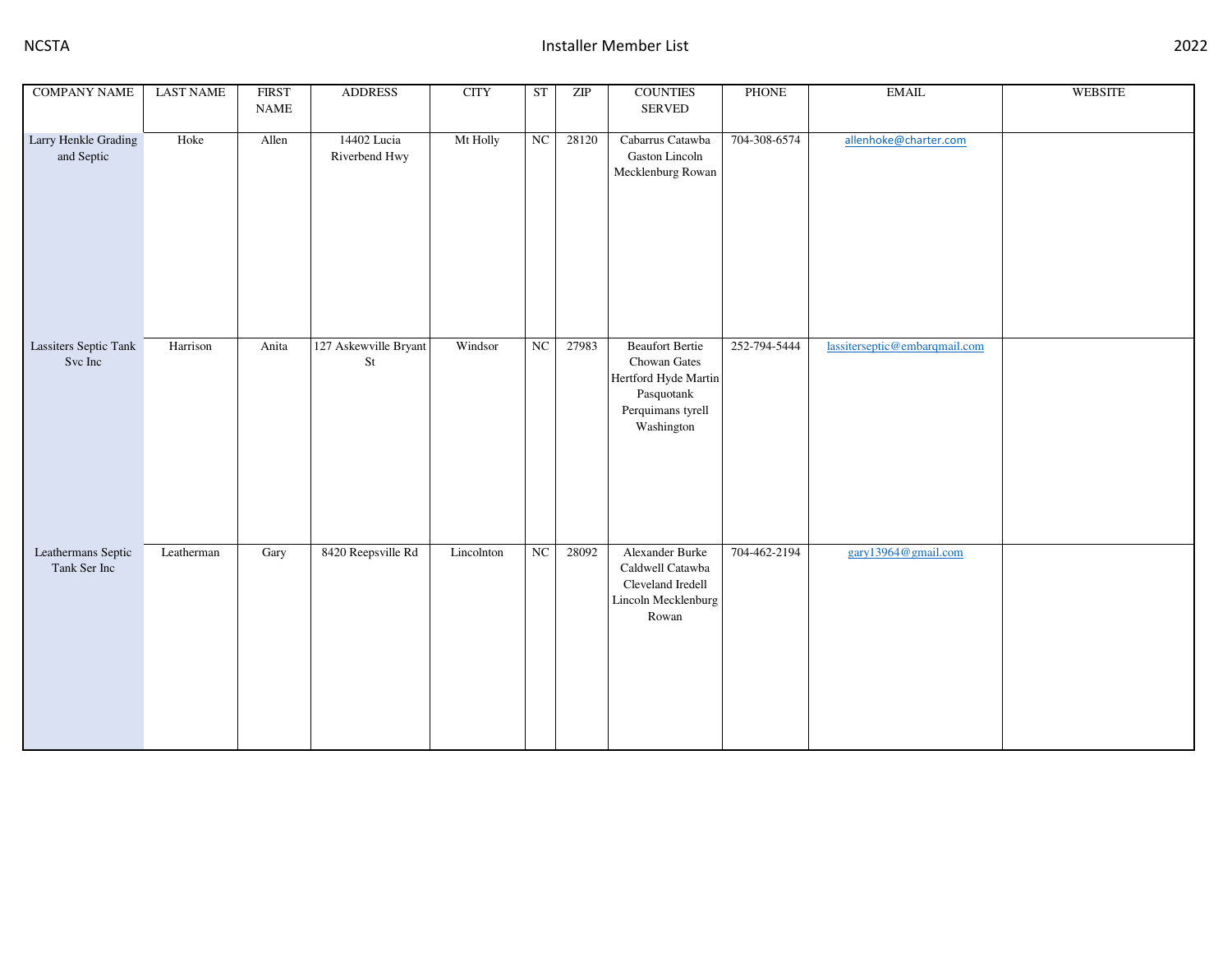| <b>COMPANY NAME</b>               | <b>LAST NAME</b> | <b>FIRST</b><br><b>NAME</b> | <b>ADDRESS</b>            | $\rm CITY$  | <b>ST</b> | ZIP   | <b>COUNTIES</b><br>SERVED                                                                                                                        | PHONE        | <b>EMAIL</b>                 | <b>WEBSITE</b>                   |
|-----------------------------------|------------------|-----------------------------|---------------------------|-------------|-----------|-------|--------------------------------------------------------------------------------------------------------------------------------------------------|--------------|------------------------------|----------------------------------|
| Lentz Septic Tank<br>Service Inc  | Trivette         | Jason                       | 410 Lentz Rd              | Statesville | NC        | 28625 | Iredell Mecklenburg<br>Rowan Stanley                                                                                                             | 704-876-1834 | office.lentzseptic@gmail.com | www.lentzseptic.com              |
| Lentz Wastewater<br>Management    | Lentz            | Jeanie                      | 463 Lentz Rd              | Statesville | NC        | 28625 | Alexander Cabarrus<br>Caldwell Catawba<br>Forsyth Gaston Iredell<br>Lenoir Loncoln<br>Mecklenburg Rowan<br><b>Stanly Surry Wilkes</b><br>Yadking | 980-829-3278 | Office@lentzwastewater.com   | www.lentzwastwater.com           |
| Lewis Farms & Liquid<br>Waste Inc | Wooten           | Wesley                      | 8155 Malpass Corner<br>Rd | Currie      | NC        | 28435 | <b>Bladen Brunswick</b><br>Carteret Columbus<br>Duplin New Hanove<br><b>Onslow Pender</b><br>Sampson                                             | 910-283-9823 | wesley@lewisfarmsnc.com      | www.lewisfarmsandliquidwaste.com |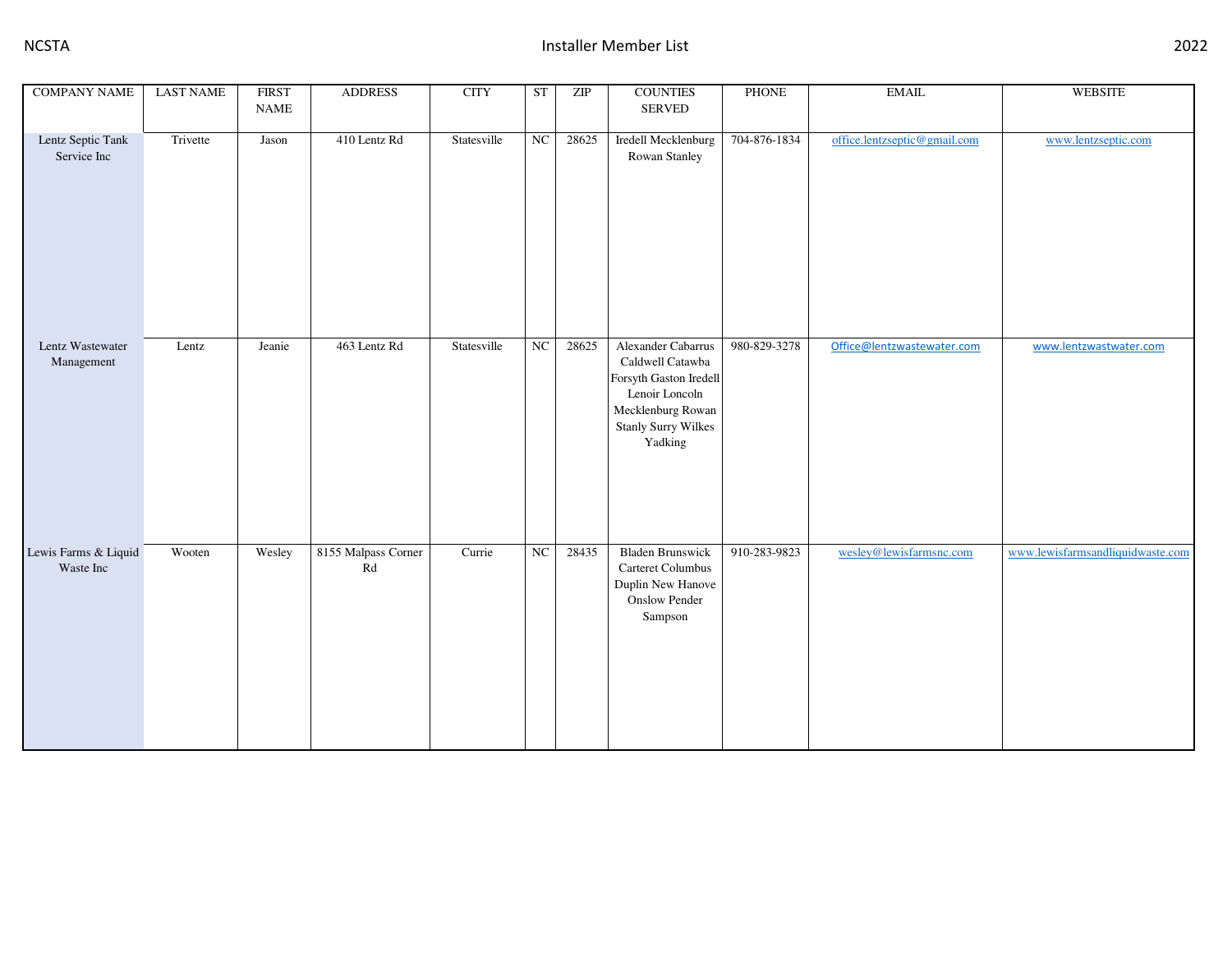| <b>COMPANY NAME</b>          | <b>LAST NAME</b> | <b>FIRST</b><br>$\ensuremath{\mathsf{NAME}}$ | <b>ADDRESS</b> | <b>CITY</b> | ST | ZIP   | <b>COUNTIES</b><br>SERVED                                                                                    | PHONE        | $\operatorname{EMAIL}$       | <b>WEBSITE</b>  |
|------------------------------|------------------|----------------------------------------------|----------------|-------------|----|-------|--------------------------------------------------------------------------------------------------------------|--------------|------------------------------|-----------------|
| Lighthouse Contracting       | Johnson          | Michael                                      | P O Box 367    | Ocracoke    | NC | 27960 | Carteret Chatham<br>Hyde Johnston Wake<br>Warren                                                             | 919-740-1251 |                              |                 |
| Marlin Wastewater<br>Service | Kerr             | Jeffrey D                                    | PO Box 865     | West End    | NC | 27376 | Alamance Chatham<br>Cumberland Guilford<br>Harnett Hoke Lee<br>Montgomery Moore<br>Richmond Scotland<br>Wake | 910-295-1899 | info@marlinw.com             | www.marlinw.com |
| Massey Septic Tank<br>Co Inc | Hawes            | Wilfred                                      | P O Box 643    | Mt Ulla     | NC | 28125 | Caldwell catawba<br>Iredell Orwan                                                                            | 704-278-9132 | backcreekranch@earthlink.net |                 |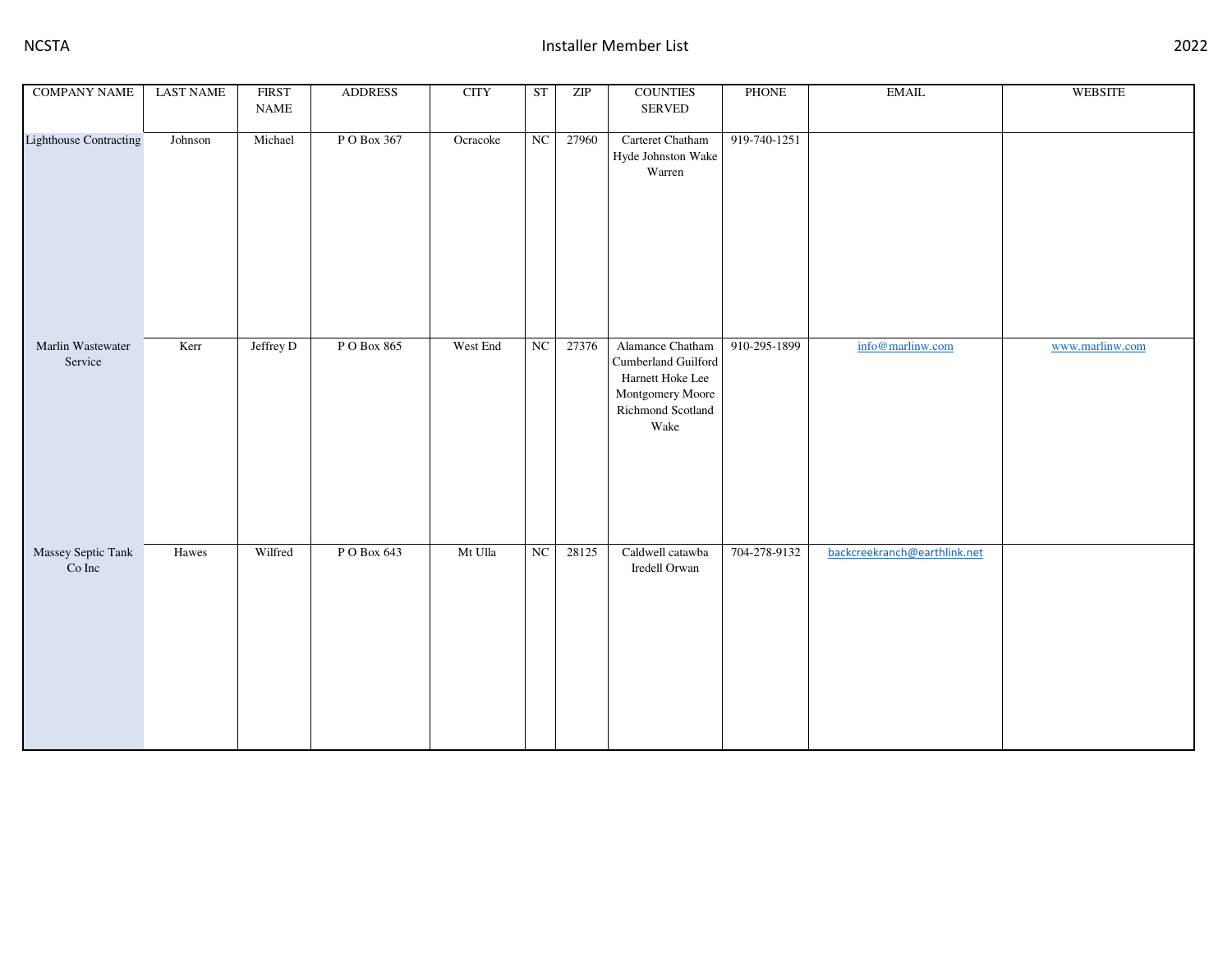| <b>COMPANY NAME</b>              | <b>LAST NAME</b> | <b>FIRST</b><br>$\ensuremath{\mathsf{NAME}}$ | <b>ADDRESS</b>   | <b>CITY</b> | ST | ZIP   | <b>COUNTIES</b><br>SERVED                                                                                                                                    | PHONE        | $\operatorname{EMAIL}$      | <b>WEBSITE</b> |
|----------------------------------|------------------|----------------------------------------------|------------------|-------------|----|-------|--------------------------------------------------------------------------------------------------------------------------------------------------------------|--------------|-----------------------------|----------------|
| McLendon Grading                 | McLendon         | Chris                                        | 250 Stover Road  | Andrews     | NC | 28901 | Cherokee Clay<br>Graham Macon                                                                                                                                | 828-557-0533 | mclendongrading20@gmail.com |                |
| McMahan Septic Tank<br>Inc       | McMahan          | Tammy                                        | 10 Paddington Dr | Lexington   | NC | 27295 | Davidson Davie<br>Forsyth Guilford<br>Iredell Randolph<br>Rowan Stokes Yadkin                                                                                | 336-248-6575 | mcmahanseptictank@gmail.com |                |
| Merek Development<br>${\rm LLC}$ | Merek            | Blake                                        | 109 Steward Ln   | Greenville  | NC | 27858 | <b>Beaufort Bertie</b><br>Craven Duplin<br>Edgecombe Greene<br>Halifax Hyde Jones<br>Lenoir Martin Nash<br>Pamlico Pitt Tyrell<br>Washington Wayne<br>Wilson | 301-367-1404 | blakemerek@gmail.com        |                |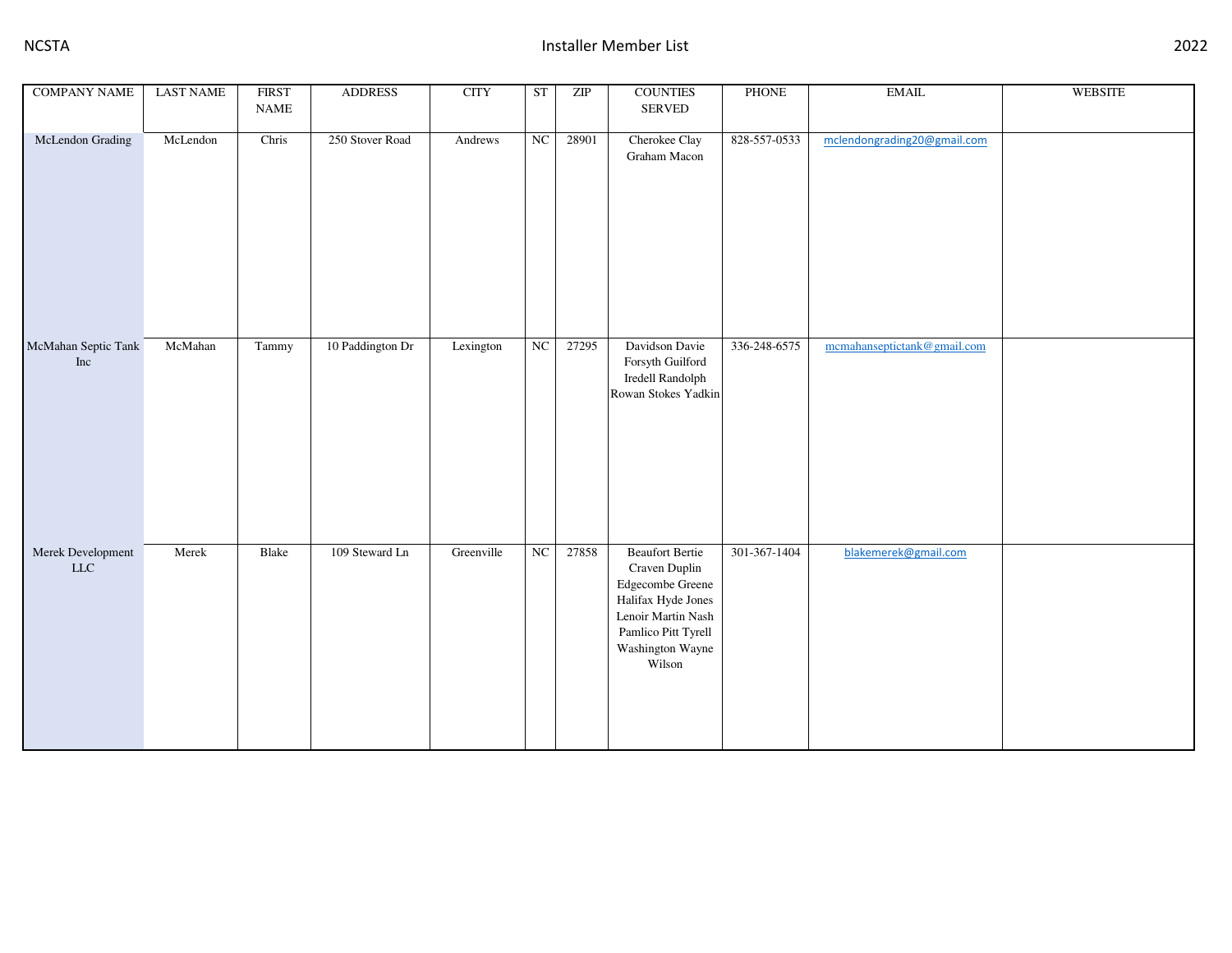| <b>COMPANY NAME</b>           | <b>LAST NAME</b> | <b>FIRST</b><br><b>NAME</b> | <b>ADDRESS</b>                                   | $\rm CITY$     | <b>ST</b> | $\ensuremath{\mathrm{ZIP}}$ | <b>COUNTIES</b><br>SERVED                                                                                                                                                                  | PHONE        | $\operatorname{EMAIL}$       | <b>WEBSITE</b>          |
|-------------------------------|------------------|-----------------------------|--------------------------------------------------|----------------|-----------|-----------------------------|--------------------------------------------------------------------------------------------------------------------------------------------------------------------------------------------|--------------|------------------------------|-------------------------|
| Miller Land<br>Management LLC | Miller           | Kristie                     | 5385 Austin Little Mtn<br>$\mathbf{R}\mathbf{d}$ | Roaring Riveer | NC        | 28669                       | Ashe Davie Iredell<br>Stokes Surry Watauga<br>Wilkes Yadkin                                                                                                                                | 336-957-0898 | kristiewestmiller@icloud.com |                         |
| Mountain Soils Inc            | Tipton           | James                       | 71 Ledford Drive                                 | Franklin       | NC        | 28734                       | <b>Buncombe Burke</b><br>Caldwell Catawba<br>Cherokee Clay<br>Graham Haywood<br>Henderson Jackson<br>McDowell Macon<br>Madison Mitchell<br>Polk Rutherford<br>Swain Transylvania<br>Yancey | 828-557-4040 | tipton92@frontier.com        |                         |
| Myers Septic Tank             | Bean             | Garrett                     | 1882 Briggs Rd                                   | Salisbury      | NC        | 28147                       | Cabarrus Iredell<br>Rowan                                                                                                                                                                  | 704-633-3962 | info@myerssepticnc.com       | www.myersseptictank.com |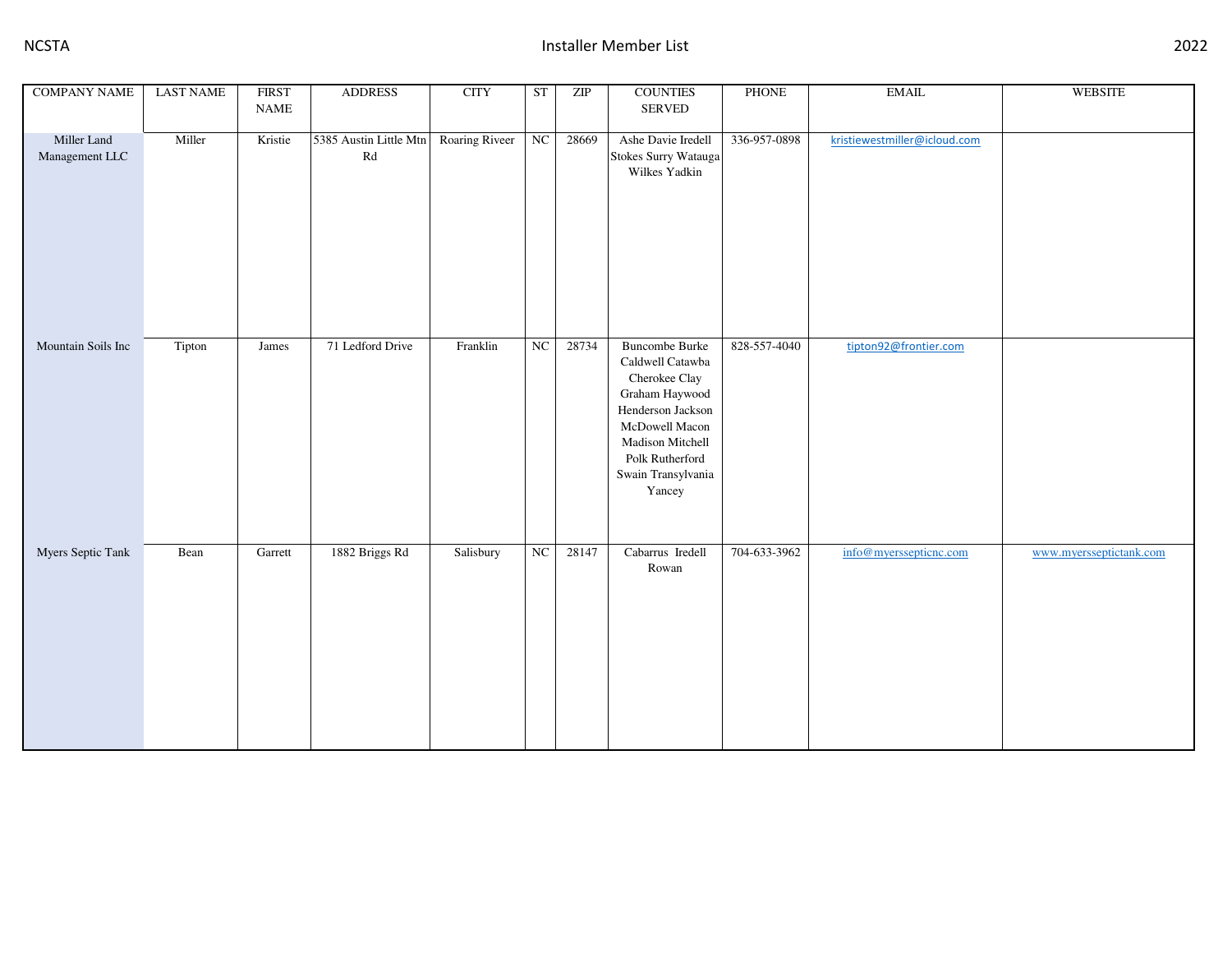| <b>COMPANY NAME</b>                         | <b>LAST NAME</b> | <b>FIRST</b><br><b>NAME</b> | <b>ADDRESS</b>     | <b>CITY</b>  | <b>ST</b>   | ZIP   | <b>COUNTIES</b><br><b>SERVED</b>                                                                                                                                                                          | <b>PHONE</b> | $\operatorname{EMAIL}$      | <b>WEBSITE</b>              |
|---------------------------------------------|------------------|-----------------------------|--------------------|--------------|-------------|-------|-----------------------------------------------------------------------------------------------------------------------------------------------------------------------------------------------------------|--------------|-----------------------------|-----------------------------|
| NCDOT Ferry<br>Division                     | Neeland          | William                     | 8550 Shipyard Rd   | Manns Harbor | $_{\rm NC}$ | 27953 | Carteret Craven<br>Currituck Dare Hyde                                                                                                                                                                    | 252-725-3871 | wyneeland@ncdot.gov         |                             |
| North Carolina Septic<br>Inspections (NCSI) | Piner            | Connie                      | P O Box 128        | Arapahoe     | $_{\rm NC}$ | 28510 | Alamance Beaufort<br>Carteret Chatham<br>Craven Cumberland<br>Durham Franklin<br>Granville Harnett<br>Johnston Nash<br>Orange Pamlico<br>Person Vance Wake<br>Wilson                                      | 919-880-1590 | dan@ncsepticinspections.com | www.ncsepticinspections.com |
| Overbey's Septic Tank<br>Inc                | Overbey          | Ronnie                      | 5301 Burlington Rd | McLeansville | NC          | 27301 | Alamance Caldwell<br>Caswell Chatham<br>Craven Davidson<br>Davie Forsyth<br>Graham Greene<br>Guilford Iredell<br>Madison Montgomery<br>Orange Randolph<br>Rockingham Rowan<br>Stokes Surry Wake<br>Yancey | 336-697-8169 | overbeys@bellsouth.net      | www.overbeyseptic.com       |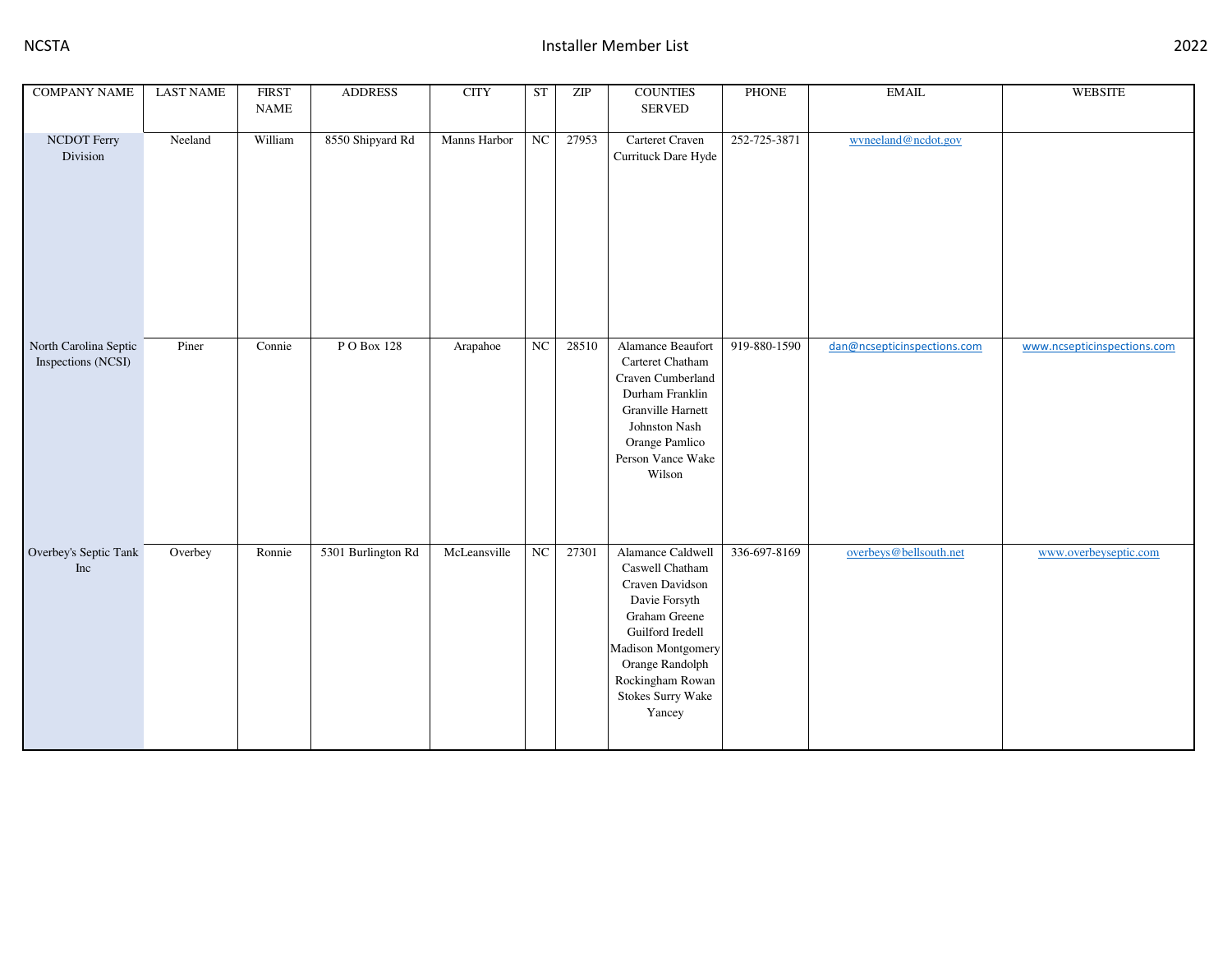| <b>COMPANY NAME</b>                  | <b>LAST NAME</b> | <b>FIRST</b><br>$\ensuremath{\mathsf{NAME}}$ | <b>ADDRESS</b>              | <b>CITY</b>    | ST                     | ZIP   | <b>COUNTIES</b><br>${\tt SERVED}$                      | PHONE        | $\operatorname{EMAIL}$ | <b>WEBSITE</b> |
|--------------------------------------|------------------|----------------------------------------------|-----------------------------|----------------|------------------------|-------|--------------------------------------------------------|--------------|------------------------|----------------|
| Paragon Services LLC                 | Schierloh        | Lindsey                                      | PO Box 801                  | Mooresville    | NC                     | 28115 | Iredell                                                | 704-200-3572 | Ihschierloh@yahoo.com  |                |
| Pearce Backhoe &<br>Septic Tank Serv | Pearce           | Frank                                        | 508 Dogwood<br>Meadow Trail | Rolesville     | NC                     | 27571 | Franklin Granville<br>Vance Wake                       | 9195565018   |                        |                |
| Pearce Concrete Works                | Pearce           | Jimmy                                        | 5795 Hwy 903                | Roanoke Rapids | $\overline{\text{NC}}$ | 27870 | Edgecombe Halifax<br>Nash Northhampton<br>Vance Warren | 252-537-2410 | jimmypearce3@yahoo.com |                |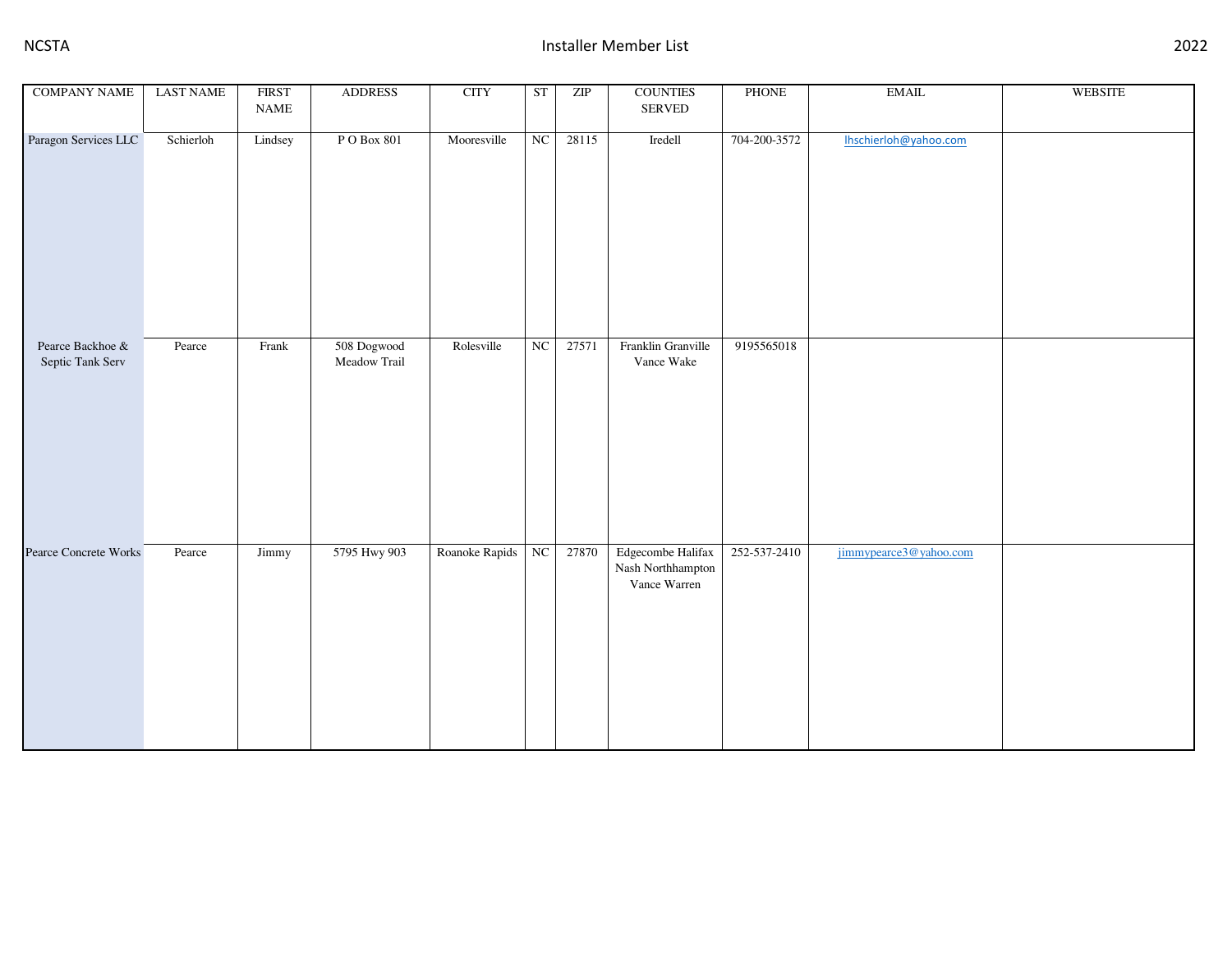| <b>COMPANY NAME</b>                      | <b>LAST NAME</b> | <b>FIRST</b> | <b>ADDRESS</b> | <b>CITY</b> | <b>ST</b> | ZIP   | <b>COUNTIES</b>                                                                                                                                                | <b>PHONE</b> | <b>EMAIL</b>                  | <b>WEBSITE</b>              |
|------------------------------------------|------------------|--------------|----------------|-------------|-----------|-------|----------------------------------------------------------------------------------------------------------------------------------------------------------------|--------------|-------------------------------|-----------------------------|
|                                          |                  | <b>NAME</b>  |                |             |           |       | SERVED                                                                                                                                                         |              |                               |                             |
| Pearce Environmental<br>Technologies Inc | Pearce           | Jerry        | PO Box 58      | Rolesville  | NC        | 27571 | Alamance Chatham<br>Durham Edgecombe<br>Franklin Granville<br>Ahalifax Harnett<br>Johnston Orange<br>Person Vance Wake<br>Warren                               | 919-971-4599 | jerry@pearceenvironmental.com | www.pearceenvironmental.com |
| Peeles Backhoe &<br>Septic Tank Serv     | Peele            | John         | 4394 US 17     | Williamston | NC        | 27892 | <b>Beaufort Bertie</b><br>Chowan Edgecombe<br>Gates Green Halifax<br>Hertford Hyde Martin<br>Northampton<br>Pasquotank<br>Perquimans Pitt<br>Tyrell Washington | 252-792-8198 | jrpeele@embarqmail.com        |                             |
| Piedmont Septic Tank                     | Melton           | Randy        | PO Box 8126    | Landis      | NC        | 28088 | Cabarrus Davidson<br>Iredell Lincoln<br>Mecklenburg Rowan<br>Stanly                                                                                            | 704-857-6426 | rmelton1564@gmail.com         |                             |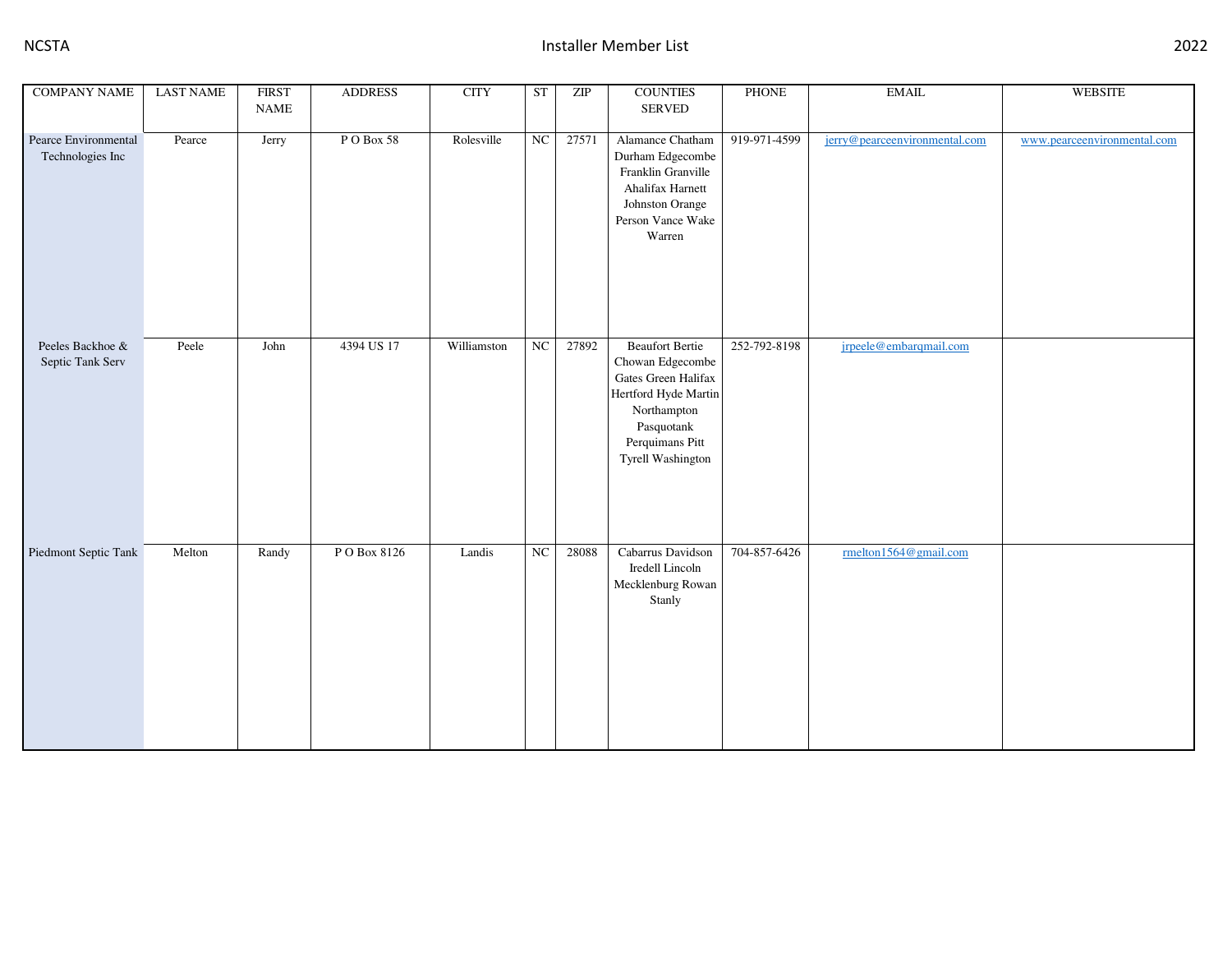| <b>COMPANY NAME</b>                    | <b>LAST NAME</b> | <b>FIRST</b><br>$\ensuremath{\mathsf{NAME}}$ | <b>ADDRESS</b> | <b>CITY</b>       | <b>ST</b> | $\ensuremath{\mathrm{ZIP}}$ | <b>COUNTIES</b><br>SERVED                                                                         | PHONE        | $\operatorname{EMAIL}$ | WEBSITE |
|----------------------------------------|------------------|----------------------------------------------|----------------|-------------------|-----------|-----------------------------|---------------------------------------------------------------------------------------------------|--------------|------------------------|---------|
| Pioneer Utilities $\&$<br>Plumbing Inc | Johnson          | Donald                                       | P O Box 893    | Dallas            | NC        | 28024                       | Cabarrus Caldwell<br>Catawba Cleveland<br>Gaston Lincoln<br>Mecklenburg Rowan<br>Rutherford Union | 704-675-5491 | pupi@carolina.rr.com   |         |
| Powell Septic Tank<br>Service          | Powell           | Kevin                                        | 360 Powell Rd  | Taylorsville      | NC        | 28681                       | Alexander Burke<br>Cabarrus Caldwell<br>Catawba Iredell                                           | 828-632-1791 | lapowell921@aol.com    |         |
| Powells Septic Tank<br>Ser             | Powell III       | Allie                                        | P O Box 395    | Roanoke Rapids NC |           | 27870                       | Halifax<br>Northhampton<br>Warren                                                                 | 252-537-2450 |                        |         |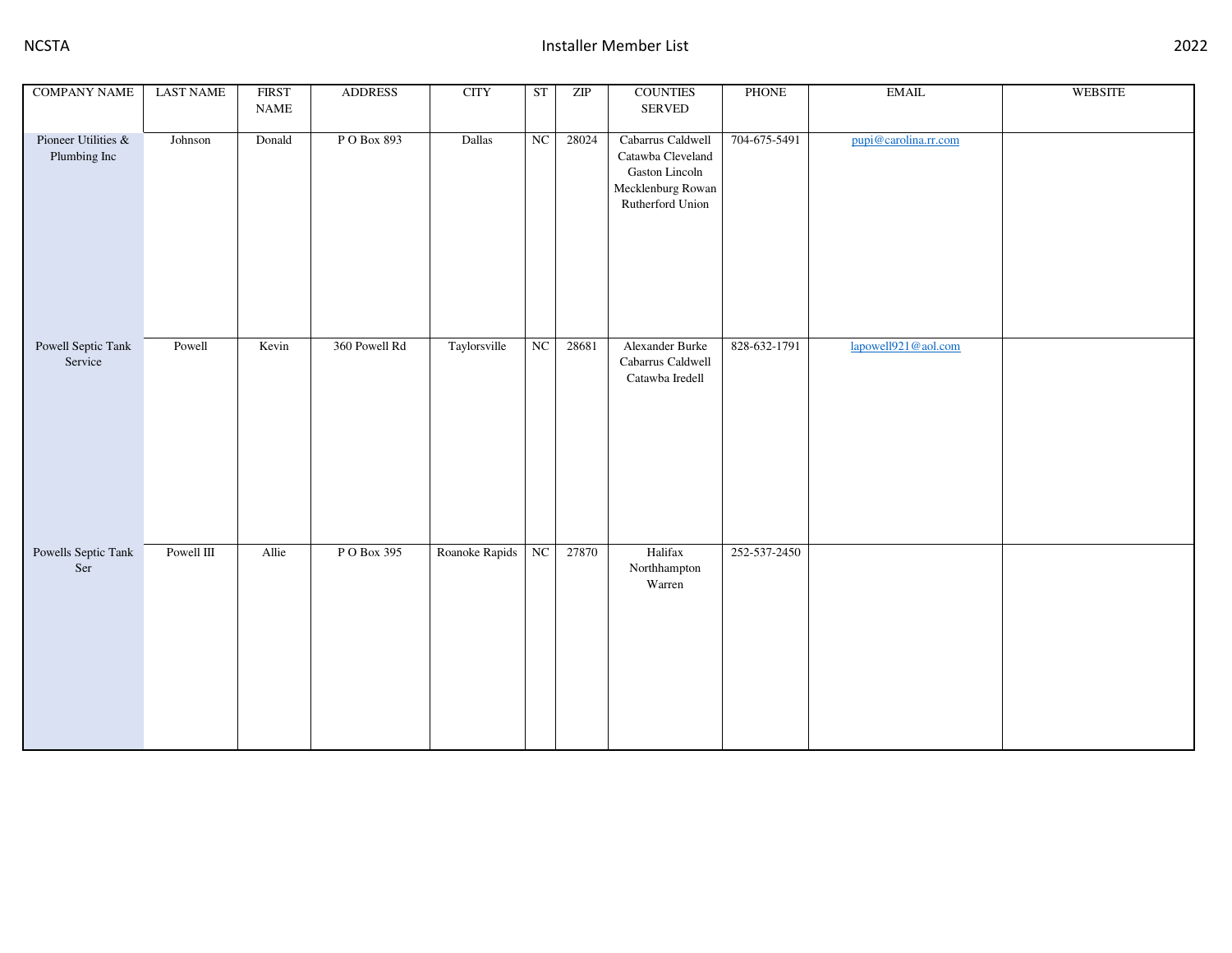| <b>COMPANY NAME</b>              | <b>LAST NAME</b> | <b>FIRST</b><br>$\ensuremath{\mathsf{NAME}}$ | <b>ADDRESS</b>   | <b>CITY</b> | ST | ZIP   | <b>COUNTIES</b><br>SERVED                                                                 | PHONE        | $\text{EMAIL}$               | <b>WEBSITE</b>          |
|----------------------------------|------------------|----------------------------------------------|------------------|-------------|----|-------|-------------------------------------------------------------------------------------------|--------------|------------------------------|-------------------------|
| Precision Septic                 | Holland          | Ricky                                        | 554 Homestead Ln | Angier      | NC | 27501 | Chatham Cumberland<br>Harnett Johnston Lee<br>Sampson Wake                                | 919-639-8929 | precisionseptic@gmail.com    | www.precisionseptic.com |
| Prevette and Son<br>Plumbing LLC | Prevette         | Zach                                         | 247 Junction Rd  | Mocksville  | NC | 27028 | Davidson Davie<br>Forsyth Iredell Rowan<br>Yadkin                                         | 336-909-8495 | prevetteandson@gmail.com     |                         |
| Progressive Service Co           | Das              | Subal                                        | 110 Fortune Way  | Raleigh     | NC | 27617 | Chatham Durham<br>Franklin Granville<br>Harnett Johnston Lee<br>Nash Orange Vance<br>Wake | 919-358-4697 | subaldas@callprogressive.com | www.callprogressive.com |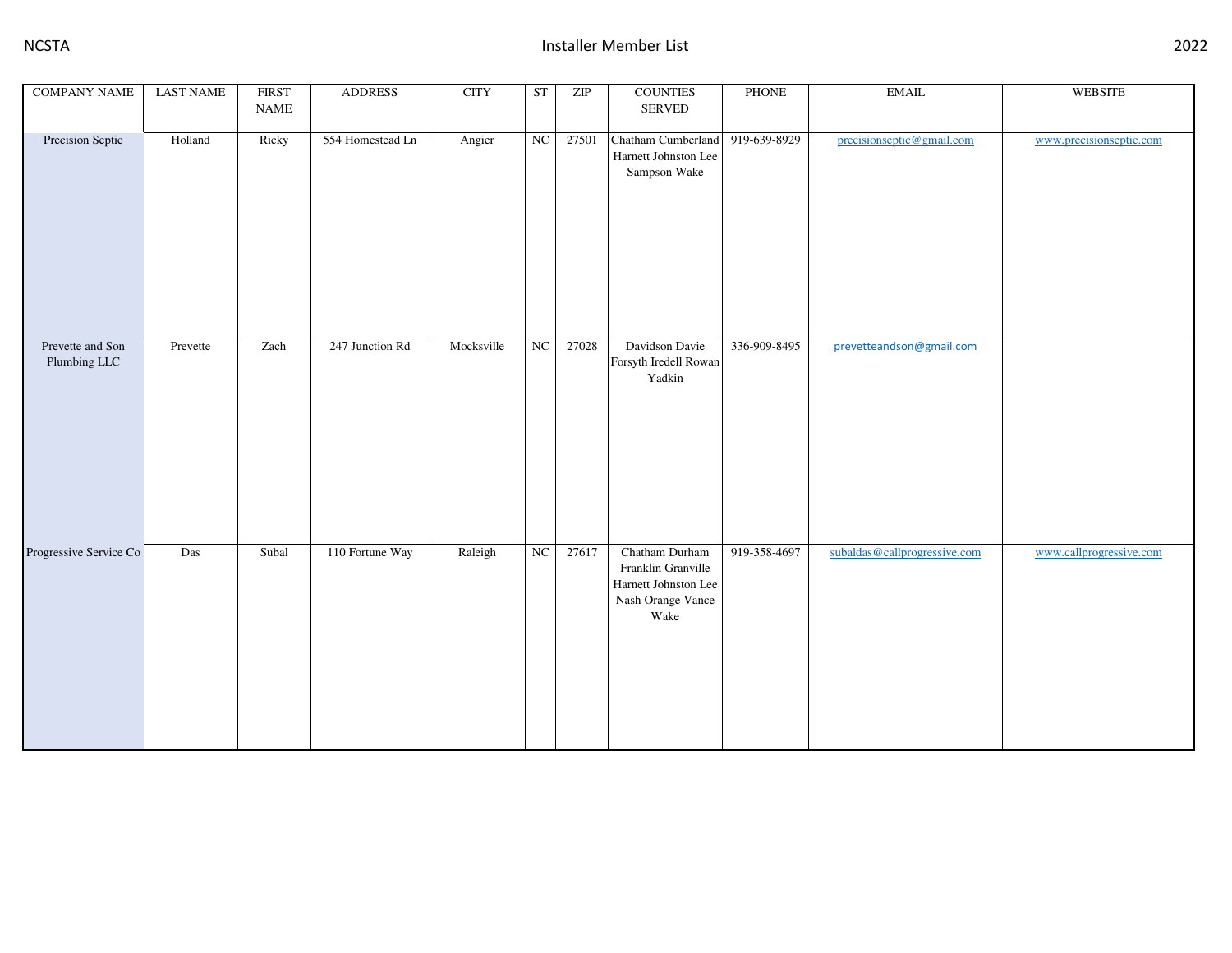| <b>COMPANY NAME</b>          | <b>LAST NAME</b> | <b>FIRST</b><br>$\ensuremath{\mathsf{NAME}}$ | <b>ADDRESS</b>                                    | <b>CITY</b> | ST | ZIP   | <b>COUNTIES</b><br>SERVED                                                                  | PHONE        | $\operatorname{EMAIL}$  | WEBSITE             |
|------------------------------|------------------|----------------------------------------------|---------------------------------------------------|-------------|----|-------|--------------------------------------------------------------------------------------------|--------------|-------------------------|---------------------|
| R I Jones Construction       | Jones            | Roston                                       | 2040 Jones Rd                                     | Longs       | SC | 29568 | Brunswick                                                                                  | 843-399-3272 | rj3272@sccoast.net      |                     |
| Ralph M Provost Const<br>Inc | Provost          | Ralph                                        | 1433 Belgrade Swans<br>$\mathop{\rm Rd}\nolimits$ | Maysville   | NC | 28555 | <b>Onslow Pitt</b>                                                                         | 910-326-3184 | rprovost@embarqmail.com |                     |
| RAMM Backhoe<br>Service      | Pace             | Randy                                        | 105 Wilder Road                                   | Middlesex   | NC | 27557 | Durham Franklin<br>Granville Halifax<br>Johnston Nash Pitt<br>Sampton Wake<br>Wayne Wilson | 919-348-8540 | rpace@rammbackhoe.com   | www.rammbackhoe.com |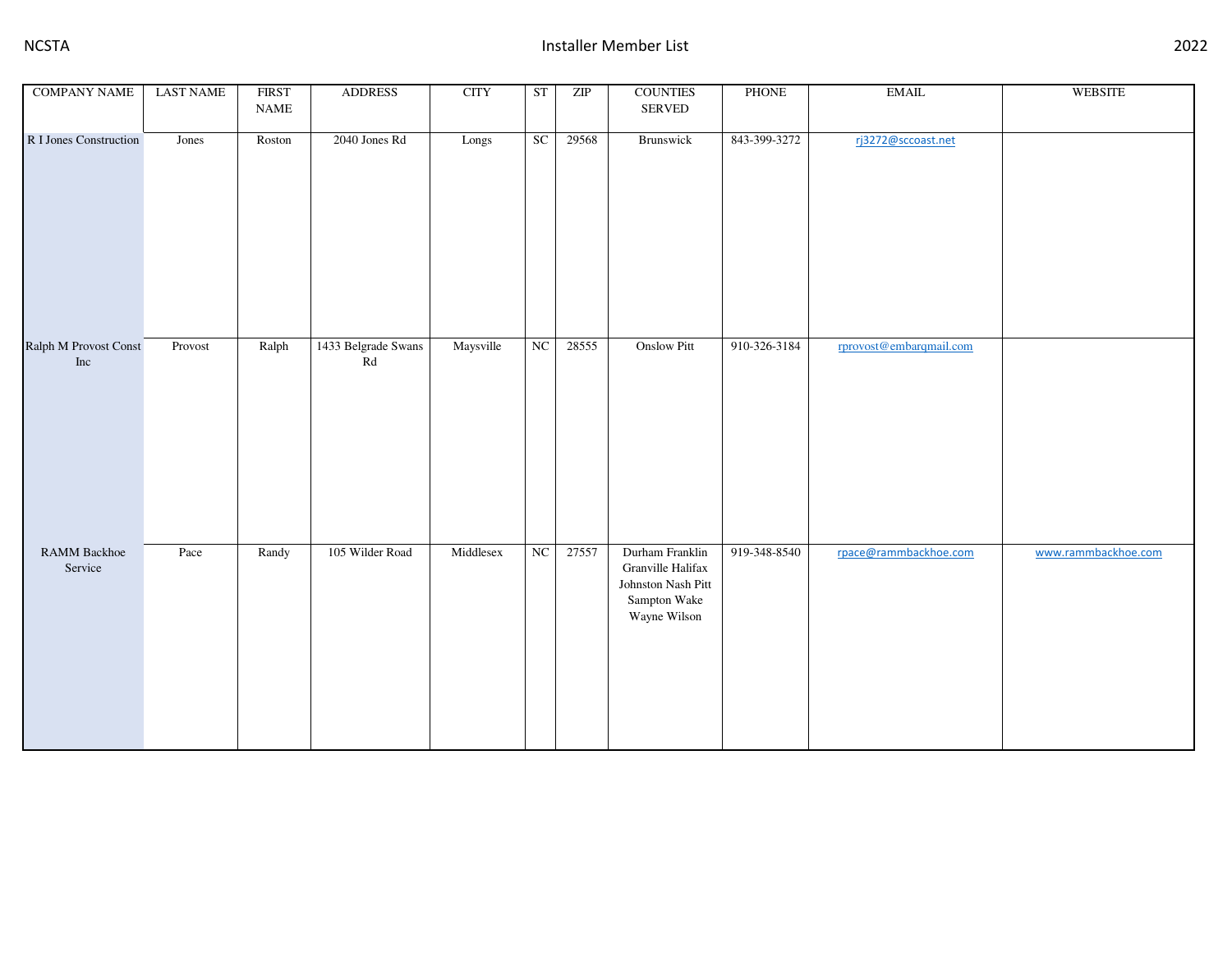| <b>COMPANY NAME</b>               | <b>LAST NAME</b> | <b>FIRST</b><br>$\ensuremath{\mathsf{NAME}}$ | <b>ADDRESS</b>     | <b>CITY</b>    | <b>ST</b> | ZIP   | <b>COUNTIES</b><br>SERVED                                                                                               | PHONE        | <b>EMAIL</b>            | <b>WEBSITE</b>                  |
|-----------------------------------|------------------|----------------------------------------------|--------------------|----------------|-----------|-------|-------------------------------------------------------------------------------------------------------------------------|--------------|-------------------------|---------------------------------|
| Randy Miller & Sons<br><b>STS</b> | Miller           | Randy                                        | 295 Miller Rd      | Mocksville     | NC        | 27028 | Davidson Davie<br>Forsyth Guilford<br>Iredell Rowan Stokes<br>Surry Wilkes Yadkin                                       | 336-399-7261 | randymiller@yadtel.net  |                                 |
| Randy Tucker<br>Construction      | Tucker           | Randy                                        | 695 Doughton Mt Rd | Laurel Springs | NC        | 28644 | Alleghany Ashe Surry<br>Wilkes                                                                                          | 336-657-0507 | randytucker@skybest.com |                                 |
| Raymond Brown Well<br>$\rm{Co}$   | Brown            | Raymond                                      | P O Box 337        | Danbury        | NC        | 27016 | Alamance Alleghany<br>Ashe Caswell<br>Davidson Davie<br>Forsyth Mecklenburg<br>rockingham Stokes<br>Surry Wilkes Yadkin | 336-593-8239 | rbrownwellco@gmail.com  | www.raymondbrownwellcompany.com |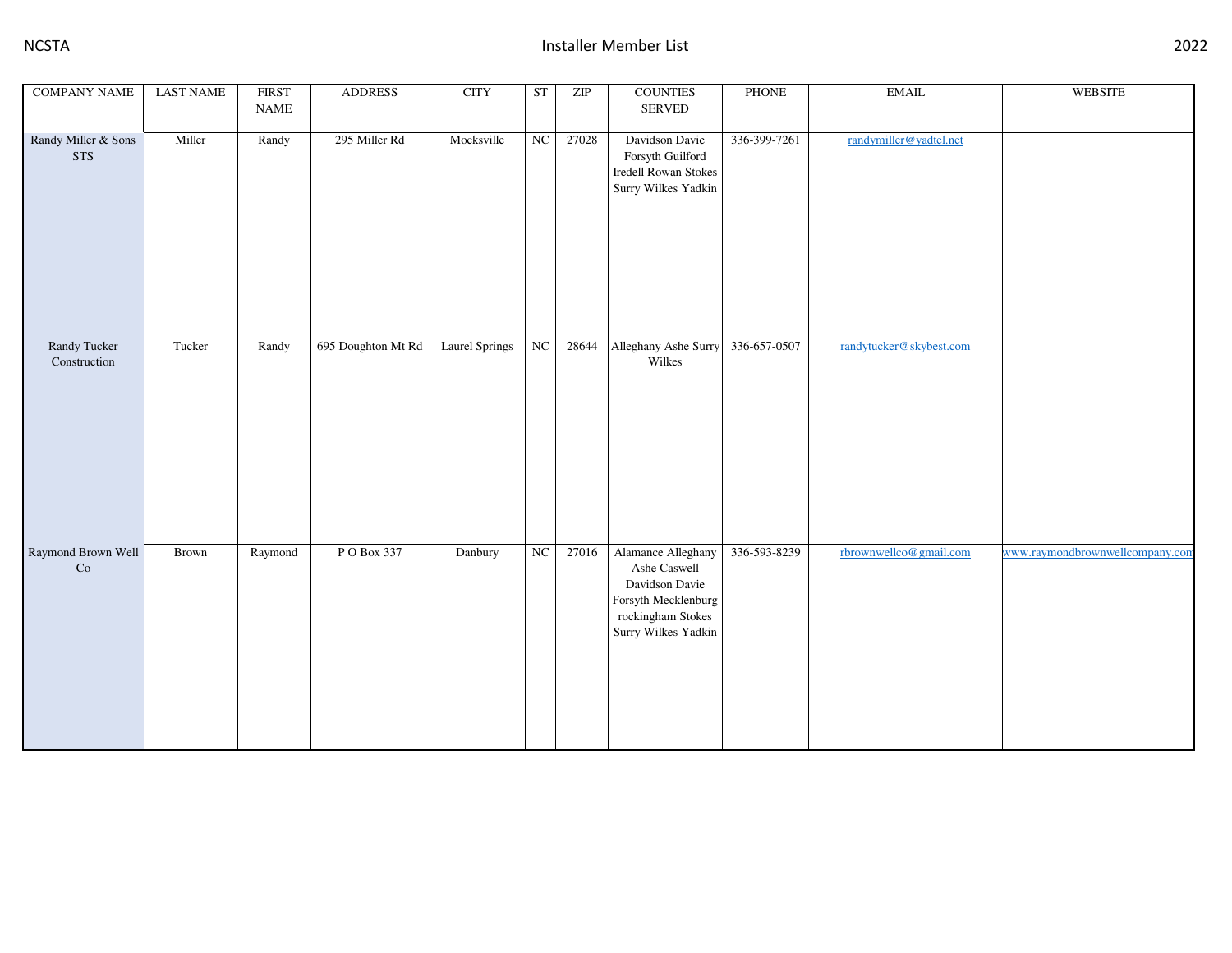| <b>COMPANY NAME</b>                     | <b>LAST NAME</b> | <b>FIRST</b><br><b>NAME</b> | <b>ADDRESS</b> | <b>CITY</b> | <b>ST</b> | $\ensuremath{\mathrm{ZIP}}$ | <b>COUNTIES</b><br>SERVED                                                                    | PHONE        | $\operatorname{EMAIL}$        | <b>WEBSITE</b> |
|-----------------------------------------|------------------|-----------------------------|----------------|-------------|-----------|-----------------------------|----------------------------------------------------------------------------------------------|--------------|-------------------------------|----------------|
| RCF Inc                                 | Mckay            | Gary                        | P O Box 157    | Hazelwood   | NC        | 28738                       | Alamance Anson<br>Haywood Jackson<br>Rockingham                                              | 828-456-9570 | rcfconst@belsouth.net         |                |
| Revels Construction<br>Incorporated     | Revels           | Adawi                       | 201 Weisner Rd | Olin        | NC        | 28660                       | Catawba David Iredell<br>Mecklenburg Rowan<br>Stokes Surry Union<br>Watauga Wilkes<br>Yadkin | 704-657-7193 | revelsconstruction1@gmail.com |                |
| Rhea's Backhoe &<br>Septic Tank Svc Inc | Rhea             | Trent Or<br>Monica          | 5030 Harmon Rd | Kings Mtn   | NC        | 28086                       | Caldwell Cleveland<br>Gaston Mecklenburg<br>Rutherford                                       | 704-739-5849 | monicarhea@att.net            |                |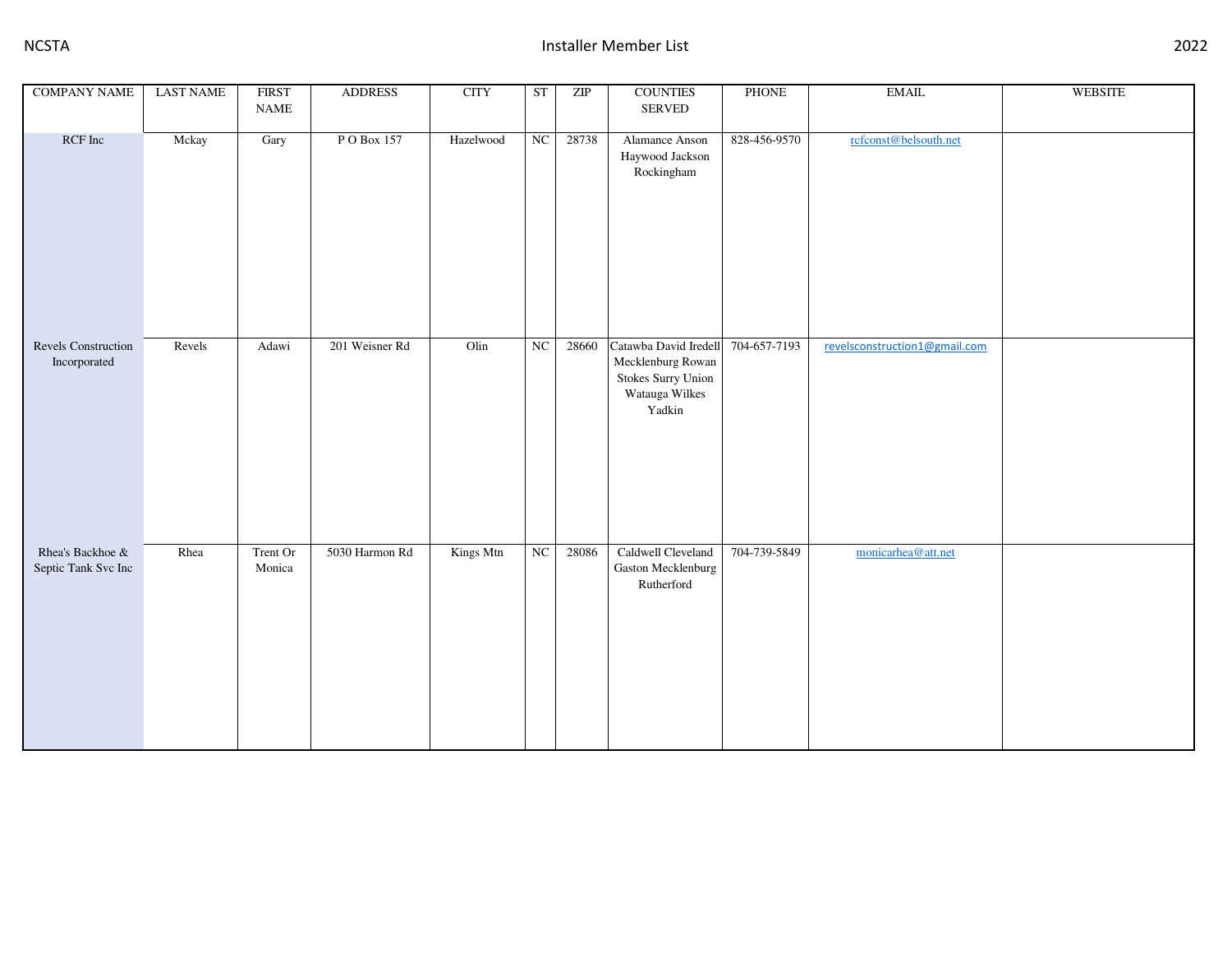| <b>COMPANY NAME</b>                 | <b>LAST NAME</b> | <b>FIRST</b><br><b>NAME</b> | <b>ADDRESS</b>    | <b>CITY</b> | <b>ST</b> | $\ensuremath{\mathrm{ZIP}}$ | <b>COUNTIES</b><br>SERVED                                                                                           | PHONE        | $\operatorname{EMAIL}$       | <b>WEBSITE</b> |
|-------------------------------------|------------------|-----------------------------|-------------------|-------------|-----------|-----------------------------|---------------------------------------------------------------------------------------------------------------------|--------------|------------------------------|----------------|
| Richard Abernathy Co<br>${\rm LLC}$ | Abernathy        | Richard                     | 1491 Mt Ulla Hwy  | Mt Ulla     | NC        | 28125                       | Iredell Mecklenburg<br>Stanley                                                                                      | 704-664-6506 |                              |                |
| Rock Ridge<br>Construction          | Bean             | <b>Brad</b>                 | 2620 Mathis Ch Rd | Catawba     | NC        | 28609                       | Alexander Catawba<br>Gaston Iredell Lenoir<br>Lincoln Mecklenberg<br>Rowan                                          | 704-620-3203 | bradbean.rockridge@gmail.com |                |
| Roddi Long Grading<br>Inc           | Long             | Roddi                       | 1215 Rufus Rd     | Denver      | NC        | 28037                       | Cabarrus Caldwell<br>Catawba Cleveland<br>Gaston Iredell Lincoln<br>Mecklenburg Rowan<br>Rutherford Union<br>Yadkin | 704-483-9431 | roddilonggrading@gmail.com   |                |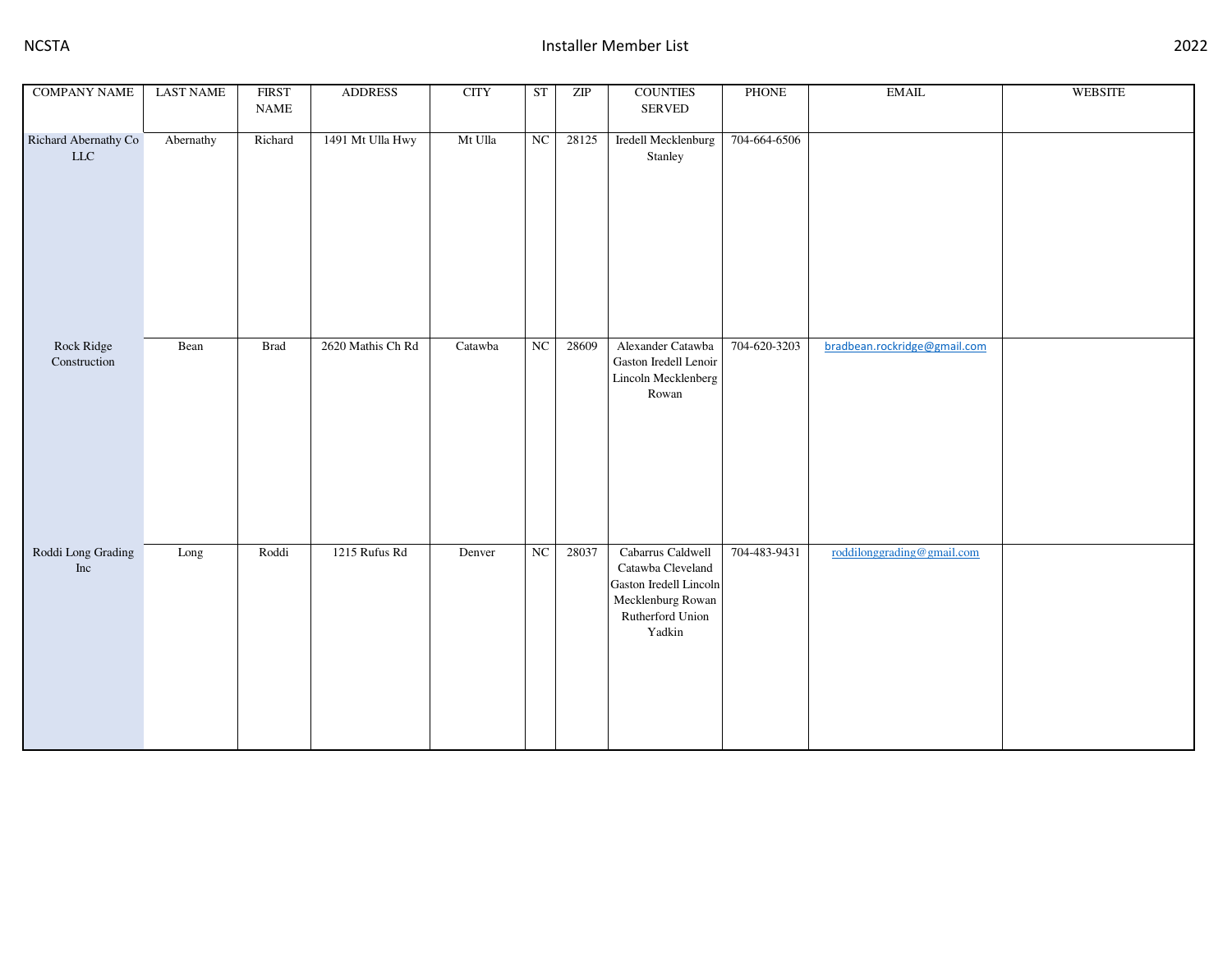| <b>COMPANY NAME</b> | <b>LAST NAME</b> | <b>FIRST</b>                 | <b>ADDRESS</b>         | <b>CITY</b> | <b>ST</b> | ZIP   | <b>COUNTIES</b>                        | PHONE        | $\operatorname{EMAIL}$         | <b>WEBSITE</b>          |
|---------------------|------------------|------------------------------|------------------------|-------------|-----------|-------|----------------------------------------|--------------|--------------------------------|-------------------------|
|                     |                  | $\ensuremath{\mathsf{NAME}}$ |                        |             |           |       | SERVED                                 |              |                                |                         |
|                     |                  |                              |                        |             |           |       |                                        |              |                                |                         |
| Rooter Express      | Hambrick         | Michael                      | 4335 Highway 53 Ste    | Hoschton    | GA        | 30548 | Alamance Alexander                     | 470-702-9163 | inforooterexpress@gmail.com    |                         |
|                     |                  |                              | 102                    |             |           |       | Cabarrus Catawba                       |              |                                |                         |
|                     |                  |                              |                        |             |           |       | Cleveland Columbus                     |              |                                |                         |
|                     |                  |                              |                        |             |           |       | Cumberland Dare                        |              |                                |                         |
|                     |                  |                              |                        |             |           |       | Davidson Davie                         |              |                                |                         |
|                     |                  |                              |                        |             |           |       | Duplo Durham                           |              |                                |                         |
|                     |                  |                              |                        |             |           |       | Forsyth Franklin                       |              |                                |                         |
|                     |                  |                              |                        |             |           |       | Gaston Guilford                        |              |                                |                         |
|                     |                  |                              |                        |             |           |       | Iredell Lincoln                        |              |                                |                         |
|                     |                  |                              |                        |             |           |       | Mecklenburg                            |              |                                |                         |
|                     |                  |                              |                        |             |           |       | Montgomery Moore                       |              |                                |                         |
|                     |                  |                              |                        |             |           |       | Polk Rockingham                        |              |                                |                         |
|                     |                  |                              |                        |             |           |       | Rowan Rutherford<br>Alexander Cabarrus |              |                                |                         |
| Rowan Septic Tank   | Kirkpatrick      | George                       | 7321 Old Mocksville    | Salisbury   | NC        | 28144 |                                        | 704-633-2412 | rowanseptictanka@bellsouth.net | www.rowanseptictank.com |
|                     |                  |                              | $\mathbf{R}\mathbf{d}$ |             |           |       | Catawba Davidson                       |              |                                |                         |
|                     |                  |                              |                        |             |           |       | Davie Mecklenburg                      |              |                                |                         |
|                     |                  |                              |                        |             |           |       | Rowan Stanly                           |              |                                |                         |
|                     |                  |                              |                        |             |           |       |                                        |              |                                |                         |
|                     |                  |                              |                        |             |           |       |                                        |              |                                |                         |
|                     |                  |                              |                        |             |           |       |                                        |              |                                |                         |
|                     |                  |                              |                        |             |           |       |                                        |              |                                |                         |
|                     |                  |                              |                        |             |           |       |                                        |              |                                |                         |
|                     |                  |                              |                        |             |           |       |                                        |              |                                |                         |
|                     |                  |                              |                        |             |           |       |                                        |              |                                |                         |
|                     |                  |                              |                        |             |           |       |                                        |              |                                |                         |
|                     |                  |                              |                        |             |           |       |                                        |              |                                |                         |
| Rowland Enviro      | Rowland          | $\overline{Al}$              | 2538 Kimrey Rd         | Mebane      | NC        | 27302 | $\mbox{ALL}$                           | 336-516-6627 | rowlandenviro@hotmail.com      |                         |
|                     |                  |                              |                        |             |           |       |                                        |              |                                |                         |
|                     |                  |                              |                        |             |           |       |                                        |              |                                |                         |
|                     |                  |                              |                        |             |           |       |                                        |              |                                |                         |
|                     |                  |                              |                        |             |           |       |                                        |              |                                |                         |
|                     |                  |                              |                        |             |           |       |                                        |              |                                |                         |
|                     |                  |                              |                        |             |           |       |                                        |              |                                |                         |
|                     |                  |                              |                        |             |           |       |                                        |              |                                |                         |
|                     |                  |                              |                        |             |           |       |                                        |              |                                |                         |
|                     |                  |                              |                        |             |           |       |                                        |              |                                |                         |
|                     |                  |                              |                        |             |           |       |                                        |              |                                |                         |
|                     |                  |                              |                        |             |           |       |                                        |              |                                |                         |
|                     |                  |                              |                        |             |           |       |                                        |              |                                |                         |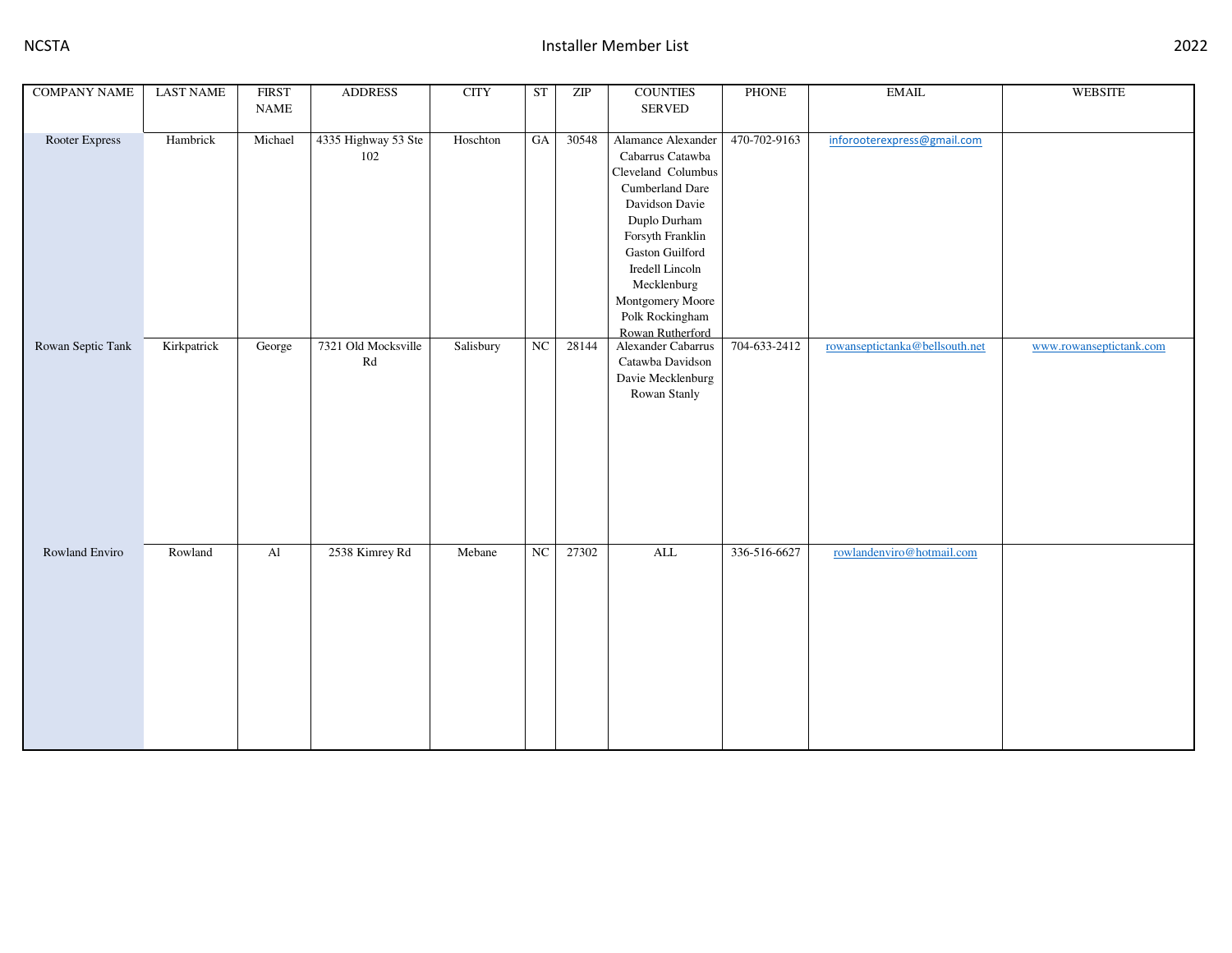| <b>COMPANY NAME</b>                  | <b>LAST NAME</b> | <b>FIRST</b><br>$\ensuremath{\mathsf{NAME}}$ | <b>ADDRESS</b>              | <b>CITY</b>  | ST | ZIP   | <b>COUNTIES</b><br>SERVED                   | PHONE        | $\operatorname{EMAIL}$       | WEBSITE |
|--------------------------------------|------------------|----------------------------------------------|-----------------------------|--------------|----|-------|---------------------------------------------|--------------|------------------------------|---------|
| Rudolph Inman Septic<br>Tank Ser     | Harrelson        | Ben                                          | 5454 James B white<br>Hwy S | Whiteville   | NC | 28472 | <b>Bladen Brunswick</b><br>Columbus Robeson | 910-840-0437 |                              |         |
| RWW Enterprises Inc                  | Whitley III      | Robert                                       | 48 Duckview Trl             | Washington   | NC | 27889 | Beaufort                                    | 252-945-5372 | 1swanpoint@embarqmail.com    |         |
| S & J Septic Pumping<br>& Rent A Jon | Blackburn        | Nashone                                      | P O Box 266                 | N Wilkesboro | NC | 28659 | <b>WILKES</b>                               | 336-927-0023 | blackburnshone1965@yahoo.com |         |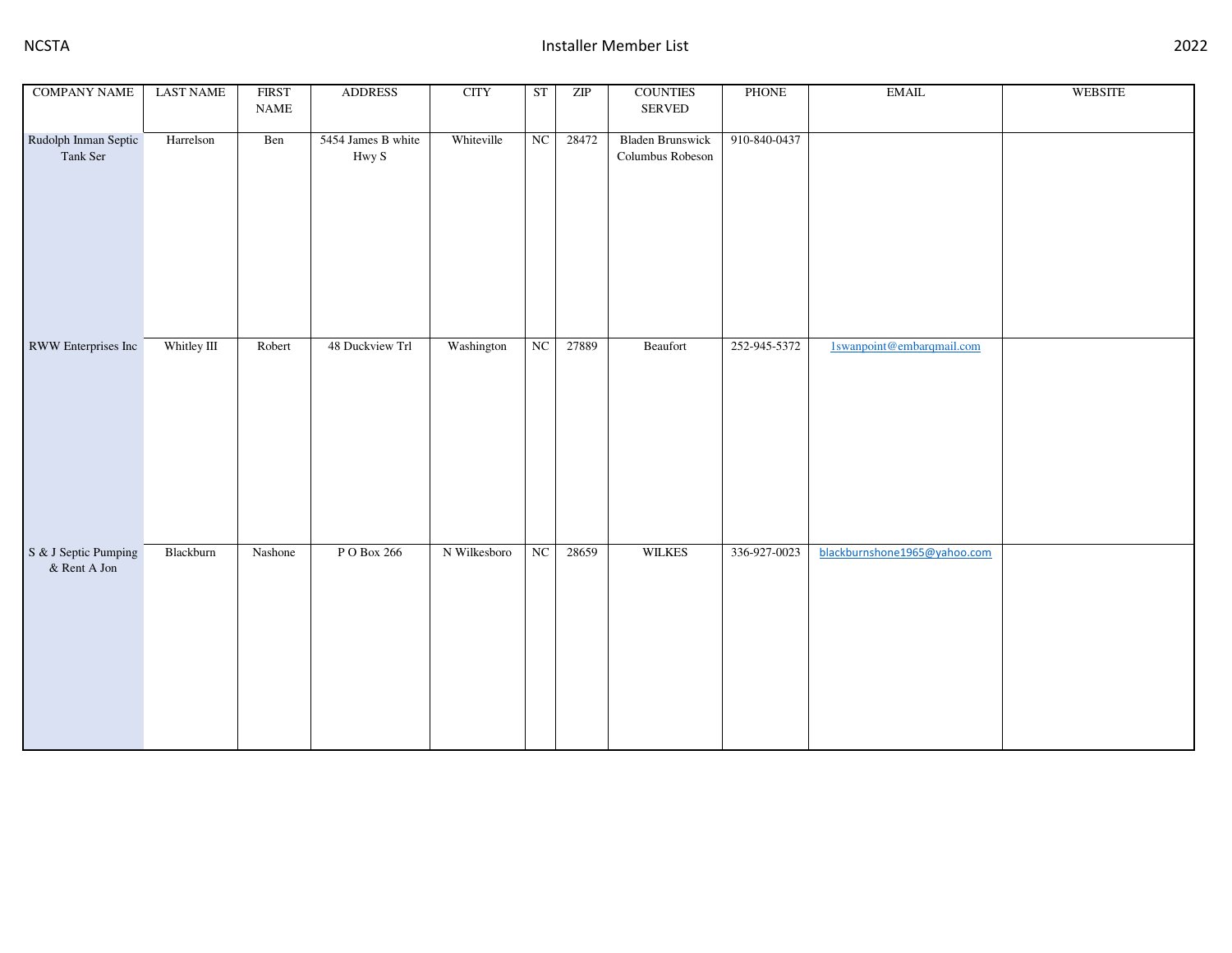| <b>COMPANY NAME</b>                 | <b>LAST NAME</b> | <b>FIRST</b><br>$\ensuremath{\mathsf{NAME}}$ | <b>ADDRESS</b>     | $\rm CITY$ | ST | ZIP   | <b>COUNTIES</b><br><b>SERVED</b>                                                                                        | PHONE        | <b>EMAIL</b>              | WEBSITE           |
|-------------------------------------|------------------|----------------------------------------------|--------------------|------------|----|-------|-------------------------------------------------------------------------------------------------------------------------|--------------|---------------------------|-------------------|
| S & S Site Solutions<br>${\rm LLC}$ | Shehane          | Gary                                         | 1523 S Anderson Rd | Rock Hill  | SC | 29730 | Anson Cabarrus<br>Catawba Cherokke<br>Cleveland Gaston<br>Iredell Mecklenburg<br><b>Stanly Union</b>                    | 803-320-1031 | gary@stevenson-weir.com   |                   |
| Salt Works<br>Construction LLC      | Todd             | Larry                                        | 33875 Molly Rd     | Norwood    | NC | 28128 | <b>Anson Brunswick</b><br>Cabarrus Columbus<br>Mecklenburg<br>Montgomery new<br>Hanover Richmond<br><b>Stanly Union</b> | 704-984-3810 | larry.todd@hotmail.com    |                   |
| Septic 911                          | Fulk             | Roy                                          | 106 E King St      | King       | NC | 27021 | Forsyth Guilford<br><b>Stokes Surry</b>                                                                                 | 36-985-7051  | septicrepair911@gmail.com | www.septic911.com |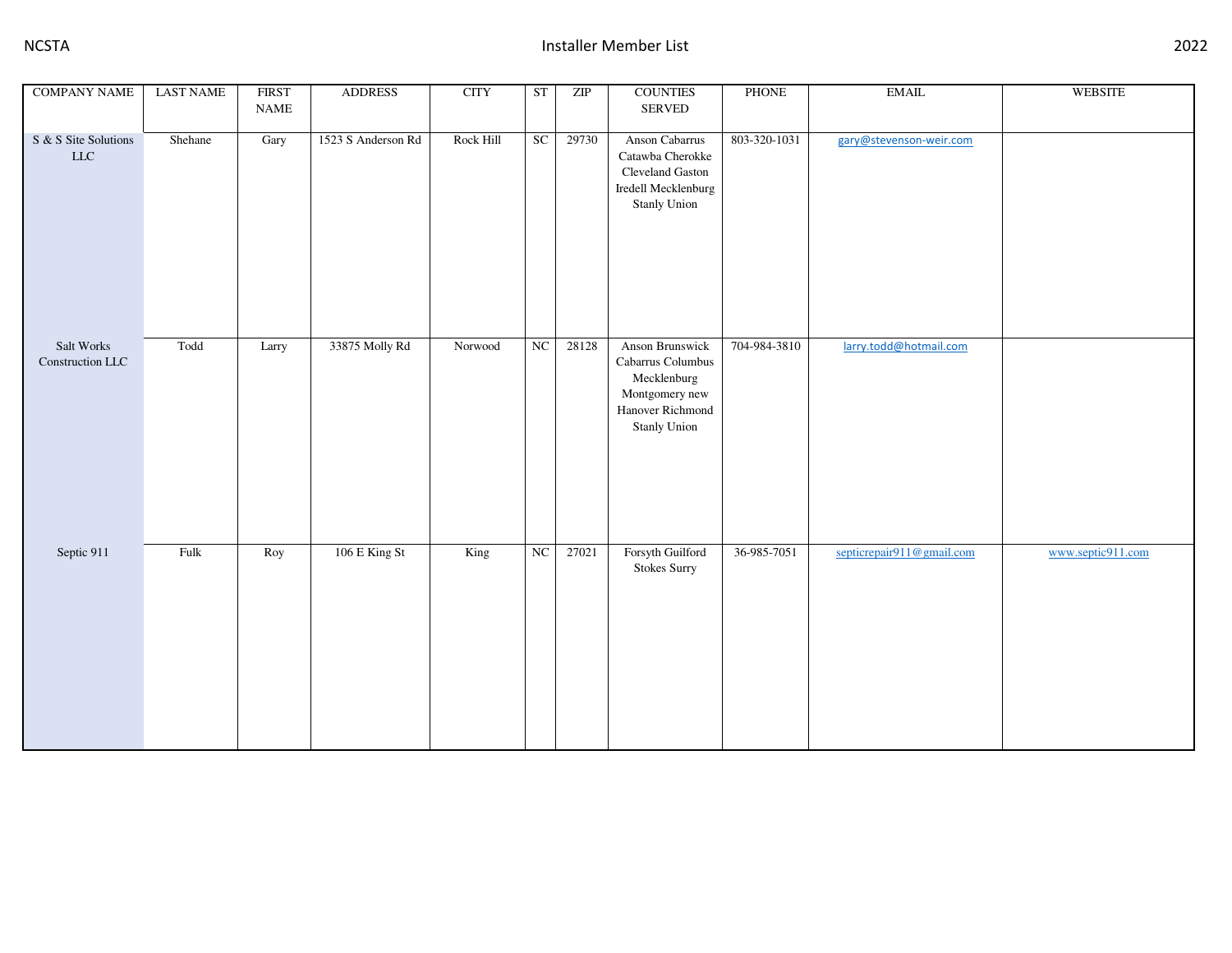| <b>COMPANY NAME</b>                      | <b>LAST NAME</b> | <b>FIRST</b> | <b>ADDRESS</b>           | <b>CITY</b> | ST | ZIP   | <b>COUNTIES</b>                                                                         | PHONE        | <b>EMAIL</b>                  | WEBSITE                         |
|------------------------------------------|------------------|--------------|--------------------------|-------------|----|-------|-----------------------------------------------------------------------------------------|--------------|-------------------------------|---------------------------------|
|                                          |                  | NAME         |                          |             |    |       | SERVED                                                                                  |              |                               |                                 |
| Septic System<br>Solutions Inc           | Durham Jr        | Jack         | 2021 Sandy Plains Rd     | Wake Forest | NC | 27587 | Alamance Chatham<br>Durham Franklin<br>Granville Johnston<br>Nash Orange Wake<br>Wilson | 919-451-5377 | bartmann55@yahoo.com          | www.septicsystemsolutionsnc.com |
| Shoaf Service Co LLC<br>Dba b & B Septic | Shoaf            | Ben          | 742 Ed Rickard Road      | Lexington   | NC | 27295 | Davidson Davie<br>Forsyth Rowan                                                         | 336-752-2099 | benjishoaf@yahoo.com          |                                 |
| Spence Well & Septic                     | Spence           | Ben          | 3548 Gov Harrison<br>Pky | Brodnax     | VA | 23920 | Granville Halifax<br>Northhampton Vance<br>Warren                                       | 434-729-5633 | spencewellandseptic@yahoo.com |                                 |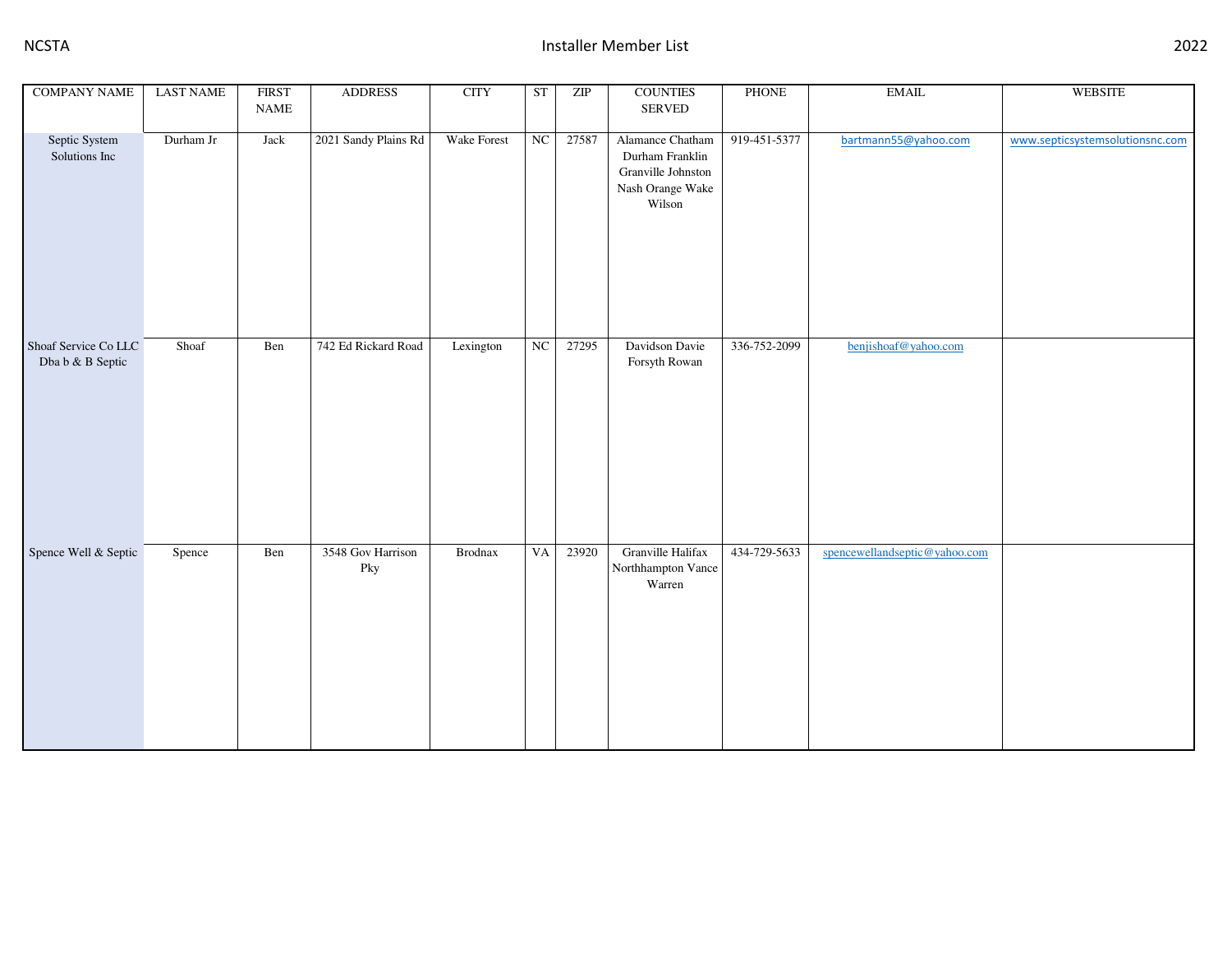| <b>COMPANY NAME</b>                    | <b>LAST NAME</b> | <b>FIRST</b><br>$\ensuremath{\mathsf{NAME}}$ | <b>ADDRESS</b>              | <b>CITY</b> | ST | ZIP   | <b>COUNTIES</b><br>${\tt SERVED}$ | PHONE        | <b>EMAIL</b>                  | WEBSITE                        |
|----------------------------------------|------------------|----------------------------------------------|-----------------------------|-------------|----|-------|-----------------------------------|--------------|-------------------------------|--------------------------------|
| Sprinkle Inc                           | Sprinkle         | Michael                                      | P O Box 3758                | Rural Hall  | NC | 27045 | Davidson Davie<br>Stokes Yadkin   | 336-924-8677 | sprinkle1952@gmail.com        | www.sprinkleseptic.com         |
| <b>Stallings Septic Service</b>        | Crumpler         | Beverly                                      | 7132 Hidden Valley<br>Trail | Garner      | NC | 27529 | Harnett Johnston<br>Wake          | 919-779-1074 | stallingseptics@bellsouth.net | www.stallingssepticservice.com |
| Stanley Environmental<br>Solutions Inc | Wooten           | Nathan                                       | 131 Mariposa Rd             | Stanley     | NC | 28164 | $\mbox{ALL}$                      | 704-263-8186 | nwooten@stanleyenviro.com     | www.stanleyenviro.com          |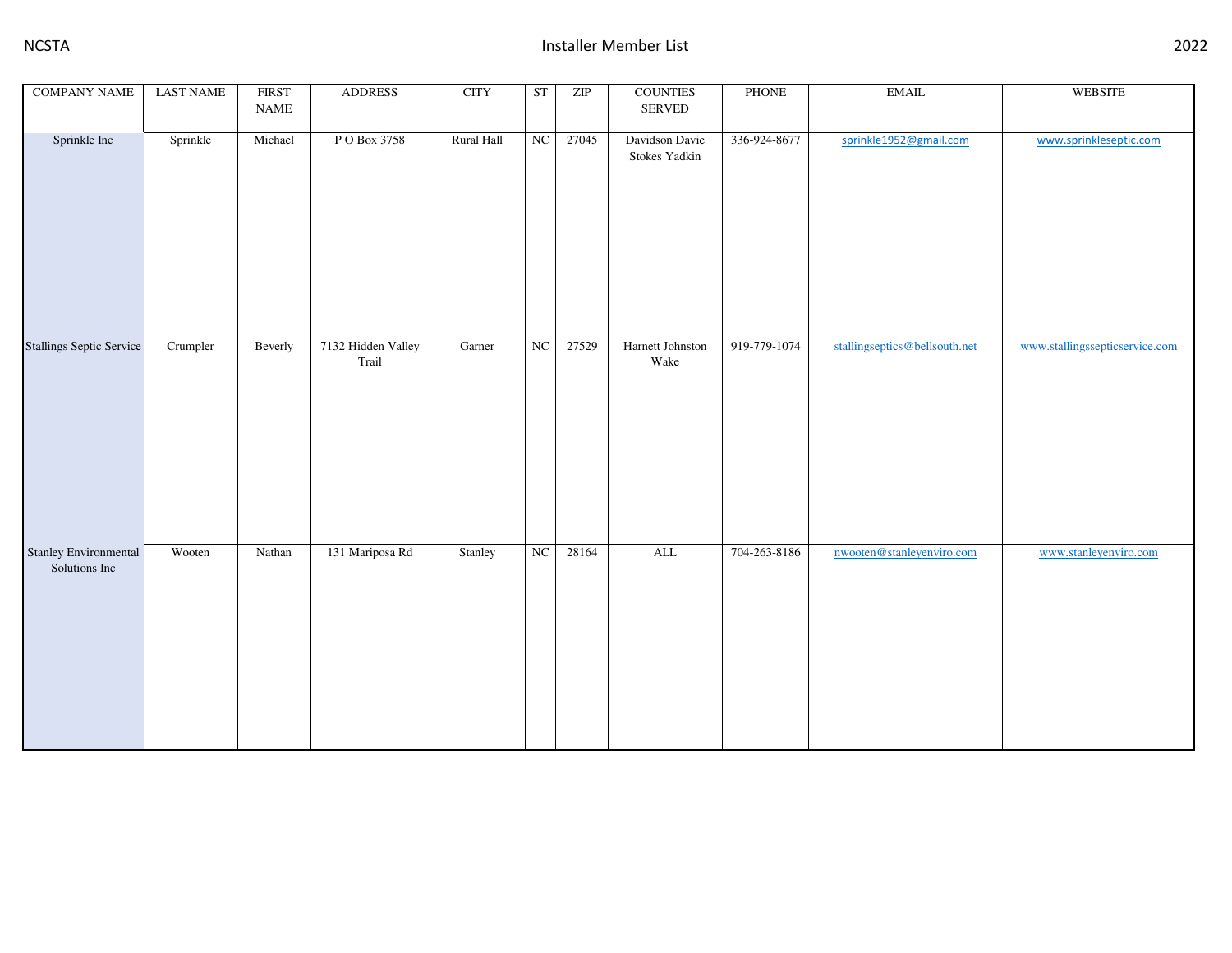| <b>COMPANY NAME</b>                  | <b>LAST NAME</b> | <b>FIRST</b><br>$\ensuremath{\mathsf{NAME}}$ | <b>ADDRESS</b>                   | <b>CITY</b> | ST | $\ensuremath{\mathrm{ZIP}}$ | <b>COUNTIES</b><br>SERVED                                                                       | PHONE        | <b>EMAIL</b>               | <b>WEBSITE</b> |
|--------------------------------------|------------------|----------------------------------------------|----------------------------------|-------------|----|-----------------------------|-------------------------------------------------------------------------------------------------|--------------|----------------------------|----------------|
| Stone Water<br>Contracting           | Tarter           | Rodney                                       | 3115 Saints Delight<br>Church Rd | New Bern    | NC | 28560                       | <b>Beaufort Carteret</b><br>Craven Duplin<br>Greene Jones Lenoir<br><b>Onslow Pamilico Pitt</b> | 252-639-8232 | rodtarter@hotmail.com      |                |
| Summeys Septic Tank<br>& Grading Inc | Summey           | Tim                                          | 5021 Bowen Dr                    | Shelby      | NC | 28152                       | All                                                                                             | 704-678-4101 | summeyseptictank@yahoo.com |                |
| Sunland Septic Tanks<br>Inc          | Ahlquist         | Jay                                          | P O Box 1436                     | Swansboro   | NC | 28584                       | Carteret Craven<br>Duplin Jones Onslow<br>Pamlico Pender                                        | 252-393-2504 | jay.ahlquist@hotmail.com   |                |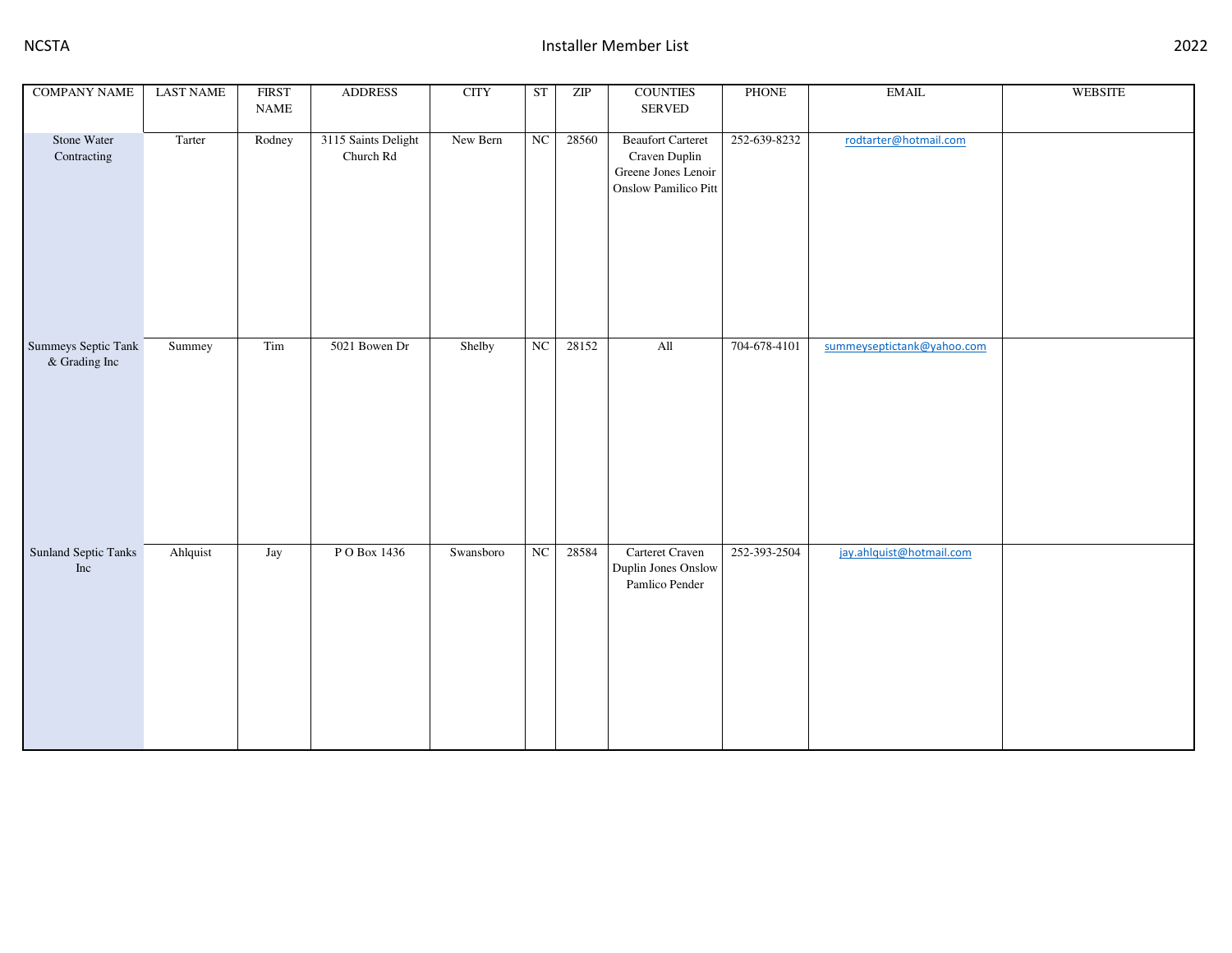| <b>COMPANY NAME</b>           | <b>LAST NAME</b> | <b>FIRST</b><br>NAME | <b>ADDRESS</b>     | <b>CITY</b>  | ST | ZIP   | <b>COUNTIES</b><br>SERVED                                   | PHONE        | $\operatorname{EMAIL}$         | WEBSITE                    |
|-------------------------------|------------------|----------------------|--------------------|--------------|----|-------|-------------------------------------------------------------|--------------|--------------------------------|----------------------------|
| Swinney Septic<br>Service LLC | Swinney          | David                | 133 Levi Creecy Rd | Edenton      | NC | 27932 | Camden Chowan<br>Currituck Dare<br>Pasquotank<br>Perquimans | 252-339-5989 | swinneysepticservice@gmail.com |                            |
| Teaberry Construction<br>Inc  | Garland          | <b>Bobby</b>         | P O Box 306        | Elk Park     | NC | 28622 | Avery Burke<br>McDowell<br>Montgomery Watauga               | 828-733-6250 | info.teaberry@gmail.com        |                            |
| The Water Specialist<br>Inc   | Lane             | Tracy                | 608 Cornerstone Ct | Hillsborough | NC | 27278 | Durham Orange<br>Wake                                       | 919-732-1578 | tracy@thewaterspecialist.com   | www.thewaterspecialist.com |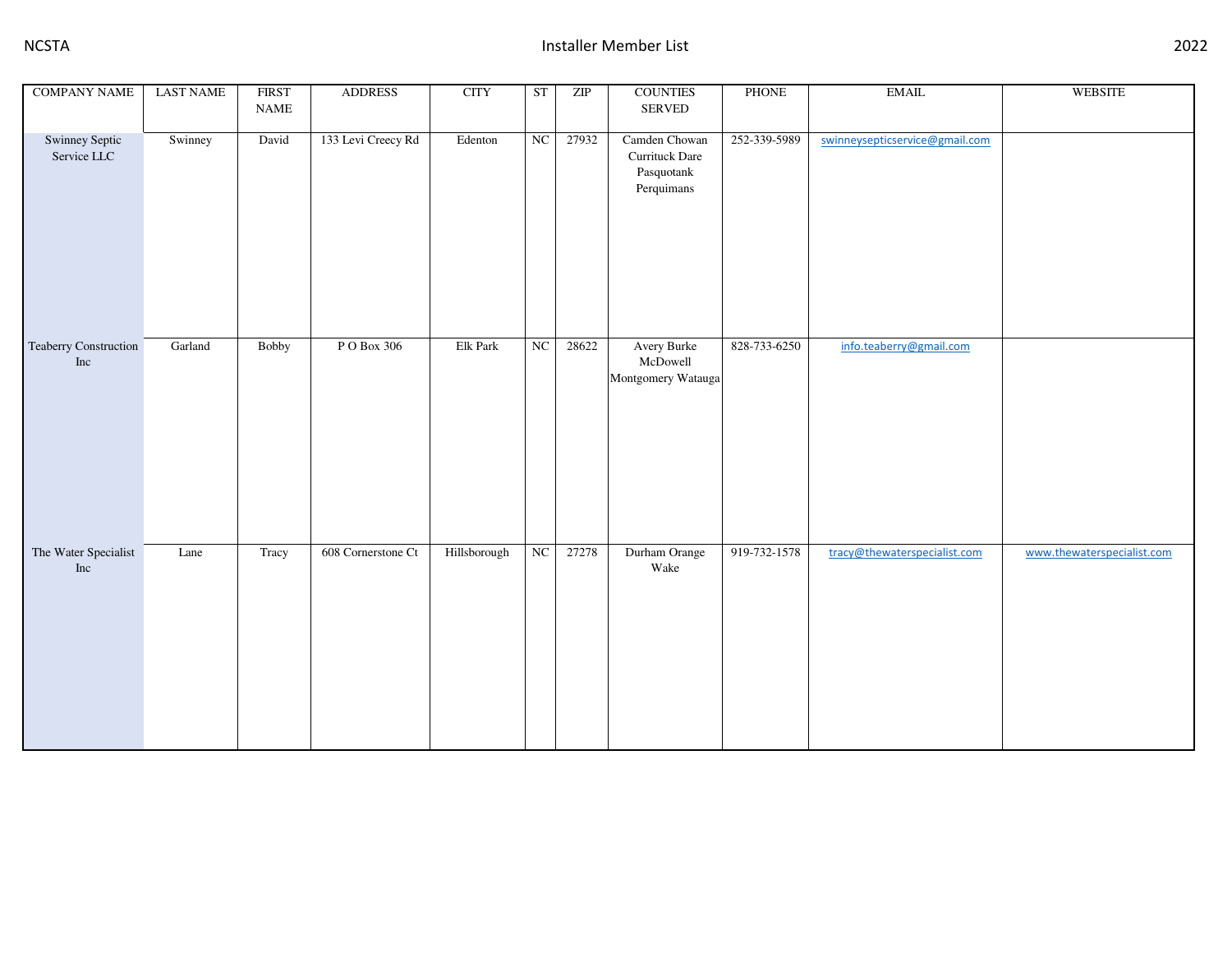| <b>COMPANY NAME</b>             | <b>LAST NAME</b> | <b>FIRST</b><br>$\ensuremath{\mathsf{NAME}}$ | <b>ADDRESS</b>                                | <b>CITY</b>        | ST | ZIP   | <b>COUNTIES</b><br>SERVED                                                              | PHONE        | $\operatorname{EMAIL}$ | WEBSITE |
|---------------------------------|------------------|----------------------------------------------|-----------------------------------------------|--------------------|----|-------|----------------------------------------------------------------------------------------|--------------|------------------------|---------|
| Tommy Harmon Inc                | Harmon           | Linda                                        | 372 Howard Edmisten<br>$\mathbf{R}\mathbf{d}$ | <b>Sugar Grove</b> | NC | 28679 | Ashe Avery Watauga<br>Wayne                                                            | 828-297-3922 | Irharmon@yahoo.com     |         |
| Transous Forsyth<br>Septic Tank | Redmond          | David                                        | P O Box 1443                                  | Clemmons           | NC | 27012 | Davidson Davie<br>Forsyth Guilford<br>Stoke sSurry Yadkin                              | 336-765-1161 | tgpumping@gmail.com    |         |
| Triple D Construction           | Everhart         | Doug                                         | 3739 Sowers Rd                                | Linwood            | NC | 27299 | Davidson Davie<br>Forsyth Guilford<br>Iredell Randolph<br>Rowan Stoke sSurry<br>Yadkin | 336-239-8165 | sdeverhart@ptmc.net    |         |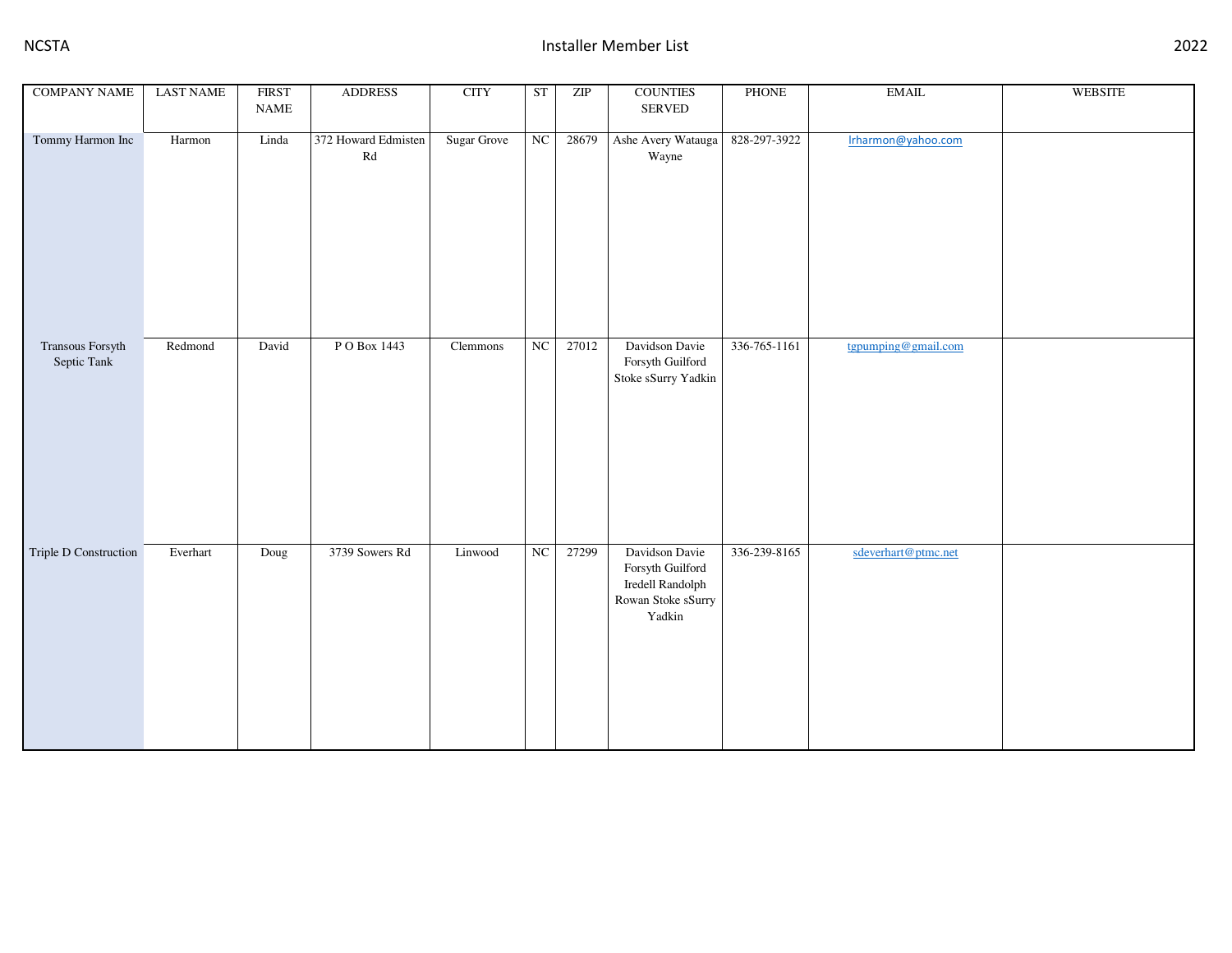| <b>COMPANY NAME</b>                   | <b>LAST NAME</b> | <b>FIRST</b><br>$\ensuremath{\mathsf{NAME}}$ | <b>ADDRESS</b>      | <b>CITY</b> | ST | ZIP   | <b>COUNTIES</b><br>SERVED                                         | PHONE        | $\operatorname{EMAIL}$       | <b>WEBSITE</b>      |
|---------------------------------------|------------------|----------------------------------------------|---------------------|-------------|----|-------|-------------------------------------------------------------------|--------------|------------------------------|---------------------|
| Triple T Pumping                      | Garlock          | Michael                                      | 1372 NC Hwy 194 No  | Boone       | NC | 28607 | Ashe Avery Watauga<br>Wilkes                                      | 828-262-5745 | tripletpumping@bellsouth.net |                     |
| UB Trucking &<br><b>Tractor Works</b> | Chapman          | Eugene                                       | 302 Pinhook Loop Rd | Gastonia    | NC | 28056 | <b>GASTON LINCOLN</b><br>MECKLENBURG                              | 803-322-6332 | ibeubie2@gmail.com           |                     |
| V & S Septic Services                 | Stamper          | Bennett $\&$<br>John                         | 1401 West Pine St   | Mt Airy     | NC | 27030 | Alleghany Davidson<br>Davie Forsyth Stokes<br>Surry Wilkes Yadkin | 336-786-2402 | vandsseptic@yahoo.com        | www.vandsseptic.com |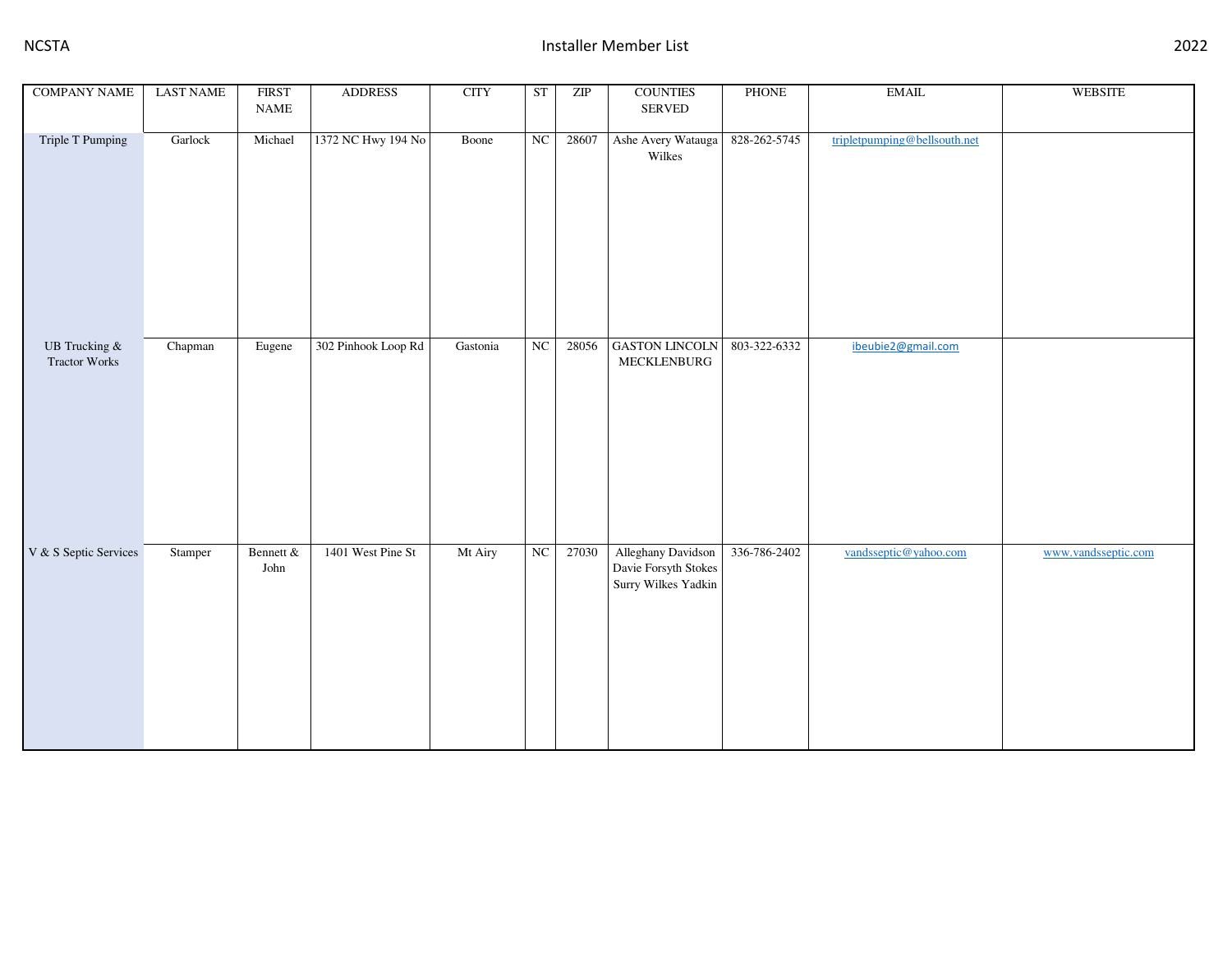| <b>COMPANY NAME</b>    | <b>LAST NAME</b> | <b>FIRST</b><br><b>NAME</b> | <b>ADDRESS</b>                      | <b>CITY</b> | <b>ST</b>   | $\ensuremath{\mathrm{ZIP}}$ | <b>COUNTIES</b><br><b>SERVED</b>                                                                                                                                                              | PHONE        | $\operatorname{EMAIL}$ | <b>WEBSITE</b>      |
|------------------------|------------------|-----------------------------|-------------------------------------|-------------|-------------|-----------------------------|-----------------------------------------------------------------------------------------------------------------------------------------------------------------------------------------------|--------------|------------------------|---------------------|
| Viking Septic Services | Laws             | Patrick                     | 1 Hansel Avenue Ste B               | Asheville   | $_{\rm NC}$ | 28806                       | <b>Buncombe Haywood</b><br>Henderson Mcdowell<br>Madison Polk<br>Ritherford<br>Transylvania Yancey                                                                                            | 828-782-0003 | plaws@vikingavi.com    | www.vikinavi.com    |
| W A Page & Sons Inc    | Page             | Kirk                        | 308 WFW Rd                          | Swansboro   | NC          | 28584                       | <b>Brunswick Carteret</b><br>Jones New Hanover<br><b>Onslow Pender</b>                                                                                                                        | 252-393-8116 | wapsinc@ec.rr.com      |                     |
| Ward Bros LLC          | Ward             | Nathan                      | 2757 Wayne White Rd Pleasant Garden |             | NC          | 27313                       | Alamance Caswell<br>cCatawba Chatham<br>Davidson Davie<br>Forsyth Guilford<br>Iredell Mecklenburg<br>Montgomery Moore<br>Orange Person<br>Randolph<br>Rockingham Rowan<br><b>Stokes Surry</b> | 336-674-6060 | office@wardbrosllc.com | www.wardbrosllc.com |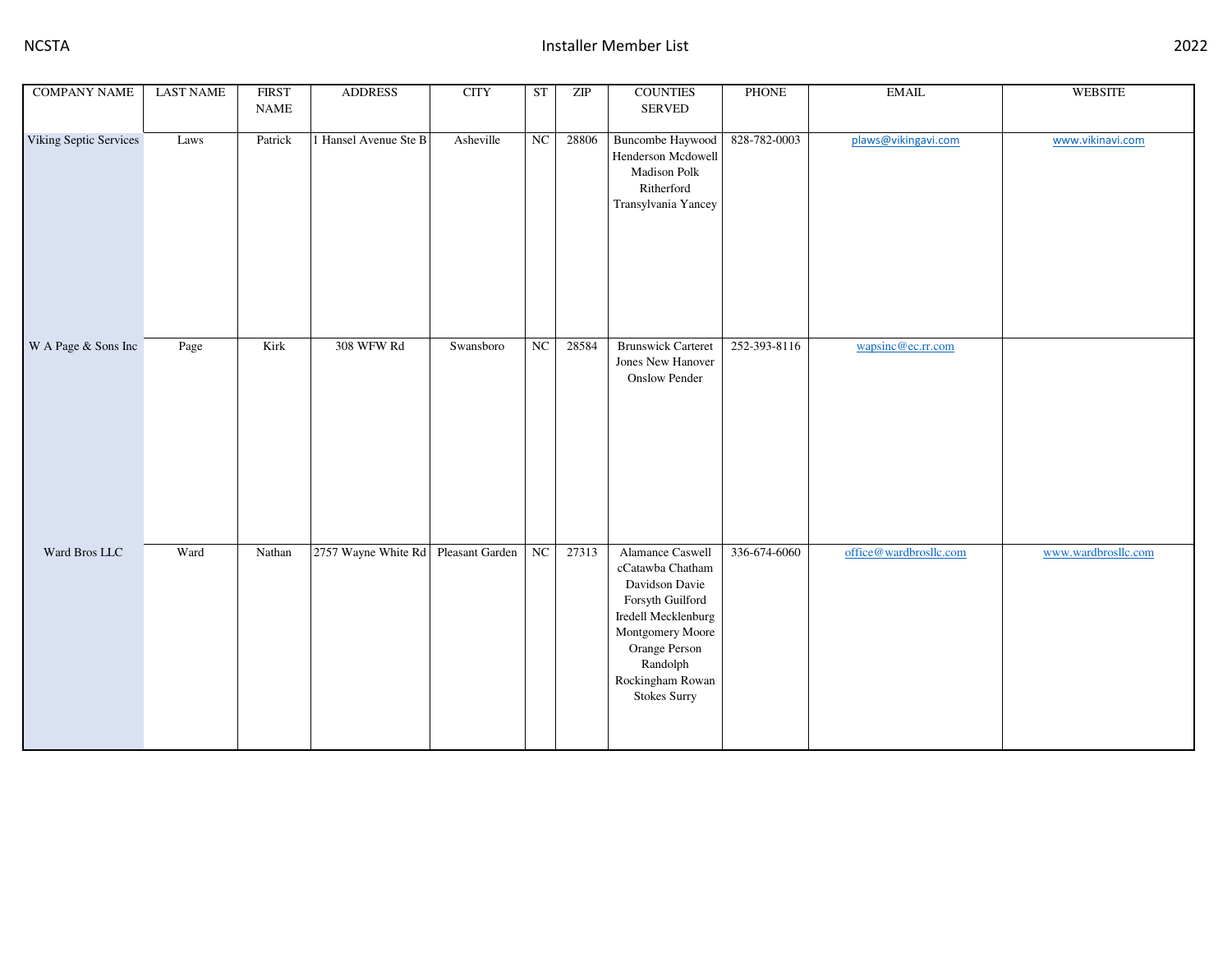| <b>COMPANY NAME</b>                        | <b>LAST NAME</b> | <b>FIRST</b><br><b>NAME</b> | <b>ADDRESS</b>                                   | <b>CITY</b> | <b>ST</b> | $\ensuremath{\mathrm{ZIP}}$ | <b>COUNTIES</b><br>SERVED                                                                                                            | PHONE        | $\operatorname{EMAIL}$    | <b>WEBSITE</b>            |
|--------------------------------------------|------------------|-----------------------------|--------------------------------------------------|-------------|-----------|-----------------------------|--------------------------------------------------------------------------------------------------------------------------------------|--------------|---------------------------|---------------------------|
| <b>Wastewater Solutions</b><br>${\rm LLC}$ | Leonard          | Scott                       | 14 Apothecary Ct                                 | Garner      | NC        | 27529                       | Chatham Durham<br>Franklin Granville<br>Harnett Henderson<br>Johnston Nash Vance<br>Wake                                             | 919-661-8602 | sleonardwws@gmail.com     |                           |
| Water Management                           | Gaskins          | Sid                         | 4744 Celia Creek Rd                              | Lenoir      | NC        | 28645                       | $\overline{\text{ALL}}$                                                                                                              | 828-244-9765 | sid@watermanagementnc.net |                           |
| Wesson Septic Tank<br>Service Inc          | Wesson           | Kati                        | 707 Poplar Springs Ch<br>$\mathbf{R} \mathbf{d}$ | Shelby      | NC        | 28152                       | <b>Burke Cabarrus</b><br>Caldwell Catawba<br>Cleveland Gaston<br>Iredell Lincoln<br>McDowell<br>Mecklenburg Polk<br>Rutherford Union | 704-487-9997 | wsts.chris@gmail.com      | www.wessonseptictanks.com |